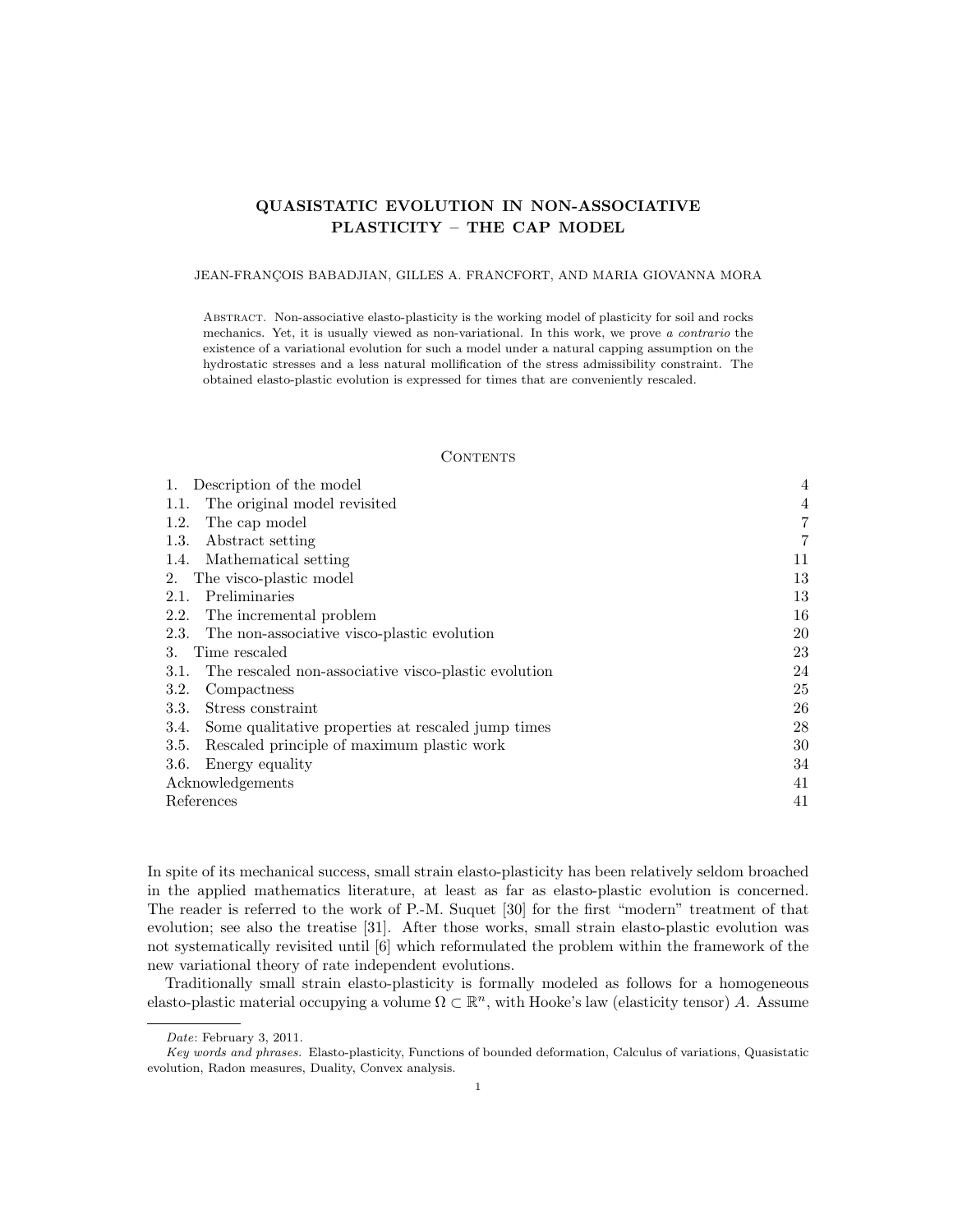that the body is subjected to a time-dependent loading process with, say,  $f(t)$  as body loads, g(t) as surface loads on a part  $\Gamma_s$  of  $\partial\Omega$ , and  $w(t)$  as displacement loads (hard device) on the complementary part  $\Gamma_d$  of  $\partial\Omega$ . Let  $Eu(t)$  denote the infinitesimal strain at t, that is, the symmetric part of the spatial gradient of the displacement field  $u(t)$  at t. Let  $\sigma(t)$  be the Cauchy stress tensor at time t, and let  $e(t)$  and  $p(t)$  (a deviatoric symmetric matrix) be the elastic and plastic strain at t. The classical formulation of the quasistatic evolution problem in a time interval  $[0, T]$  for the functions  $u(t)$ ,  $e(t)$ ,  $p(t)$ ,  $\sigma(t)$  reads formally as

- Kinematic compatibility:  $Eu(t) = e(t) + p(t)$  in  $\Omega$  and  $u(t) = w(t)$  on  $\Gamma_d$ ;
- Equilibrium: div $\sigma(t) + f(t) = 0$  in  $\Omega$  and  $\sigma(t)\nu = g(t)$  on  $\Gamma_s$ , where  $\nu$  denotes the outer unit normal to  $\partial\Omega$ ;
- Constitutive law:  $\sigma(t) = Ae(t)$  in  $\Omega$ ;
- Stress constraint:  $\sigma_D(t) \in K$ , where  $\sigma_D$  is the deviatoric part of the Cauchy stress  $\sigma$ , and K is the admissible set of stresses (a convex and compact subset of deviatoric  $n \times n$  matrices);
- Flow rule:  $\dot{p}(t) = 0$  if  $\sigma_D(t) \in \text{int } K$ , while  $\dot{p}(t)$  belongs to the normal cone to K at  $\sigma_D(t)$ if  $\sigma_D(t) \in \partial K$ .

The corresponding variational evolution, as discussed in [6], formally consists in the following four-pronged formulation, for  $t \in [0, T]$ ,

- Kinematic compatibility:  $Eu(t) = e(t) + p(t)$  in  $\Omega$  and  $u(t) = w(t)$  on  $\Gamma_d$ ;
- Global stability: The triplet  $(u(t), e(t), p(t))$  globally minimizes

$$
\frac{1}{2} \int_{\Omega} A \eta : \eta \, dx + H(q - p(t))
$$

among all admissible triplets  $(v, \eta, q)$ , where  $H(p)$  is the support function of K, i.e.,  $H(p) :=$  $\sup\{\sigma_D : p : \sigma_D \in K\};$ 

- Constitutive law:  $\sigma(t) = Ae(t)$  in  $\Omega$ ;
- Energy balance:

$$
\frac{d\mathcal{E}}{dt}(t) = \int_{\Gamma_d} (\sigma(t)\nu) \cdot \dot{w}(t) d\mathcal{H}^{n-1} - \int_{\Omega} \dot{f}(t) \cdot u(t) dx - \int_{\Gamma_s} \dot{g}(t) \cdot u(t) d\mathcal{H}^{n-1},
$$

where

$$
\mathcal{E}(t) := \frac{1}{2} \int_{\Omega} Ae(t) : e(t) dx + \int_0^t \int_{\Omega} H(\dot{p}(s)) dx ds - \int_{\Omega} f(t) \cdot u(t) dx - \int_{\Gamma_s} g(t) \cdot u(t) d\mathcal{H}^{n-1}.
$$

The existence of a variational evolution and the extent to which that evolution is "equivalent" to the original formulation is the main focus of [6]. This has been further extended to various elasto-plastic settings in subsequent works [7, 8]. The most relevant from our standpoint is the investigation of Cam-Clay elasto-plastic evolutions performed in [9] and in its sequel [10]. In those papers a model of elasto-plastic clay which exhibits hardening and/or softening is being studied. The most striking feature of that model is that it exhibits a certain degree of non-associativity, that is, that the time derivative of the pair  $(p(t), \zeta(t)) - \zeta(t)$  denotes the additional internal variable that describes the hardening/softening behavior – does not follow a standard flow rule. That model is usually referred to as one with a non-associative hardening rule.

This is but a specific instance of a generic response for both soils and rocks. Indeed, although definitely exhibiting elasto-plastic behavior, those do not fall within the traditional purview of elasto-plasticity because, on the one hand, granularity or defaults drive volume changes under hydrostatic pressure (see e.g. [4] where a mathematical model of plastic dilatancy is discussed within the framework of associative plasticity), and, on the other hand, their dilatancy is much smaller than that predicted by an associative model (one for which the flow rule applies); see  $e.g.$ [21, Section 6.1]. This could be due to the impact of kinematic hardening and/or softening as in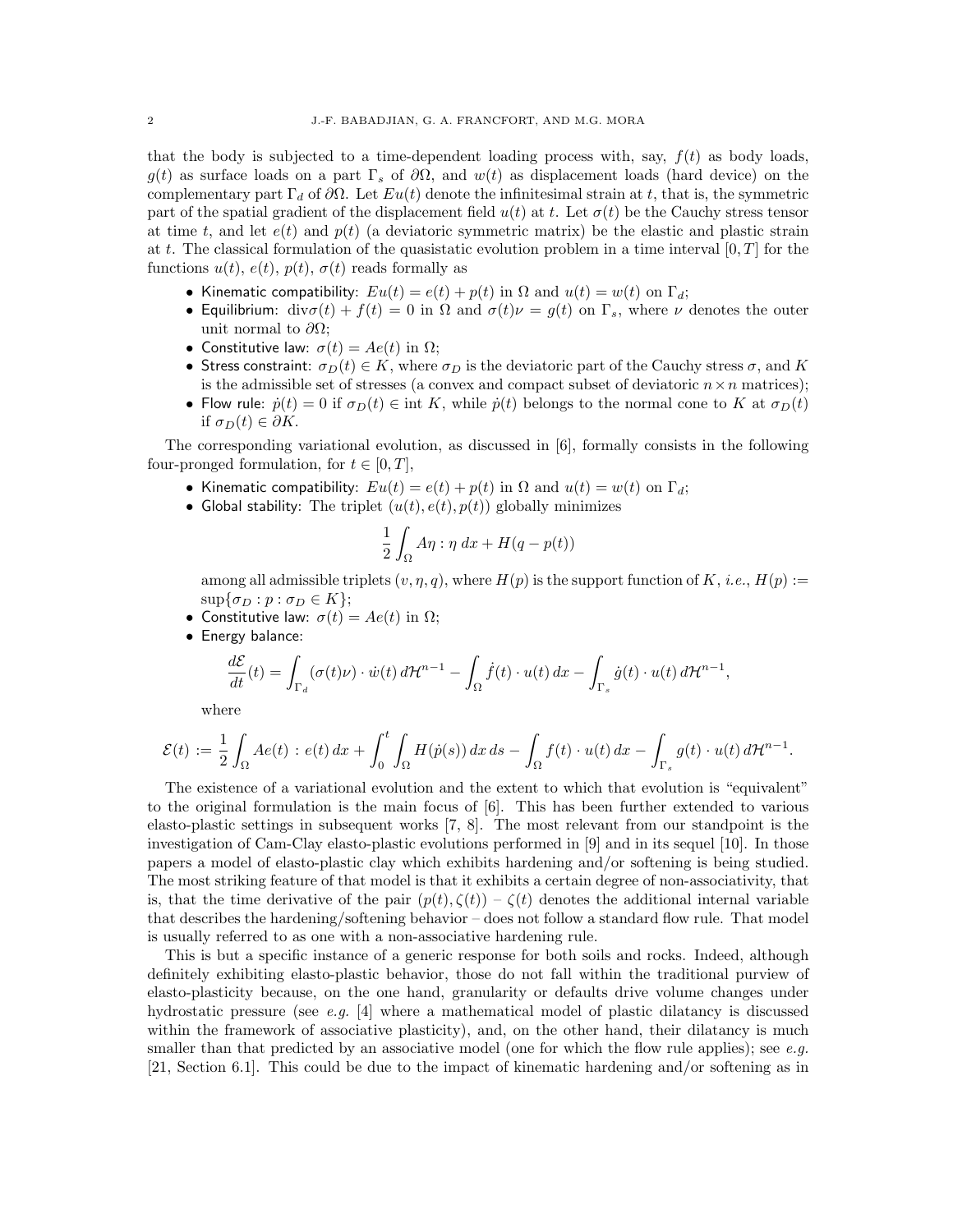Cam-Clay, but, more commonly especially in soils, it is a byproduct of inter-granular friction, and this without any kind of hardening/softening phenomenon.

In any case, non-associative elasto-plasticity is a widely used model in both soil and rock mechanics and it has long been thought not to be tractable from a variational standpoint (even as a static problem).

In this paper, we show that this view is "misguided" and develop a variational formulation for a rather generic model of non-associative elasto-plasticity. The starting point of our analysis is a remarkable observation by P. Laborde [18, 19] which has been – rather auspiciously in our view – completely ignored up to now. That observation is briefly described in Formulation 1.1 in the next section. It imparts a variational structure upon non-associative elasto-plasticity and serves as a fundational building block for our analysis.

In spite of Laborde's formulation, we are still unable to proceed without two further assumptions. A first issue, which has been acknowledged in the mechanics community, is that classical rock and soil models allow for infinitely large hydrostatic compressions. This is obviously mechanically unsound, but also mathematically unsound because it gives rise to unbounded sets of admissible stresses. The remedy consists in capping the possible hydrostatic tractions and gives rise to what is referred to as a non-associative cap model (see e.g.  $[24, 25, 20, 12]$ ). We adopt this restriction in the present work.

The second issue is of a more mathematical nature. Because Laborde's formulation results in a set of admissible stresses that depends on the actual stress (see  $(1.2)$ ), it becomes impossible to carry the mathematical analysis through without assuming a spatially continuous stress. But, at present, there are no stress regularity results that extend to the closure of the whole domain, even in the simplest case of classical elasto-plasticity. To our knowledge, the only result in that direction is [2] (revisited in [13]) where the  $H_{\text{loc}}^1$ -regularity of the stress is established. Our only way out seems to be a mollification of the dependence of the set of admissible stresses upon the actual stress. That very same issue was also a stumbling block in [9] and resulted in a similar use of a mollification of the dependence of the set of admissible stresses upon the actual variable  $\zeta(t)$ .

We make every effort to postpone the mollifying process as much as feasible and produce a non-associative visco-plastic evolution for the cap model which is not mollified in Section 2. But we have to surrender when letting the viscosity become vanishingly small in Section 3.

It would seem plausible to address the evolution through a time-incremental process because that method has proved successful in the handling of classical elasto-plasticity in [6], as well as in many other investigations of rate independent evolutions. Unfortunately, that approach soon grinds to a halt because a lack of Lipschitz estimate in time on the plastic strain seems to impede the proof of the lower inequality in the energy balance. The idea, borrowed from [14] (see also [22, 23]), is then to recover a Lipschitz estimate on the plastic strain through an adequate reparameterization of time. Unfortunately, once again the analysis grinds to a halt because the re-parameterization involves both piecewise constant and piecewise affine interpolations of the incremental plastic strains. But we are unable, in passing to the limit in the time discretization, to prove that the limits of both interpolations coincide. Our only remaining avenue is then to use viscous regularization in lieu of a time-incremental process, and then to perform a time rescaling of the resulting visco-plastic evolution in the spirit of [14].

The paper is organized as follows. A first section is devoted to the formulation of the cap nonassociative model in a framework that will be palatable to the subsequent analysis; as mentioned before, it makes critical use of Laborde's formulation. The last subsection 1.4 of that section addresses the precise mathematical framework needed for the analysis, paying heed to the issues of duality that are pivotal in elasto-plasticity. Section 2 addresses the existence of a visco-plastic evolution through an incremental process. Section 3 implements the rescaling and proves the main result of the paper, namely Theorem 3.12 which states an existence theorem that sits in between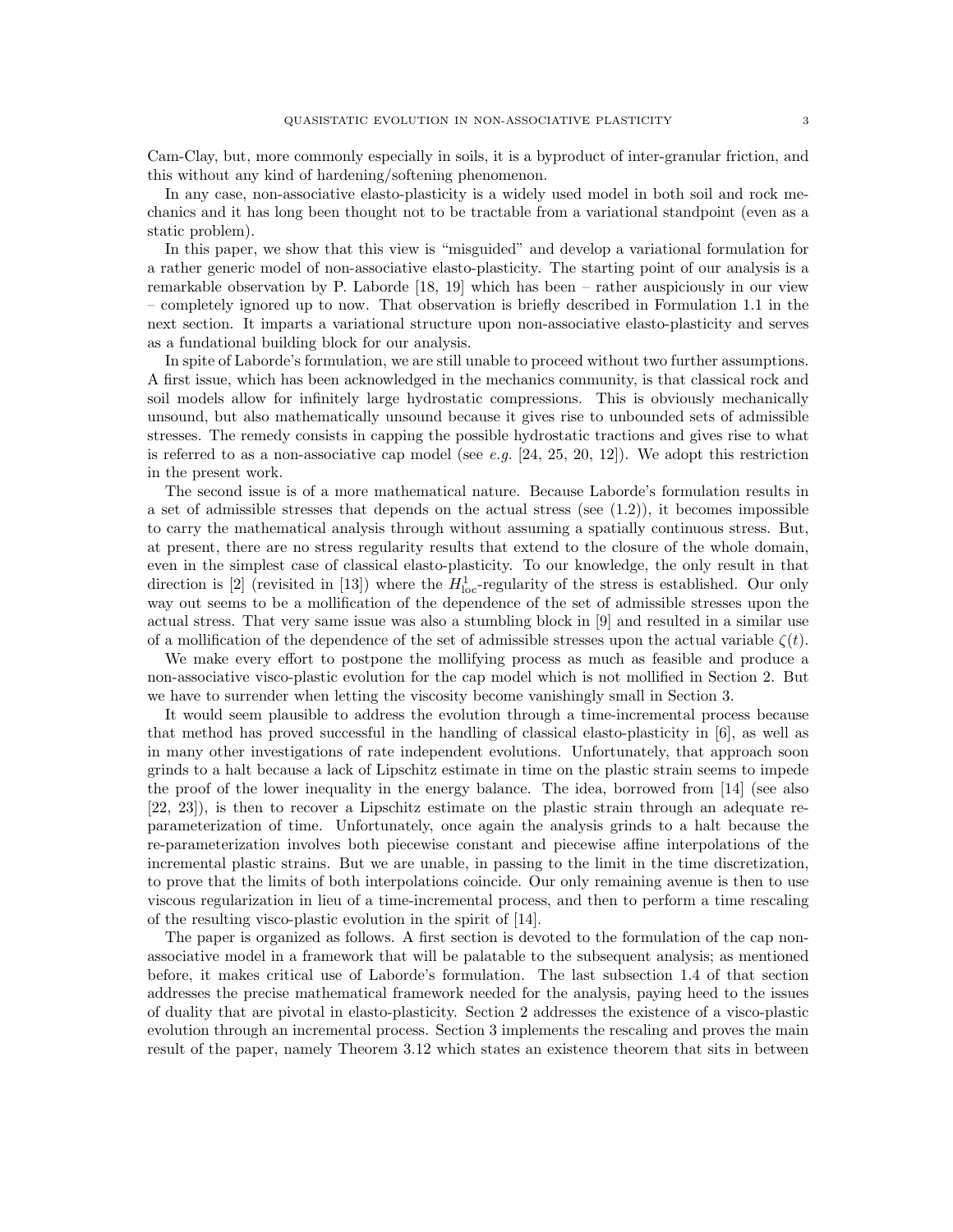a classical formulation and a variational evolution as detailed earlier. The main technical hurdle (among many) lies in proving the differentiable character of the rescaled limit elastic strain. This is the object of Subsection 3.6, the last subsection of Section 3 and it is a direct consequence of the energy balance which is also proved in that subsection.

In all fairness, our analysis has been heavily influenced by that of the Cam-Clay model in [9, 10] and parts of this paper (especially Subsection 3.6) should not be construed as much more than an adaptation of results obtained in those references to a different context.

We also expect that one should be able to recover an evolution in real time because, in contrast with the setting of  $[9]$  (see  $[5, 11]$ ), the 0-dimensional model – that is that where the fields are x-independent – has been shown in  $[18,$  Theorem 5 to be at minimum continuous in time, at least for particular classes of sets of admissible stresses.

Finally, we decided to limit the loading process to a hard device, that is to a displacement  $w(t)$ acting on the entirety of the boundary  $\partial\Omega$  of our domain. This is certainly a simplifying assumption because it alleviates the need for safe load conditions on the loads  $f(t)$  and  $g(t)$ . Those can become at times a thorny issue in plasticity. We are confident that the analysis remains the same if general loads were to be incorporated into the evolution. However, the added complexity would render the paper less readable than it is now. Of course, a malicious reader might object that the paper is already barely readable as is!

### 1. Description of the model

In this section, we provide an overview of the proposed model with minimal concern for the functional properties of the fields involved in that description.

1.1. The original model revisited. The context is that of small strains. Let  $\Omega \subset \mathbb{R}^n$  be a bounded open set occupied by a homogeneous elasto-plastic material. We denote by  $u : \Omega \to \mathbb{R}^n$ the displacement field and by  $Eu := (Du + Du^T)/2$  the strain tensor. As is usual in small deformations plasticity, the strain tensor is additively decomposed as

$$
Eu = e + p,
$$

where  $e$  and  $p$  respectively stand for the elastic and plastic strains. This is part of what will be referred to as kinematic compatibility. The constitutive equation which relates the (Cauchy) stress tensor  $\sigma$  to the elastic part e of the linearized strain is also assumed to be linear, *i.e.*,

$$
\sigma=Ae
$$

where  $A$  is the Hooke tensor. At equilibrium, and if no volume forces are applied to the sample, the stress satisfies

$$
\mathrm{div}\sigma=0\quad\text{in }\Omega.
$$

It is also constrained to remain in a closed convex set K of the set  $\mathbb{M}^{n \times n}_{sym}$  of  $n \times n$  symmetric matrices:

$$
\sigma \in K := \{ \tau \in \mathbb{M}^{n \times n}_{sym} : f(\tau) \le 0 \},
$$

where  $f: \mathbb{M}^{n \times n}_{sym} \to \mathbb{R}$  is the *yield function*. We assume that f is continuous and convex, which implies that K is closed and convex, and that  $f(0) < 0$ , so that  $0 \in \text{int } K$ .

The behavior of the plastic strain is governed by a non-associative flow rule. Specifically, denoting by  $\dot{p}$  the time derivative of  $p, \dot{p} \in \mathcal{A}\sigma$ , where according to [21],

$$
\mathcal{A}\sigma := \left\{ \tau \in \mathbb{M}^{n \times n}_{sym} : \exists \lambda \geq 0 \text{ such that } \tau = \lambda \frac{\partial g}{\partial \tau}(\sigma) \text{ and } \lambda f(\sigma) = 0 \right\}.
$$

In the previous expression,  $g: \mathbb{M}_{sym}^{n\times n} \to \mathbb{R}$  is the *plastic potential*, a continuous and convex function further satisfying

$$
\emptyset \neq \{ \tau \in \mathbb{M}^{n \times n}_{sym} : g(\tau) = \inf g \} \subset K.
$$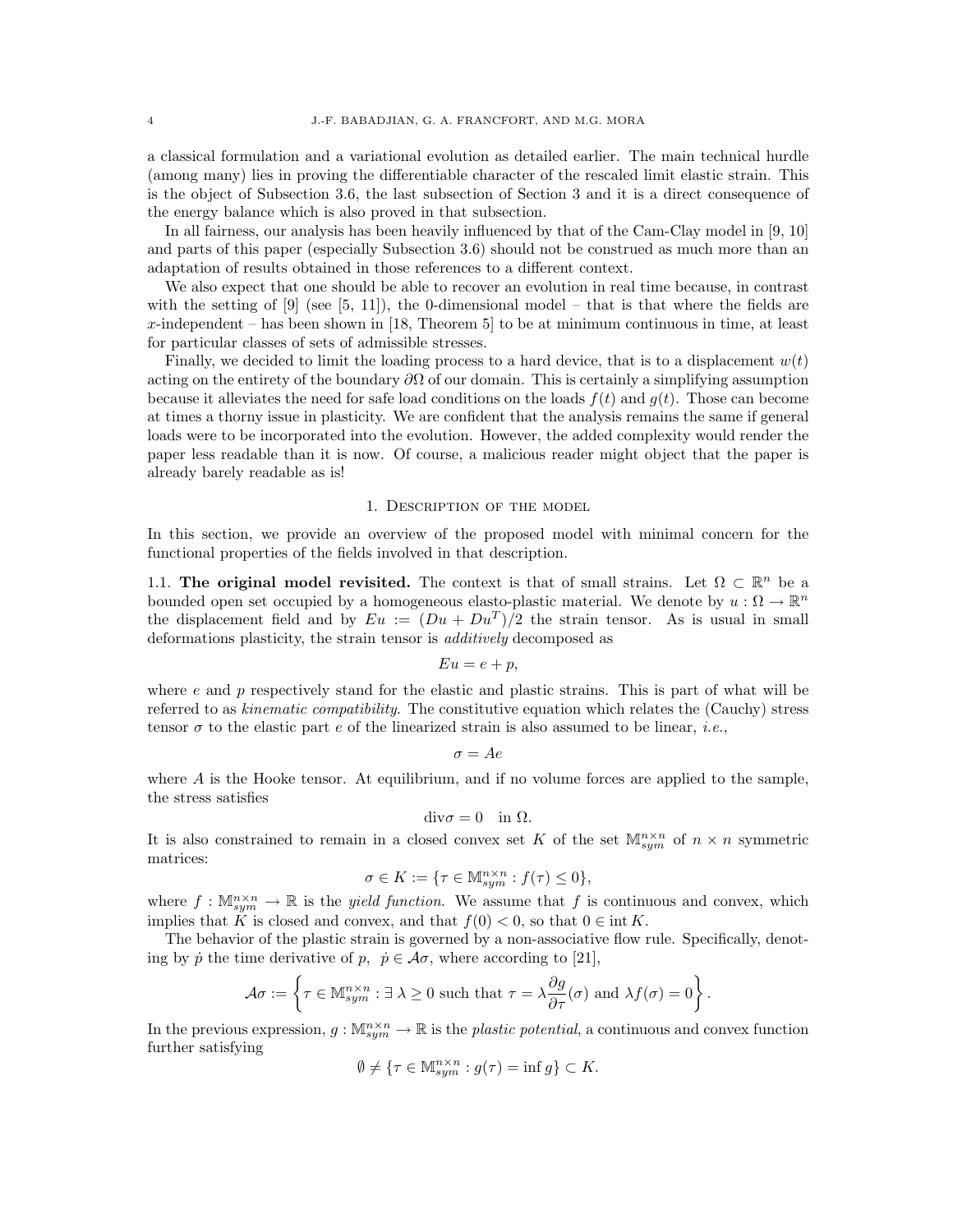Finally, as announced in the introduction, the material is subject to a hard loading device; in other words, a Dirichlet boundary condition  $u(x, t) = w(x, t)$  is imposed on  $\partial\Omega$ .

Our goal is to obtain a triplet  $(u(x,t), e(x,t), p(x,t))$  such that

$$
\begin{cases}\nEu(x,t) = e(x,t) + p(x,t), \\
\sigma(x,t) = Ae(x,t), \\
\text{div}\sigma(x,t) = 0, \\
\sigma(x,t) \in K, \\
\dot{p}(x,t) \in \mathcal{A}\sigma(x,t),\n\end{cases}
$$

together with the Dirichlet boundary condition. Of course, we know from prior works on plasticity that we cannot expect the boundary condition to be satisfied because plastic strains may develop at the boundary, so that, as seen later, we will have to replace that condition by

$$
p(x,t) = (w - u)(x,t) \odot \nu
$$
 on  $\partial \Omega$ .

Throughout, the symbol  $\odot$  stands for the symmetrized tensor product, while  $\nu$  denotes the outer unit normal to  $\partial \Omega$ .

When  $f = g$  the model is *associative*, and the plastic strain rate obeys the usual normality flow rule (see [21])

$$
\dot{p} \in N_K(\sigma),
$$

where  $N_K(\sigma)$  is the normal cone to K at  $\sigma \in K$ . Elementary convex analysis points to the wellknown formal equivalence between flow rule and the principle of maximum dissipation, namely

$$
\sigma : \dot{p} = \max_{\tau \in K} \tau : \dot{p}.
$$

From a thermodynamical standpoint, the associated materials are examples of standard generalized materials. The associative theory seems to be vindicated, as far as the principle of maximal dissipation is concerned, by those materials for which plasticity does not promote volumetric changes, hence whenever the yield criterion is independent of the average pressure (see [27]). This is for instance the case for ductile metals and for most alloys.

However, whenever significant volume variations accompany the plastic deformation, the principle of maximum plastic work is no longer valid and thus the associative flow should be abandoned in favor of a non-associative model with  $f \neq q$ .

With an eye on applications, we are specifically interested in the following type of functions  $f$ and  $q$  :

$$
f(\sigma) = \kappa(\sigma^D) + \sigma^m \sin \varphi - 2c \cos \varphi,
$$
  

$$
g(\sigma) = \kappa(\sigma^D) + \sigma^m \sin \psi - 2c \cos \psi,
$$

where the parameters  $\phi$ ,  $\psi$ , and c satisfy  $0 < \psi < \phi < \frac{\pi}{2}$ ,  $c > 0$ , and  $\kappa \colon \mathbb{M}_{D}^{n \times n} \to [0, +\infty)$  is a convex, positively 1-homogeneous function on  $\mathbb{M}_{D}^{n\times n}$  such that  $\kappa(0)=0$ .

Here,  $\mathbb{M}_{D}^{n\times n} = \{\sigma \in \mathbb{M}_{sym}^{n\times n} : \text{tr}\,\sigma=0\}, \sigma^{D}=\sigma-\text{tr}\sigma/n\,\mathscr{A}\in \mathbb{M}_{D}^{n\times n} \text{ and } \sigma^{m}=\text{tr}\sigma\in\mathbb{R} \text{ are }$ respectively the deviatoric and spherical part of  $\sigma$  so that  $\sigma = \sigma^D + \sigma^m/n$  A. In particular, for  $n = 3$ , the Drucker-Prager model corresponds to

$$
\kappa(\sigma^D) = \sqrt{\frac{1}{6} \sum_{i < j} (\sigma_i^D - \sigma_j^D)^2} = \frac{1}{\sqrt{2}} |\sigma^D|,
$$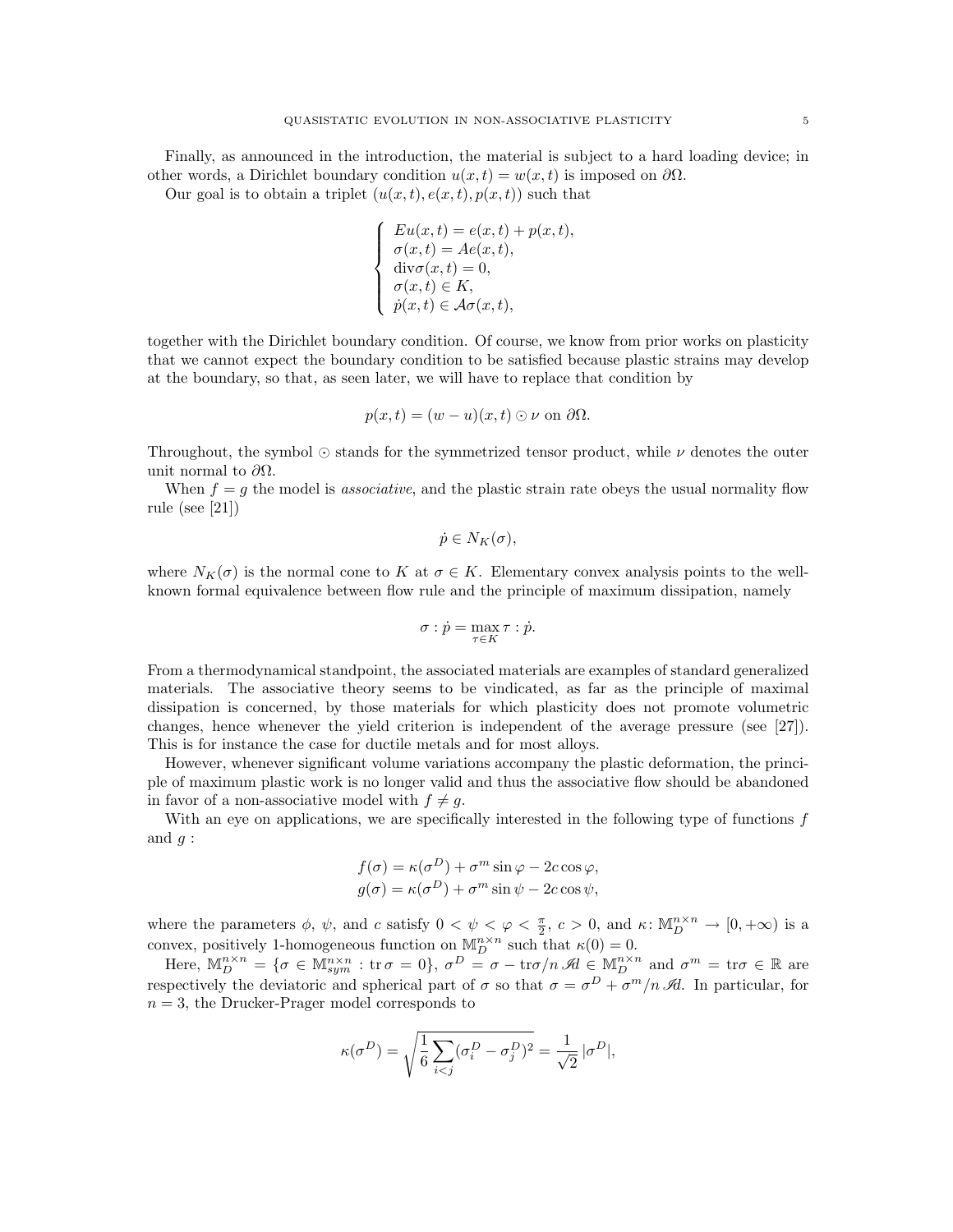while the Mohr-Coulomb model<sup>1</sup> corresponds to

$$
\kappa(\sigma^D) = \max_{i,j} \{ \sigma_i^D - \sigma_j^D \},\
$$

where  $\sigma_i^D$ ,  $i = 1, 2, 3$ , are the ordered eigenvalues of  $\sigma^D$ . The parameters c,  $\varphi$  and  $\psi$  are the cohesion, the angle of internal friction, and the angle of dilatancy, respectively.

We now reformulate this problem variationally in the footstep of Laborde [18, 19].

Formulation 1.1. (Laborde's formulation) Consider a continuous function  $h: \mathbb{M}^{n \times n}_{sym} \to \mathbb{R}$  (to be explicited below in (1.5)) satisfying

$$
\begin{cases}\nh(\tau) = g(\tau) & \text{if } f(\tau) = 0, \\
h(\tau) > g(\tau) & \text{if } f(\tau) < 0, \\
h(\tau) < g(\tau) & \text{if } f(\tau) > 0.\n\end{cases}
$$
\n(1.1)

For every  $\sigma \in \mathbb{M}^{n \times n}_{sym}$ , we further define the closed and convex set

$$
K(\sigma) := \{ \tau \in \mathbb{M}^{n \times n}_{sym} : g(\tau) \le h(\sigma) \}.
$$

From [19, Proposition 4],  $\sigma \in K$  if and only if  $\sigma \in K(\sigma)$ , and  $\dot{p} \in \mathcal{A}\sigma$  if and only if  $\dot{p} : (\tau - \sigma) \leq 0$ for any  $\tau \in K(\sigma)$ . Since  $K(\sigma)$  is a closed and convex set in  $\mathbb{M}^{n \times n}_{sym}$ , that last property can be expressed as  $\dot{p} \in \partial I_{K(\sigma)}(\sigma)$ .

We next define the dissipation potential  $H: \mathbb{M}_{sym}^{n\times n} \times \mathbb{M}_{sym}^{n\times n} \to \mathbb{R}$  as the support function of  $K(\sigma)$ , that is,

$$
H(\sigma, p) = \max_{\tau \in K(\sigma)} \tau : p,
$$

and note that, for a fixed  $\sigma$ , it is convex, sub-additive and positively 1-homogeneous in p. By standard convex analysis, the property  $\dot{p} \in \partial I_{K(\sigma)}(\sigma)$  is equivalent to  $\sigma \in \partial_2H(\sigma, \dot{p})$ , where  $\partial_2H(\sigma, \dot{p})$ denotes the subdifferential of  $H(\sigma, \cdot)$  at  $\dot{p}$ . Thus, an equivalent formulation of the problem is

$$
\begin{cases}\nEu(x,t) = e(x,t) + p(x,t), \\
p(x,t) = (w-u)(x,t) \odot \nu \text{ on } \partial\Omega, \\
\sigma(x,t) = Ae(x,t), \\
\text{div}\sigma(x,t) = 0, \\
\sigma(x,t) \in K(\sigma(x,t)), \\
\sigma(x,t) \in \partial_2 H(\sigma(x,t), \dot{p}(x,t)).\n\end{cases}
$$
\n(1.2)

It is by now fairly classical that the starting point of the variational method for studying an evolution such as  $(1.2)$  consists in discretising time and in solving, at the discrete times  $t_i$ , the following minimization problem:

Find  $(u_i, e_i, p_i)$ , with  $\sigma_i := Ae_i$ , that minimizes

$$
\frac{1}{2} \int_{\Omega} A \eta : \eta \, dx + \int_{\overline{\Omega}} H(\sigma_i, q - p_{i-1}) \, dx
$$

among every triplet  $(v, \eta, q)$  such that  $Ev = \eta + q$  and  $q = (w(t_i) - v) \odot \nu$  on  $\partial \Omega$ .

Unfortunately, when attempting to prove existence of solutions to the previous minimization problem, we are unable to ensure compactness of the minimizing sequences of plastic strains. Indeed, the set K of all admissible stresses is not bounded in the direction of hydrostatic stresses. This together with our choice of the function h imply that the set  $K(\sigma)$  does not contain a uniform ball with respect to  $\sigma \in M_{sym}^{n \times n}$ , and consequently the potential H is in general not coercive in

<sup>&</sup>lt;sup>1</sup>According to [21] the Mohr-Coulomb model actually corresponds to  $f(\sigma) = \sigma_{max} - \sigma_{min} + (\sigma_{max} + \sigma_{max})$  $\sigma_{min}$ ) sin  $\varphi - 2c \cos \varphi$ , and similarly for g. But one can rewrite f as  $f(\sigma) = \sigma_{max} - \sigma_{min} + 1/3[(\sigma_{max} - \sigma_{min})^2]$  $\sigma_{int}$  –  $(\sigma_{int} - \sigma_{min})$  sin  $\varphi + 2/3 \sigma^m \sin \varphi - 2c \cos \varphi$ , where  $\sigma_{int}$  is the intermediate eigenvalue, so that, in that case,  $\kappa(\sigma^D) = 3/2\{(\sigma_3^D - \sigma_1^D) + \sin\varphi/3(\sigma_3^D - \sigma_2^D) - \sin\varphi/3(\sigma_2^D - \sigma_1^D)\}.$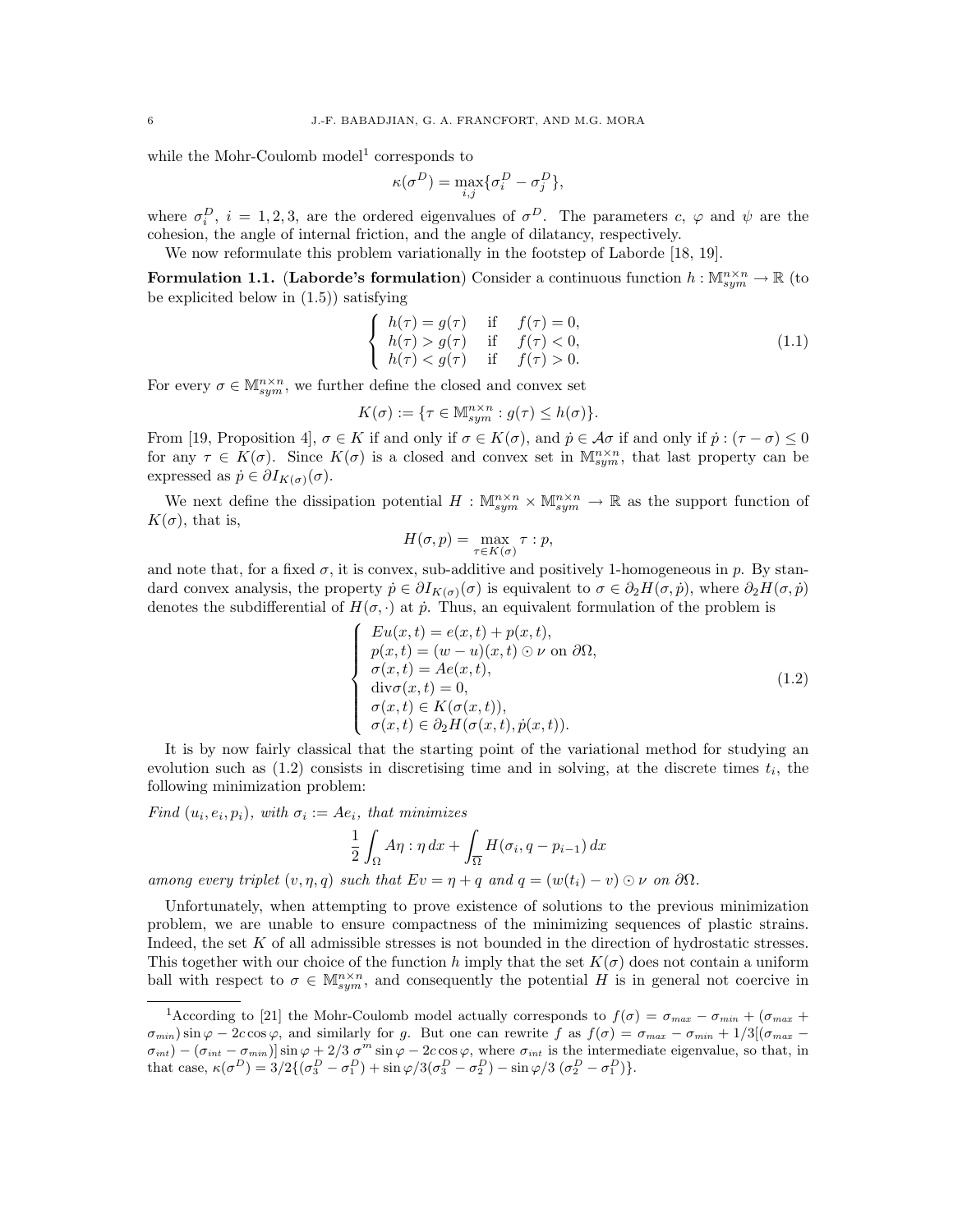its second variable. This prompts a modified version of the previous model, where the set K of admissible stresses is replaced by

$$
\widetilde{K} := K \cap B_R(0).
$$

Here  $B_R(0)$  is a ball in  $\mathbb{M}^{n\times n}_{sym}$  centered at 0 with a sufficiently large radius  $R>0$ . That model is described in the next subsection.

1.2. The cap model. On the portion of the boundary of  $\tilde{K}$  which coincides with ∂K we keep the non-associative flow rule given by q, while on the remaining part of  $\partial \widetilde{K}$  we consider the associative flow rule. This corresponds to the so-called Drucker-Prager cap model or Mohr-Coulomb cap model (see e.g. [24, 25]). The main advantage of this model is that we will have an a priori bound on the admissible stresses, which will allow us to deduce a convenient growth condition from above on the plastic potential H.

### Remark 1.2. Set

 $G := \{ \sigma \in \mathbb{M}^{n \times n}_{sym} : g(\sigma) \leq 0 \}, \quad \hat{g}(\sigma) := \text{dist}(\sigma, \partial G),$ 

where dist( $\cdot$ , ∂G) denotes the signed distance from ∂G. Then  $g = \sqrt{1 + \sin^2 \psi} \hat{g}$  on a neighborhood of K, since, in the  $(\sigma^D, \sigma^m)$ -plane, the set K is a cone with vertex  $(0, 2c \cot \varphi)$  and aperture sin  $\varphi$ , while the 0-level set of g is a cone with vertex  $(0, 2c \cot \psi)$  and aperture sin  $\psi$ , and further  $2c \cot \psi > 2c \cot \varphi$  by the assumptions on  $\varphi$  and  $\psi$ . Then,  $\nabla g$  and  $\nabla \hat{g}$  have the same direction on  $\partial K$  and we can replace g by  $\hat{g}$  without changing the problem. Analogously, if we introduce

$$
\hat{f}(\sigma) = \text{dist}(\sigma, \partial K),
$$

clearly we have that K coincides with the set  $\{\sigma \in \mathbb{M}_{sym}^{n \times n} : \hat{f}(\sigma) \leq 0\}$ , so that we can replace f by  $\hat{f}$  without changing the problem. From now on we will work with  $\hat{f}$  and  $\hat{g}$ , and for simplicity will denote them  $f$  and  $q$ .

By virtue of Remark 1.2, the cap model can be concisely described in terms of distance functions in the following way. We introduce the sets

$$
\widetilde{K} := K \cap B_R(0), \ \widetilde{G} := G \cap B_R(0)
$$

and the functions

$$
\tilde{f} := \text{dist}(\cdot, \partial \tilde{K}), \quad \tilde{g} := \text{dist}(\cdot, \partial \tilde{G}).
$$

The cap model corresponds to the plastic problem with yield surface given by  $\tilde{f}$  and flow rule described by  $\tilde{g}$ . Indeed, the set  $\{\sigma \in M_{sym}^{n \times n} : \tilde{f}(\sigma) \leq 0\}$  coincides with  $\tilde{K}$ ; moreover,  $\nabla \tilde{g}$  is pointing in the direction of  $\nabla \tilde{f}$  on  $\partial K \cap \partial B_R(0)$ , while it coincides with  $\nabla g$  on  $\partial K \cap \partial K$ .

Clearly, the truncation of  $K$  and  $G$  by balls is unessential and we might as well truncate those sets by the hyperplane  $\sigma_m = -R$ , for R large enough at no expense of generality, which is what we will do from now onward.

The above considerations prompt us to propose an "abstract" setting for non-associative cap plasticity. This is detailed in the next subsection.

1.3. **Abstract setting.** We denote by  $K_D$  a compact convex subset of  $\mathbb{M}_{D}^{n \times n}$  containing 0 as an interior point. Given  $\alpha > \beta > 0$  and  $\bar{\sigma}_{\alpha}^{m} > \bar{\sigma}_{K}^{m} > 0$ , we consider the subsets of  $\mathbb{M}_{sym}^{n \times n}$  given by

$$
\widehat{K} = \{ (\sigma^D, \sigma^m) \in \mathbb{M}_D^{n \times n} \times [-R, \bar{\sigma}_K^m] : \ \sigma^D \in \alpha (\bar{\sigma}_K^m - \sigma^m) K_D \},
$$
  

$$
\widehat{G} = \{ (\sigma^D, \sigma^m) \in \mathbb{M}_D^{n \times n} \times [-R, \bar{\sigma}_G^m] : \ \sigma^D \in \beta (\bar{\sigma}_G^m - \sigma^m) K_D \}.
$$

If we take  $K_D = \{ \sigma \in \mathbb{M}_{D}^{n \times n} : \kappa(\sigma) \leq 1 \}, \ \alpha = \sin \varphi, \ \beta = \sin \psi, \ \bar{\sigma}_{K}^{m} = 2c \cot \varphi, \text{ and } \bar{\sigma}_{G}^{m} = 2c \cot \psi,$ then, for  $R$  sufficiently large,

$$
\widehat{K} = K \cap Q_R(0), \quad \widehat{G} = G \cap Q_R(0),
$$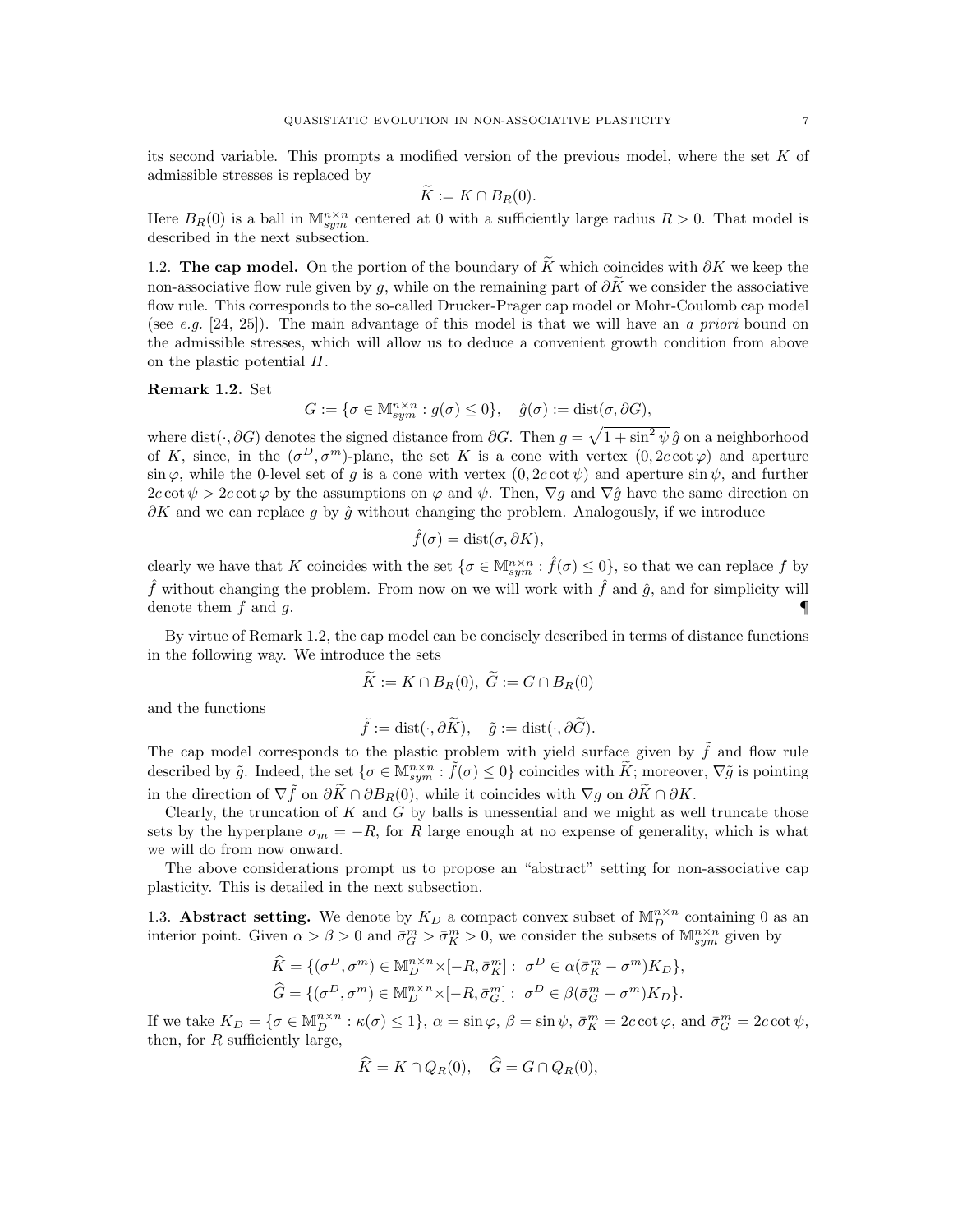where  $Q_R(0)$  is the cube of side 2R centred at the origin which is precisely the cap model as detailed above. Therefore, from now on

$$
f := \text{dist}(\cdot, \partial \hat{K}), \quad g := \text{dist}(\cdot, \partial \hat{G}). \tag{1.3}
$$

We observe that for  $a \in [\min g, 0]$  the sublevel set

$$
G_a := \{ \sigma \in \mathbb{M}^{n \times n}_{sym} : g(\sigma) \le a \}
$$

is given in the  $(\sigma^D, \sigma^m)$ -plane by a cone with vertex on the  $\sigma^m$ -axis and aperture  $\beta$ , cut by the plane  $\sigma^m = -R - a$ . In particular, for R sufficiently large we have that the set

$$
G_{g(0)} = \{ (\sigma^D, \sigma^m) \in \mathbb{M}_D^{n \times n} \times [-R - g(0), 0] : \ \sigma^D \in -\beta \sigma^m K_D \}
$$

and is therefore contained in the interior of  $\widehat{K}$ . Hence, by continuity of q there exists  $\delta > 0$  small enough so that, setting  $\lambda := q(0) + 2\delta$ , we have

$$
G_{\lambda} \subset \text{int } K. \tag{1.4}
$$

We now use Laborde's formulation and we define

$$
h(\sigma) := \min\left\{ \max\{g(\sigma), \lambda\}, \mathcal{G} \right\} - \min\{f(\sigma), \delta\} \tag{1.5}
$$

for

$$
\mathcal{G} := \max_{\hat{K}} g + 1. \tag{1.6}
$$

Since K is closed and bounded, the maximum of g on K exists and, using  $(1.4)$ , h satisfies  $(1.1)$ . Set

$$
K(\sigma) := \{ \tau \in \mathbb{M}^{n \times n}_{sym} : g(\tau) \le h(\sigma) \}, \quad H(\sigma, p) := \sup_{\tau \in K(\sigma)} \tau : p.
$$

As already noted, the map  $p \to H(\sigma, p)$  is convex, continuous, positively 1-homogeneous and sub-additive (as the support function of a closed and convex set). We now state other properties of the function H.

# **Lemma 1.3.** The map H is continuous over  $\mathbb{M}^{n \times n}_{sym} \times \mathbb{M}^{n \times n}_{sym}$ .

*Proof.* Let  $(\sigma_k, p_k) \to (\sigma, p)$ . We first start by proving upper semi-continuity. Since  $K(\sigma_k)$  is closed and convex, for each k there exists  $\tau_k \in K(\sigma_k)$  such that  $H(\sigma_k, p_k) = \tau_k : p_k$ . By the continuity of h, there exists a constant  $M > 0$  such that  $h(\sigma_k) \leq M$ ,  $k \in \mathbb{N}$ . But g is the distance to a compact set, so that, for some  $r > 0$  depending only on M,

$$
K(\sigma_k) = \{ \tau \in \mathbb{M}^{n \times n}_{sym} : g(\tau) \le h(\sigma_k) \} \subset \{ \tau \in \mathbb{M}^{n \times n}_{sym} : g(\tau) \le M \} \subset B_r(0).
$$

We can thus extract a subsequence – still denoted  $\{\tau_k\}$  – such that  $\tau_k \to \tau$  for some symmetric matrix  $\tau$ . As

$$
g(\tau) = \lim_{k \to +\infty} g(\tau_k) \le \lim_{k \to +\infty} h(\sigma_k) = h(\sigma),
$$

we deduce that  $\tau \in K(\sigma)$ , and thus

$$
\limsup_{k \to +\infty} H(\sigma_k, p_k) = \limsup_{k \to +\infty} \tau_k : p_k = \tau : p \le H(\sigma, p).
$$

We now show the lower semi-continuity of  $H$ . We first observe that

$$
H(\sigma, p) := \sup_{\tau \in \text{int } K(\sigma)} \tau : p,
$$

where  $\text{int } K(\sigma) := \{ \tau \in \mathbb{M}_{sym}^{n \times n} : g(\tau) < h(\sigma) \}$  denotes the interior of  $K(\sigma)$ . Assume that  $\tau \in$ int  $K(\sigma)$ , then  $g(\tau) < h(\sigma)$ , and thus  $g(\tau) \leq h(\sigma_k)$  for k large enough. Consequently, one has  $\tau \in K(\sigma_k)$  for k large enough, hence

$$
\liminf_{k \to +\infty} H(\sigma_k, p_k) \ge \liminf_{k \to +\infty} \tau : p_k = \tau : p.
$$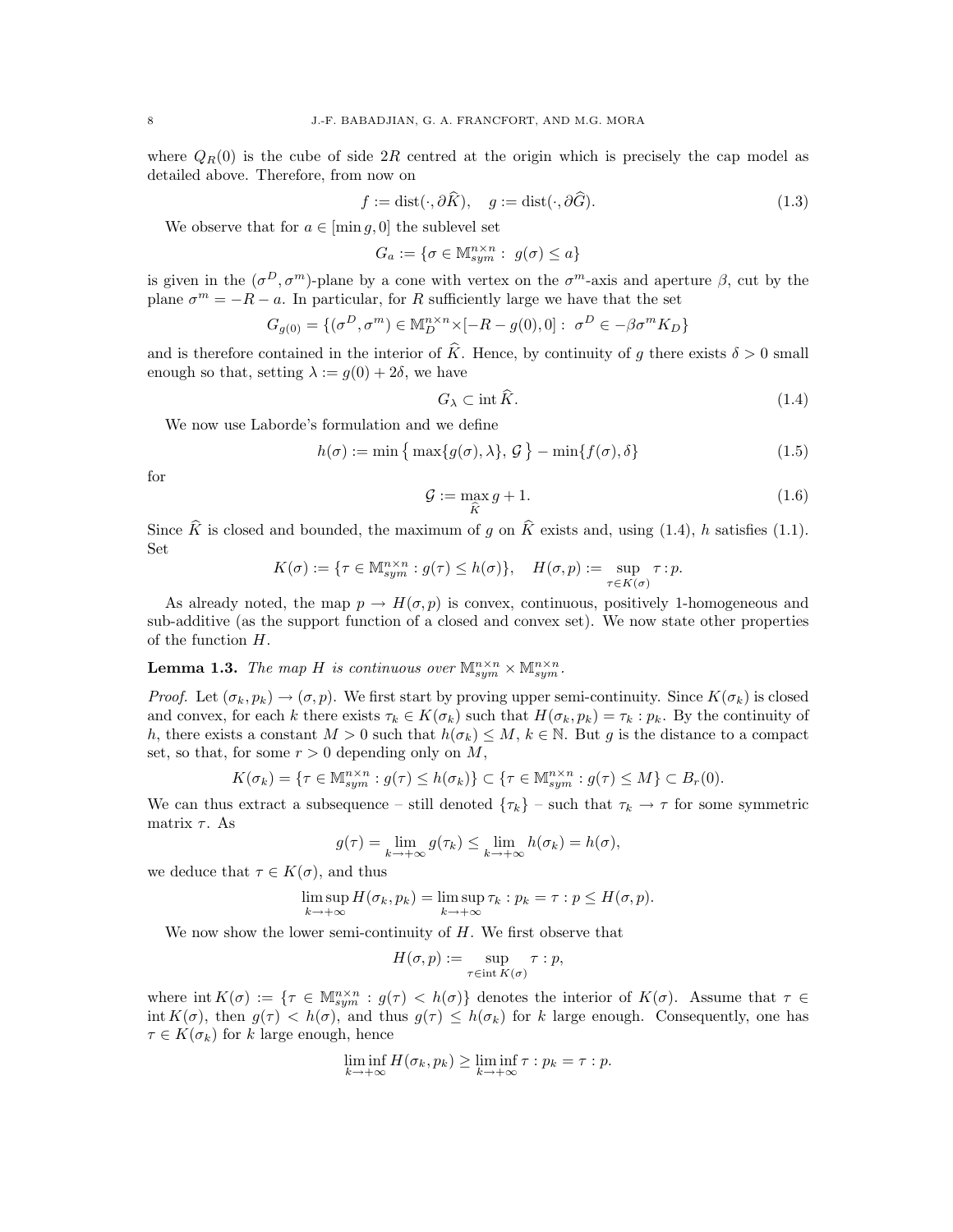Taking the supremum over all  $\tau \in \text{int } K(\sigma)$  leads to

$$
\liminf_{k \to +\infty} H(\sigma_k, p_k) \ge H(\sigma, p),
$$

which completes the proof of the lemma.  $\Box$ 

The following property will be instrumental for the forthcoming analysis.

**Lemma 1.4.** There exist  $0 < \alpha_H < \beta_H < +\infty$  such that

$$
\alpha_H |p| \le H(\sigma, p) \le \beta_H |p| \tag{1.7}
$$

for every  $\sigma$  and  $p \in \mathbb{M}^{n \times n}_{sym}$ .

*Proof.* Lower bound: To prove the lower bound we will show that for every  $\sigma \in M_{sym}^{n \times n}$  the set  $K(\sigma)$ contains a ball centered at 0 with a uniform radius with respect to  $\sigma$ . In particular, by continuity of  $q$  it is enough to show that

$$
g(0) < \inf_{\sigma \in \mathbb{M}^n_{sym}} h(\sigma).
$$

This follows immediately from the definition of h. Indeed, by (1.4) and (1.6) we have that  $\mathcal{G} > \lambda$ , so that

$$
h(\sigma) \ge \lambda - \delta > g(0)
$$

for every  $\sigma \in \mathbb{M}^{n \times n}_{sym}$ .

Upper bound. By construction (see  $(1.5)-(1.6)$ ),

$$
h(\sigma) \le \mathcal{G} - \min f =: \mathcal{G}_0 \quad \text{for every } \sigma \in \mathbb{M}^{n \times n}_{sym}.
$$

Therefore, for every  $\sigma \in \mathbb{M}_{sym}^{n \times n}$  we have

$$
K(\sigma) \subset \{\tau \in \mathbb{M}_{sym}^{n \times n} : g(\tau) \leq \mathcal{G}_0\}.
$$

The function g being a distance function to a compact set, the set above is bounded. This implies the upper bound on  $H$ .

Finally we show that  $H$  is Lipschitz with respect to its first variable.

**Lemma 1.5.** There exists a constant  $C_H > 0$ , which only depends on f and g, such that

$$
|H(\sigma_1, p) - H(\sigma_2, p)| \le C_H |p||\sigma_1 - \sigma_2|
$$

for any  $\sigma_1$ ,  $\sigma_2$  and  $p \in M_{sym}^{n \times n}$ .

*Proof.* We assume without loss of generality that  $h(\sigma_2) \leq h(\sigma_1)$ , so that  $K(\sigma_2) \subset K(\sigma_1)$  and  $H(\sigma_2, p) \leq H(\sigma_1, p)$ . Since  $K(\sigma_1)$  is closed and convex, there exists  $\tau_1 \in K(\sigma_1)$  such that  $H(\sigma_1, p) = \tau_1 : p.$ 

Note that, in view of the definition of  $g$ , the Hausdorff distance

$$
d_H(\partial K(\sigma_1), \partial K(\sigma_2)) \le c |h(\sigma_1) - h(\sigma_2)|,
$$

for some constant  $c > 1$  depending only on g.

We claim that if  $\tau_1$  is given as before, then there exists  $\tau_2 \in K(\sigma_2)$  such that  $|\tau_1-\tau_2| \leq c|h(\sigma_1)-\tau_2|$  $h(\sigma_2)$ . Indeed if  $\tau_1 \in K(\sigma_2)$ , then it suffices to take  $\tau_2 = \tau_1$  and the property is trivial. On the other hand, if  $\tau_1 \in K(\sigma_1) \backslash K(\sigma_2)$ , then we simply take  $\tau_2$  as the minimal distance projection of  $\tau_1$  onto the convex set  $K(\sigma_2)$ . In this case, it follows that  $|\tau_1 - \tau_2| \leq d_H(\partial K(\sigma_1), \partial K(\sigma_2)) \leq c|h(\sigma_1) - h(\sigma_2)|$ , and the claim is proved.

By definition of  $H$ ,

$$
H(\sigma_1, p) - H(\sigma_2, p) \le (\tau_1 - \tau_2) : p \le |\tau_1 - \tau_2||p| \le c|p||h(\sigma_1) - h(\sigma_2)|.
$$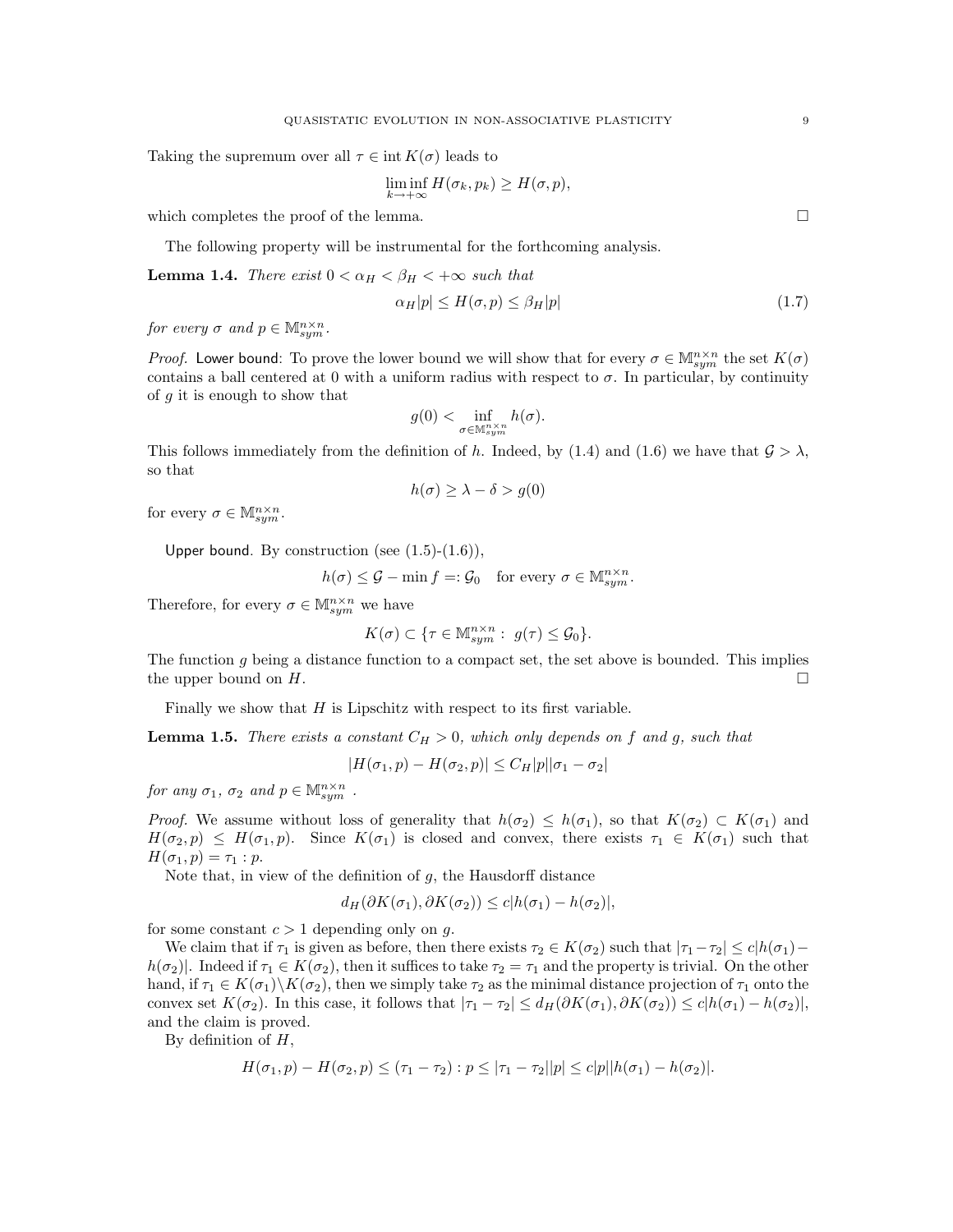Since f and g are both 1-Lipschitz (see their definition  $(1.3)$ ), h defined in  $(1.5)$  is 2-Lipschitz as well. It follows that there exists a constant  $C_H > 2$  such that

$$
H(\sigma_1, p) - H(\sigma_2, p) \le C_H |p||\sigma_1 - \sigma_2|.
$$

The other inequality is obtained by inverting the roles of  $\sigma_1$  and  $\sigma_2$ .

**Remark 1.6.** Since it is easily seen that, if  $h(\sigma_2) \leq h(\sigma_1)$ , then, for any  $\tau \in M_{sym}^{n \times n}$ ,  $P_{K(\sigma_2)}(\tau) =$  $P_{K(\sigma_2)}(P_{K(\sigma_1)}(\tau))$ , we actually proved in Lemma 1.5 that if  $\sigma_1, \sigma_2$  and  $\tau \in M_{sym}^{n \times n}$ , then

$$
|P_{K(\sigma_1)}(\tau) - P_{K(\sigma_2)}(\tau)| \le C_H |\sigma_1 - \sigma_2|.
$$
\n(1.8)

We introduce the perturbed dissipation potential  $H_{\varepsilon}: \mathbb{M}_{sym}^{n \times n} \times \mathbb{M}_{sym}^{n \times n} \to [0, +\infty)$  defined, for each  $\varepsilon > 0$ , as

$$
H_{\varepsilon}(\sigma, p) := H(\sigma, p) + \frac{\varepsilon}{2}|p|^2.
$$
\n(1.9)

The convex conjugate  $H_{\varepsilon}^* : \mathbb{M}_{sym}^{n \times n} \times \mathbb{M}_{sym}^{n \times n} \to [0, +\infty)$  of  $H_{\varepsilon}$  with respect to the second variable is defined by

$$
H_{\varepsilon}^*(\sigma,\tau) := \sup_{p \in \mathbb{M}_{sym}^{n \times n}} \{ \tau : p - H_{\varepsilon}(\sigma,p) \}.
$$

Using standard convex analysis, see [26, Theorem 16.4],

$$
H_{\varepsilon}^*(\sigma,\tau)=\frac{|\tau-P_{K(\sigma)}(\tau)|^2}{2\varepsilon}
$$

where  $P_{K(\sigma)}$  denotes the minimal distance projection onto the convex set  $K(\sigma)$ . In particular  $H^*_{\varepsilon}$ is differentiable in the second variable, and its partial derivative is given by

$$
N_{\varepsilon}(\sigma,\tau) = \partial_2 H_{\varepsilon}^*(\sigma,\tau) = \frac{\tau - P_{K(\sigma)}(\tau)}{\varepsilon}.
$$
\n(1.10)

,

Note that since

$$
|N_{\varepsilon}(\sigma,\tau)| \leq \frac{2}{\varepsilon} |\tau|,\tag{1.11}
$$

it follows that, for any  $\sigma$ ,  $\tau_1$  and  $\tau_2 \in \mathbb{M}^{n \times n}_{sym}$ ,

$$
|H_{\varepsilon}^*(\sigma,\tau_1)-H_{\varepsilon}^*(\sigma,\tau_2)|\leq \frac{2}{\varepsilon}(|\tau_1|+|\tau_2|)|\tau_1-\tau_2|.
$$

Actually,  $N_{\varepsilon}$  is Lipschitz. Indeed, we have the following result.

**Lemma 1.7.** Let  $C_H$  be the constant in Lemma 1.5, then

$$
|N_{\varepsilon}(\sigma_1,\tau_1)-N_{\varepsilon}(\sigma_2,\tau_2)|\leq \frac{C_H}{\varepsilon}(|\sigma_1-\sigma_2|+|\tau_1-\tau_2|)
$$

for any  $\sigma_1$ ,  $\sigma_2$ ,  $\tau_1$  and  $\tau_2 \in \mathbb{M}_{sym}^{n \times n}$ .

*Proof.* By definition of  $N_{\varepsilon}$  and since the projection is 1-Lipschitz,

$$
|N_{\varepsilon}(\sigma,\tau_1)-N_{\varepsilon}(\sigma,\tau_2)|\leq \frac{2}{\varepsilon}|\tau_1-\tau_2|.
$$

On the other hand, by Remark 1.6 we have

$$
|N_{\varepsilon}(\sigma_1, \tau) - N_{\varepsilon}(\sigma_2, \tau)| \leq \frac{C_H}{\varepsilon} |\sigma_1 - \sigma_2|.
$$

Observing that  $C_H > 2$  by construction, we obtain the thesis.

¶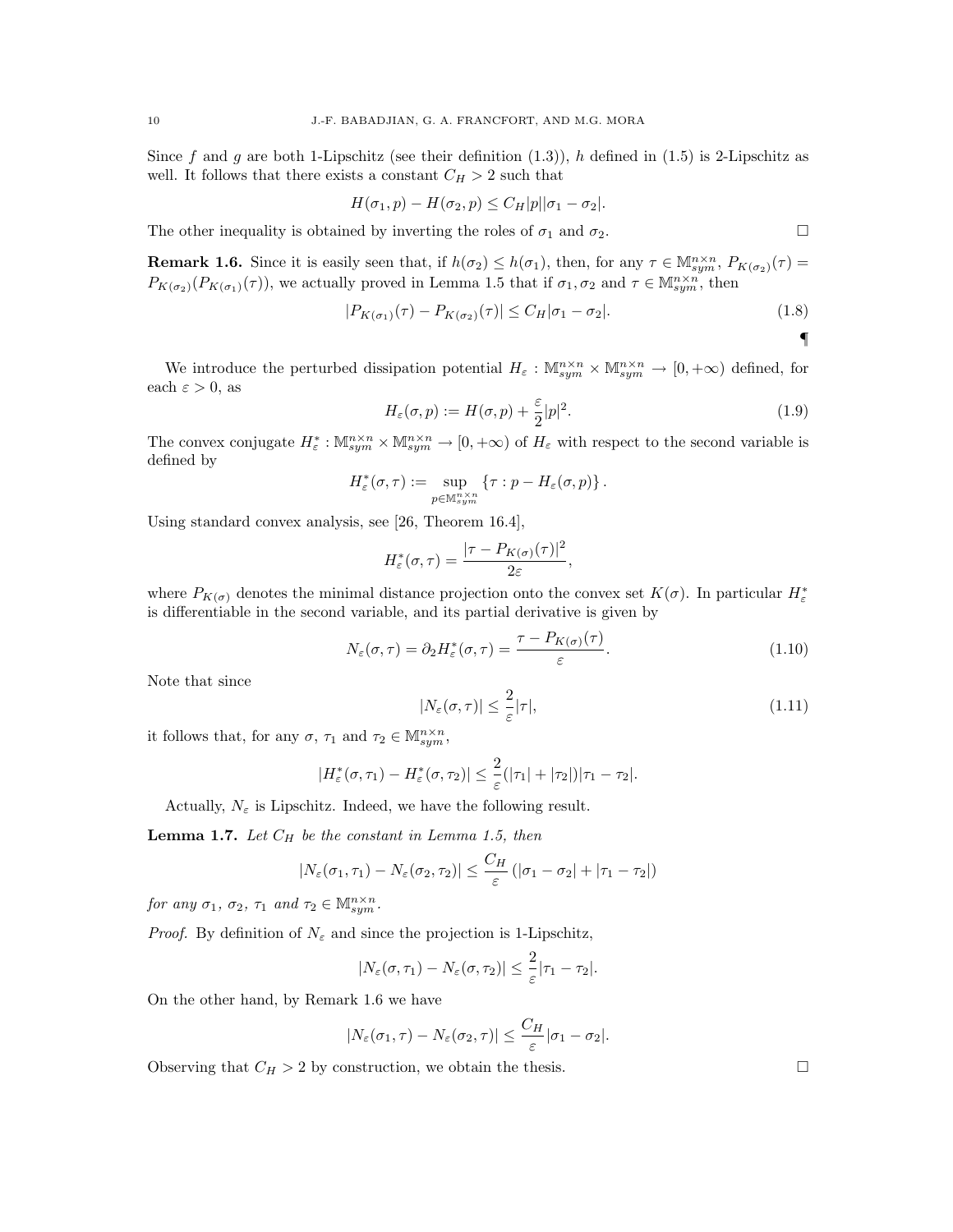As a final note, given  $\sigma \in L^2(\Omega; \mathbb{M}^{n \times n}_{sym})$ , define the set

$$
\mathcal{K}(\sigma) := \{ \tau \in L^2(\Omega; \mathbb{M}^{n \times n}_{sym}) : \tau(x) \in K(\sigma(x)) \text{ for a.e. } x \in \Omega \}.
$$

Then, if  $\tau \in L^2(\Omega; \mathbb{M}^{n \times n}_{sym}),$ 

$$
||N_{\varepsilon}(\sigma,\tau)||_2 = \frac{\text{dist}_2(\tau,\mathcal{K}(\sigma))}{\varepsilon},\tag{1.12}
$$

where, for any closed set  $\mathcal{C} \subset L^2(\Omega; \mathbb{M}^{n \times n}_{sym})$ ,  $dist_2(\tau, \mathcal{C})$  is the  $L^2$ -distance from  $\tau$  to  $\mathcal{C}$ .

1.4. Mathematical setting. Throughout the paper,  $\Omega$  is a bounded connected open set in  $\mathbb{R}^n$ with Lipschitz boundary.<sup>2</sup> The Lebesgue measure in  $\mathbb{R}^n$  and the  $(n-1)$ -dimensional Hausdorff measure are respectively denoted by  $\mathcal{L}^n$  and  $\mathcal{H}^{n-1}$ .

We use standard notation for Lebesgue and Sobolev spaces. In particular, for  $1 \leq p \leq \infty$ , the  $L^p$ -norms of the various quantities are denoted by  $\|\cdot\|_p$ . The space  $\mathcal{M}(\overline{\Omega}; \mathbb{M}^{n \times n}_{sym})$  is that of all  $\mathbb{M}^{n\times n}_{sym}$ -valued bounded Radon measures on  $\overline{\Omega}$ , and the norm in that space is denoted by  $\|\cdot\|_1$ . By the Riesz representation Theorem,  $\mathcal{M}(\overline{\Omega}; \mathbb{M}^{n \times n}_{sym})$  can be identified with the dual of  $\mathcal{C}(\overline{\Omega}; \mathbb{M}^{n \times n}_{sym})$ . Finally,  $BD(\Omega)$  stands for the space of functions with bounded deformations on  $\Omega$ , *i.e.*,  $u \in BD(\Omega)$ if  $u \in L^1(\Omega;\mathbb{R}^n)$  and  $Eu \in \mathcal{M}(\Omega;\mathbb{M}^{n\times n}_{sym})$ , where  $Eu := (Du + Du^T)/2$  and  $Du$  is the distributional derivative of  $u$ . We refer to  $[31]$  for general properties of that space.

Let  $u \in BD(\Omega), w \in H^1(\Omega;\mathbb{R}^n), e \in L^2(\Omega;\mathbb{M}^{n\times n}_{sym})$  and  $p \in \mathcal{M}(\overline{\Omega};\mathbb{M}^{n\times n}_{sym})$  be such that

$$
Eu = e + p \text{ in } \Omega,
$$
  

$$
p = (w - u) \odot \nu \mathcal{H}^{n-1} \text{ on } \partial \Omega.
$$

If  $\sigma \in L^{\infty}(\Omega; \mathbb{M}^{n \times n}_{sym})$  and div $\sigma \in L^{n}(\Omega; \mathbb{R}^{n})$ , it is possible to define the "scalar product" of  $\sigma$  and p as the distribution  $[\sigma : p]$  on  $\mathbb{R}^n$  by setting

$$
[\sigma:p](\varphi) := -\int_{\Omega} \varphi(u-w) \cdot \text{div}\sigma \, dx - \int_{\Omega} \sigma : (u-w) \odot \nabla \varphi \, dx - \int_{\Omega} \sigma : \varphi(e-Ew) \, dx,
$$

for every  $\varphi \in \mathcal{C}_c^{\infty}(\mathbb{R}^n)$ . It turns out that  $[\sigma:p]$  is independent of u, w and e, and that it defines a bounded Radon measure on  $\overline{\Omega}$  whose total mass  $\langle \sigma, p \rangle$  is given by  $[\sigma : p](1)$ , *i.e.*,

$$
\langle \sigma, p \rangle = \int_{\Omega} (w - u) \cdot \text{div}\,\sigma \,dx - \int_{\Omega} \sigma : (e - Ew) \,dx,\tag{1.13}
$$

and whose total variation is bounded by  $\|\sigma\|_{\infty} \|p\|_{1}$ . Moreover, if  $\sigma$  further belongs to  $\mathcal{C}(\overline{\Omega}; \mathbb{M}^{n \times n}_{sym})$ , then

$$
\langle \sigma, p \rangle = \int_{\overline{\Omega}} \sigma(x) : \frac{dp}{d|p|}(x) \, d|p|(x) \tag{1.14}
$$

is the usual duality pairing between  $\mathcal{C}(\overline{\Omega}; \mathbb{M}^{n \times n}_{sym})$  and  $\mathcal{M}(\overline{\Omega}; \mathbb{M}^{n \times n}_{sym})$ . In the previous formula we have denoted by |p| the variation measure of p. If instead p further belongs to  $L^2(\Omega; \mathbb{M}^{n \times n}_{sym})$ , then the duality pairing  $\langle \sigma, p \rangle$  coincides with the  $L^2$  product.

The space  $L^1(0,T;\mathcal{C}(\overline{\Omega};\mathbb{M}^{n\times n}_{sym}))$  is the space of all strongly measurable maps  $t \mapsto f(t) \in$  $\mathcal{C}(\overline{\Omega}; \mathbb{M}^{n \times n}_{sym})$  such that

$$
\int_0^T \|f(t)\|_{\infty} dt < +\infty.
$$

<sup>&</sup>lt;sup>2</sup>This is so because we restrict our focus to the case of "Dirichlet" boundary conditions on all of  $\partial\Omega$ . To our knowledge, the details can only be found in [29]. If we were to treat a more general setting with both "Dirichlet" and "Neumann" boundary conditions, then an adaptation of the results in [16, Section 6] to the simpler case at hand here would permit to view the boundary as essentially Lipschitz, but with additional assumptions on the relative boundary of the "Dirichlet" part. Note that [4] also only imposes Lipschitz regularity of the boundary, but that the arguments heavily rely upon a generalization of those in [17] to a Lipschitz domain, which is not so clear to us.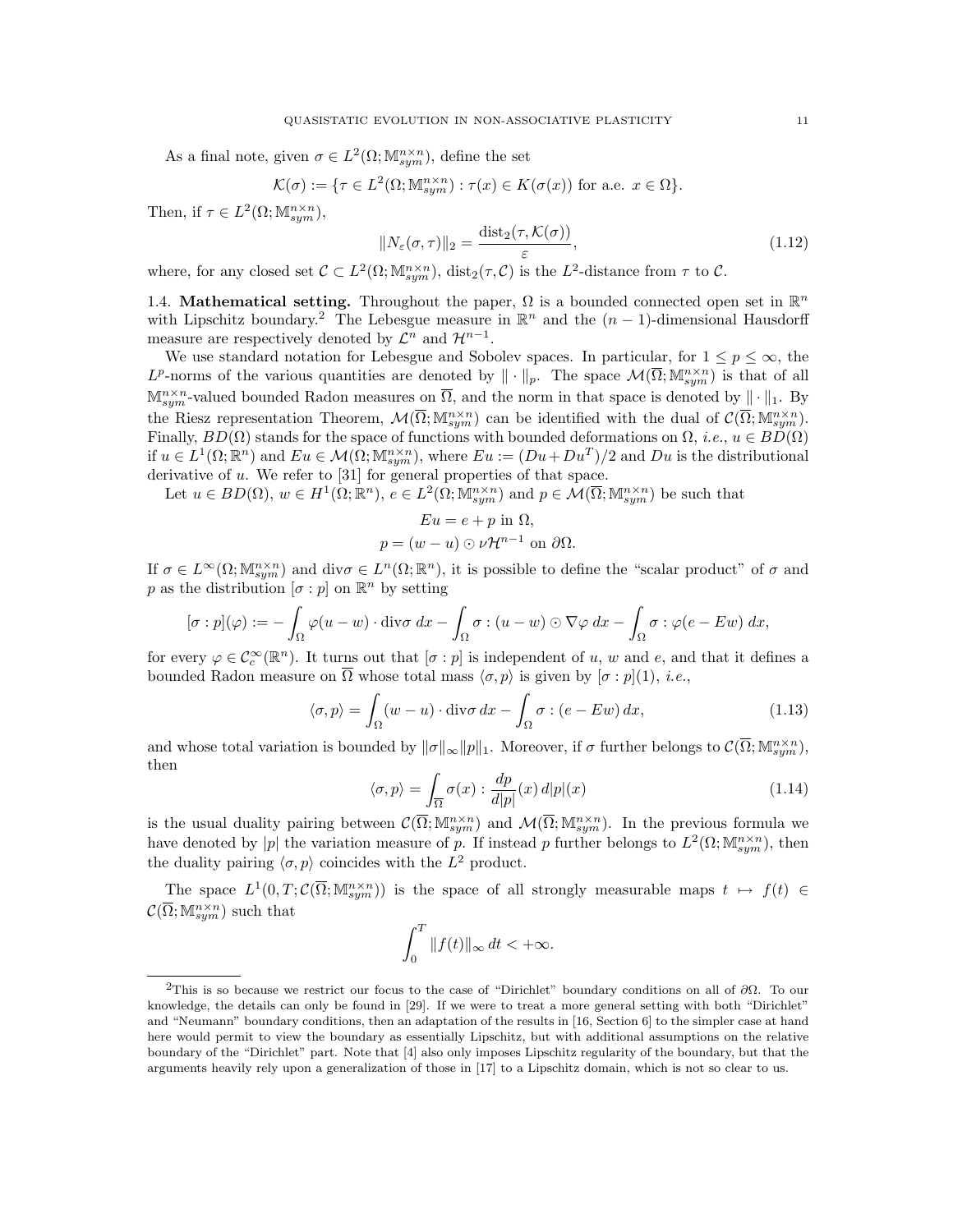From [15, Theorem 2.112], since  $\mathcal{C}(\overline{\Omega}; \mathbb{M}^{n \times n}_{sym})$  is separable, the dual of the space  $L^1(0,T; \mathcal{C}(\overline{\Omega}; \mathbb{M}^{n \times n}_{sym}))$ can be identified to the space  $L^{\infty}_w(0,T; \mathcal{M}(\overline{\Omega}; \mathbb{M}^{n \times n}_{sym}))$  of all weakly\* measurable maps  $t \mapsto \lambda(t) \in$  $\mathcal{M}(\overline{\Omega}; \mathbb{M}^{n \times n}_{sym})$  such that

$$
\operatorname*{ess\,sup}_{t\in[0,T]}\|\lambda(t)\|_{1}<+\infty,
$$

through the duality pairing

$$
\langle \lambda, f \rangle = \int_0^T \langle \lambda(t), f(t) \rangle_{\mathcal{M}(\overline{\Omega}; \mathbb{M}^{n \times n}_{sym}), \mathcal{C}(\overline{\Omega}; \mathbb{M}^{n \times n}_{sym})} dt.
$$

Let A be a fourth order Hooke tensor satisfying the usual symmetry properties, and

$$
\alpha_A|\xi|^2 \le A\xi : \xi \le \beta_A|\xi|^2,\tag{1.15}
$$

for some  $0 < \alpha_A \leq \beta_A < +\infty$  and every  $\xi \in M_{sym}^{n\times n}$ . Then define, for any  $e \in L^2(\Omega; M_{sym}^{n\times n})$ , the elastic energy as

$$
\mathcal{Q}(e) := \frac{1}{2} \int_{\Omega} Ae : e \, dx.
$$

If  $\sigma \in L^2(\Omega; \mathbb{M}^{n \times n}_{sym})$  and  $p \in L^2(\Omega; \mathbb{M}^{n \times n}_{sym})$  we define the functionals

$$
\mathcal{H}(\sigma,p):=\int_\Omega H(\sigma,p)\,dx,\quad \mathcal{H}_\varepsilon(\sigma,p):=\int_\Omega H_\varepsilon(\sigma,p)\,dx,
$$

while, if  $\sigma \in \mathcal{C}(\overline{\Omega}; \mathbb{M}^{n \times n}_{sym})$  and  $p \in \mathcal{M}(\overline{\Omega}; \mathbb{M}^{n \times n}_{sym})$  the first functional is defined as

$$
\mathcal{H}(\sigma,p) := \int_{\overline{\Omega}} H\left(\sigma, \frac{dp}{d|p|}\right) d|p|.
$$

Remark 1.8. The following (lower semi-)continuity results hold:

1. If  $\{\sigma_k\},\ \{p_k\} \subset L^2(\Omega;\mathbb{M}^{n\times n}_{sym}),\ \sigma_k \to \sigma \text{ strongly in } L^2(\Omega;\mathbb{M}^{n\times n}_{sym}),\text{ and } p_k \to p \text{ weakly in }$  $L^2(\Omega; \mathbb{M}^{n \times n}_{sym})$ , then

$$
\mathcal{H}(\sigma, p) \leq \liminf_{k \to +\infty} \mathcal{H}(\sigma_k, p_k).
$$

Moreover if  $p_k \to p$  strongly in  $L^2(\Omega; \mathbb{M}^{n \times n}_{sym})$ , then

$$
\mathcal{H}(\sigma, p) = \lim_{k \to +\infty} \mathcal{H}(\sigma_k, p_k).
$$

2. If  $\{\sigma_k\} \subset \mathcal{C}(\overline{\Omega}; \mathbb{M}^{n \times n}_{sym}), \{p_k\} \subset \mathcal{M}(\overline{\Omega}; \mathbb{M}^{n \times n}_{sym}), \sigma_k \to \sigma \text{ uniformly in } \overline{\Omega}, \text{ and } p_k \stackrel{*}{\rightharpoonup} p \text{ weakly*}$ in  $\mathcal{M}(\overline{\Omega}; \mathbb{M}^{n \times n}_{sym})$ , then

$$
\mathcal{H}(\sigma, p) \leq \liminf_{k \to +\infty} \mathcal{H}(\sigma_k, p_k).
$$

Indeed, in the first case, Lemma 1.5 implies that

$$
|\mathcal{H}(\sigma, p_k) - \mathcal{H}(\sigma_k, p_k)| \leq C_H \|\sigma - \sigma_k\|_2 \|p_k\|_2 \to 0,
$$

since  $\{p_k\}$  is bounded in  $L^2(\Omega; \mathbb{M}^{n \times n}_{sym})$ . Hence

$$
\liminf_{k \to +\infty} \mathcal{H}(\sigma_k, p_k) = \liminf_{k \to +\infty} \mathcal{H}(\sigma, p_k).
$$

Now since  $H$  is convex in its second variable, we infer that

$$
\liminf_{k \to +\infty} \mathcal{H}(\sigma, p_k) \ge \mathcal{H}(\sigma, p),
$$

while an easy application of dominated convergence yields the convergence result in the case where  $\{p_k\}$  strongly converges in  $L^2(\Omega; \mathbb{M}^{n \times n}_{sym}).$ 

In the second case, that same lemma implies that

$$
|\mathcal{H}(\sigma, p_k) - \mathcal{H}(\sigma_k, p_k)| \leq C_H \|\sigma - \sigma_k\|_{\infty} \|p_k\|_1 \to 0,
$$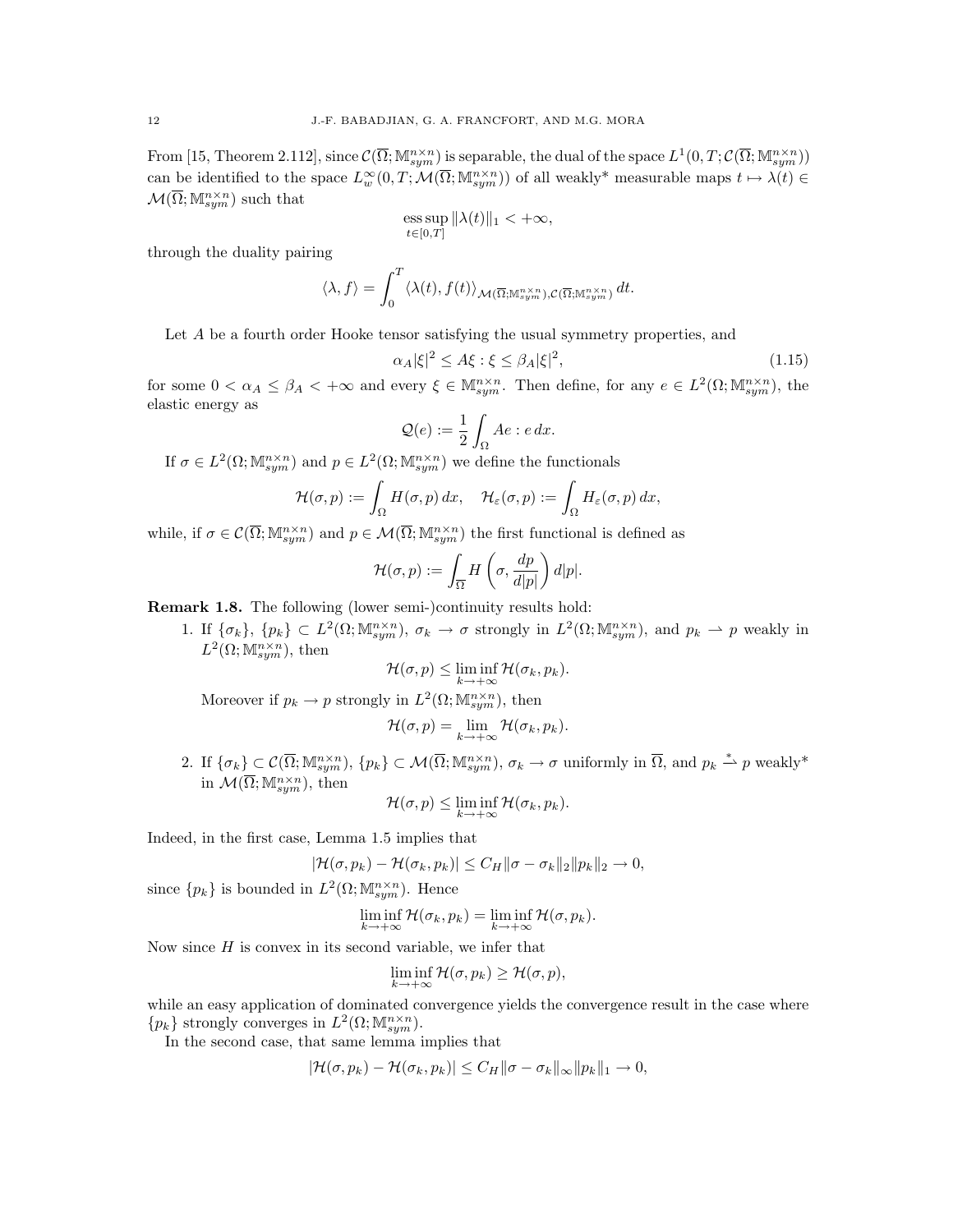since  $\{p_k\}$  is bounded in  $\mathcal{M}(\overline{\Omega}; \mathbb{M}^{n \times n}_{sym})$ . Hence

$$
\liminf_{k \to +\infty} \mathcal{H}(\sigma_k, p_k) = \liminf_{k \to +\infty} \mathcal{H}(\sigma, p_k).
$$

Since  $(x, \xi) \mapsto H(\sigma(x), \xi)$  is (lower semi-)continuous, while  $H(\sigma(x), \cdot)$  is convex and positively 1homogeneous, we infer from Reshetnyak's lower semi-continuity Theorem (see [1, Theorem 2.28]) that  $\liminf_k \mathcal{H}(\sigma, p_k) \geq \mathcal{H}(\sigma, p)$ .

When dealing with the visco-plastic approximation of the elasto-plastic problem, we will obtain the first type of convergence on our approximating sequences, while, when letting the viscosity parameter tend to 0, we will only obtain weak convergence in  $L^2$  of the approximating  $\sigma$ -sequence, and convergence in the space of measures of the approximating p-sequence.

Unfortunately, Reshetnyak lower semi-continuity Theorem is false when  $H$  fails to be (lower semi)-continuous, so that we are pretty much forced to restrict our analysis to continuous stresses; but continuity is not preserved under  $L^2$ -weak convergence, which is the best we can hope for the various sequences of stresses that will enter the formulation. Consequently, the analysis will soon grind to a halt for lack of lower semi-continuity of  $H$ . This is why we will propose, in the spirit of [9], to introduce a regularization of  $\sigma$  in the definition of  $\mathcal{K}(\sigma)$ . This will be done by introducing a convolution kernel  $\rho$  and replacing  $\mathcal{K}(\sigma)$  by  $\mathcal{K}(\sigma * \rho)$  defined below.

We fix  $\rho \in C_c^1(\mathbb{R}^n)$  and set, for  $\sigma \in L^2(\Omega; \mathbb{M}^{n \times n}_{sym}),$ 

$$
x \in \overline{\Omega} \mapsto \sigma * \rho(x) := \int_{\mathbb{R}^n} \rho(x - y) \tilde{\sigma}(y) \, dy,
$$

where  $\tilde{\sigma}$  is the zero-extension of  $\sigma$  outside  $\Omega$ . The convolution  $\sigma * \rho$  defines an element in  $\mathcal{C}^1(\overline{\Omega}; \mathbb{M}^{n \times n}_{sym}).$ 

Note that, with our definition of the convolution, if  $\sigma_k \rightharpoonup \sigma$  weakly in  $L^2(\Omega; \mathbb{M}^{n \times n}_{sym})$ , then, in particular,

$$
\sigma_k * \rho \to \sigma * \rho \text{ uniformly on } \Omega. \tag{1.16}
$$

For now, we propose, in the next section to address the visco-plastic regularization.

# 2. The visco-plastic model

We propose to establish existence of the solution to the visco-plastic regularization through a time incremental process. To that effect, we first prove a few preliminary results that will help us in deriving a meaningful incremental process.

2.1. Preliminaries. Consider a boundary displacement  $\hat{w} \in H^1(\Omega; \mathbb{R}^n)$ . We set

$$
A_{\text{reg}}(\hat{w}) := \left\{ (v, \eta, q) \in H^1(\Omega; \mathbb{R}^n) \times L^2(\Omega; \mathbb{M}^{n \times n}_{sym}) \times L^2(\Omega; \mathbb{M}^{n \times n}_{sym}) : \right\}
$$

$$
Ev = \eta + q \text{ a.e. in } \Omega, v = \hat{w} \mathcal{H}^{n-1}\text{-a.e. on } \partial\Omega \right\}. \tag{2.1}
$$

**Proposition 2.1.** Assume that  $\frac{C_H \beta_A^2 \delta}{\alpha_A \varepsilon} < \frac{1}{3}$ . If  $\hat{w} \in H^1(\Omega; \mathbb{R}^n)$  and  $\hat{p} \in L^2(\Omega; \mathbb{M}^{n \times n}_{sym})$  then there exists a triplet  $(u, e, p) \in A_{reg}(\hat{w})$ , satisfying

$$
\mathcal{Q}(e) + \mathcal{H}(\sigma, p - \hat{p}) + \frac{\varepsilon}{2\delta} \|p - \hat{p}\|_2^2 \le \mathcal{Q}(\eta) + \mathcal{H}(\sigma, q - \hat{p}) + \frac{\varepsilon}{2\delta} \|q - \hat{p}\|_2^2
$$
 (2.2)

for any  $(v, \eta, q) \in A_{\text{reg}}(\hat{w})$ , with  $\sigma := Ae$ .

*Proof.* Let us define  $(u_0, e_0, p_0) := (\hat{w}, E\hat{w}, 0)$ , and for any  $k \geq 1$ , consider the minimization problem

$$
\min_{(v,\eta,q)\in A_{\text{reg}}(\hat{w})} \left\{ \mathcal{Q}(\eta) + \mathcal{H}(\sigma_{k-1}, q-\hat{p}) + \frac{\varepsilon}{2\delta} \|q-\hat{p}\|_2^2 \right\},\tag{2.3}
$$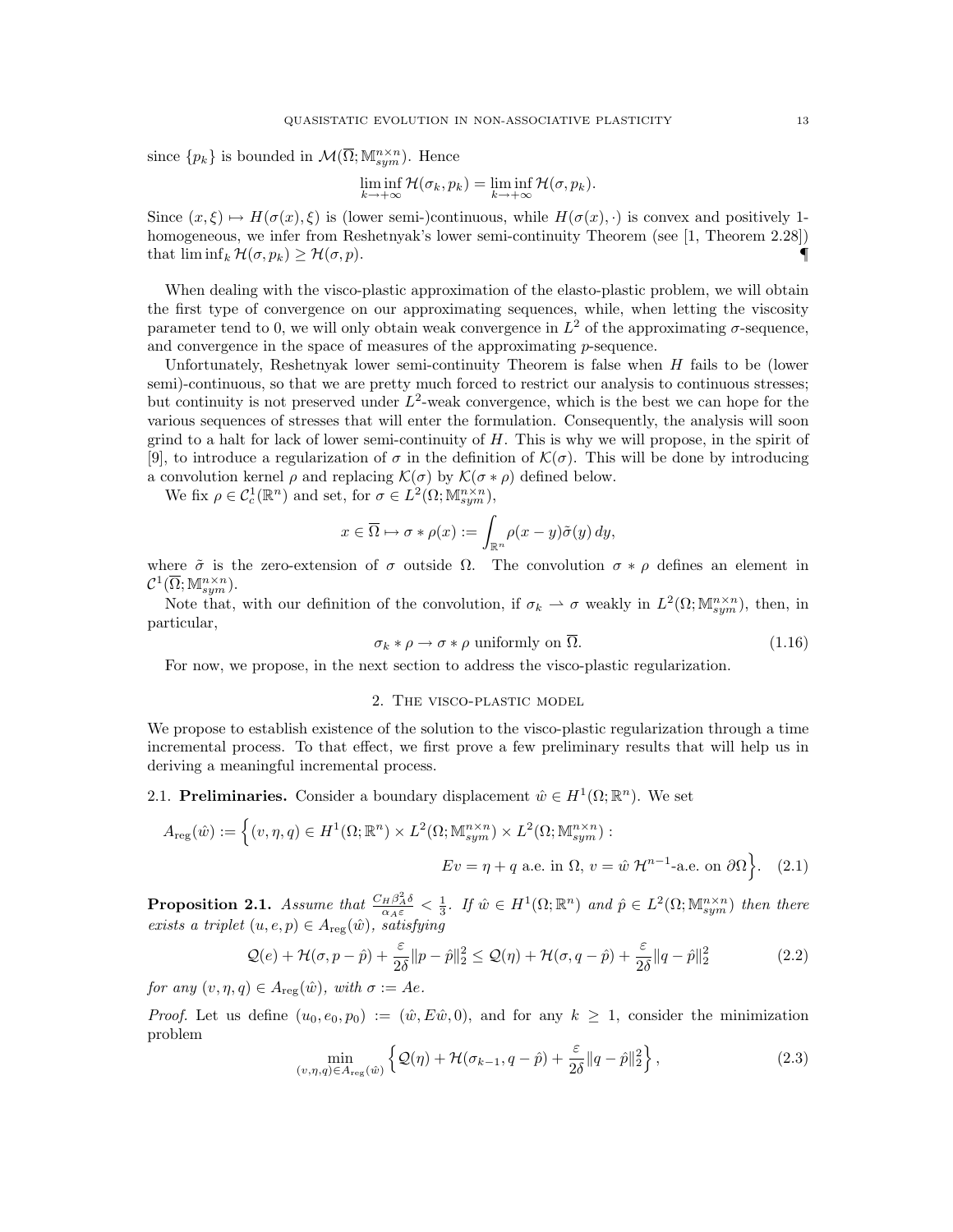where  $\sigma_{k-1} := Ae_{k-1}$ . Let  $(v_j, \eta_j, q_j) \in A_{reg}(\hat{w})$  be a minimizing sequence, then by (1.7), (1.15) and the Poincaré-Korn's inequality, one has

$$
\sup_{j\in\mathbb{N}}\{\|\eta_j\|_2+\|q_j\|_2+\|v_j\|_{H^1(\Omega;\mathbb{R}^n)}\}<+\infty.
$$

Hence, up to a subsequence,  $v_j \rightharpoonup u_k$  in  $H^1(\Omega;\mathbb{R}^n)$ ,  $\eta_j \rightharpoonup e_k$  in  $L^2(\Omega;\mathbb{M}^{n\times n}_{sym})$ , and  $q_j \rightharpoonup p_k$  in  $L^2(\Omega; \mathbb{M}^{n \times n}_{sym})$  as  $j \to +\infty$ . Since  $v_j = \hat{w} \mathcal{H}^{n-1}$ -a.e. on  $\partial\Omega$ ,  $u_k = \hat{w} \mathcal{H}^{n-1}$ -a.e. on  $\partial\Omega$  and thus  $(u_k, e_k, p_k) \in A_{reg}(\hat{w})$ . Then, by convexity of the functional, we get that

$$
\mathcal{Q}(e_k)+\mathcal{H}(\sigma_{k-1},p_k-\hat{p})+\frac{\varepsilon}{2\delta}\|p_k-\hat{p}\|_2^2\leq \liminf_{j\to+\infty}\Big\{\mathcal{Q}(\eta_j)+\mathcal{H}(\sigma_{k-1},q_j-\hat{p})+\frac{\varepsilon}{2\delta}\|q_j-\hat{p}\|_2^2\Big\},\
$$

from which we conclude that  $(u_k, e_k, p_k)$  is a solution of the minimization problem (2.3). By strict convexity, we infer that this solution is actually unique.

We now prove that  ${e_k}$  is a Cauchy sequence in  $L^2(\Omega; \mathbb{M}^{n \times n}_{sym})$ . Indeed, writing the Euler-Lagrange equations of the minimization problem  $(2.3)$  (see e.g. Proposition 2.2 below), we get that

$$
\operatorname{div} \sigma_k = 0 \quad \text{ a.e. in } \Omega,
$$

and also, by (1.9), and the homogeneity of degree 0 of the multifunction  $p \mapsto \partial_2 H(\sigma, p)$ , that

$$
\sigma_k \in \partial_2 H_{\varepsilon} \left( \sigma_{k-1}, \frac{p_k - \hat{p}}{\delta} \right)
$$
 a.e. in  $\Omega$ .

Now, convex duality and (1.10) imply that the latter is equivalent to  $p_k - \hat{p} = \delta N_{\varepsilon}(\sigma_{k-1}, \sigma_k)$  a.e. in  $\Omega$ . Since  $Eu_k = e_k + p_k$ ,

$$
e_k - e_{k-1} = Eu_k - Eu_{k-1} - \delta \left( N_{\varepsilon}(\sigma_{k-1}, \sigma_k) - N_{\varepsilon}(\sigma_{k-2}, \sigma_{k-1}) \right).
$$

Taking the L<sup>2</sup>-scalar product with  $\sigma_k - \sigma_{k-1}$ , using (1.15) and the fact that, by Lemma 1.7,  $N_{\varepsilon}$  is Lipschitz continuous (with a Lipschitz constant of order  $1/\varepsilon$ ), we deduce that

$$
\alpha_A \|e_k - e_{k-1}\|_2^2 \le \int_{\Omega} (\sigma_k - \sigma_{k-1}) : (e_k - e_{k-1}) dx
$$
  

$$
\le \int_{\Omega} (\sigma_k - \sigma_{k-1}) : (Eu_k - Eu_{k-1}) dx
$$
  

$$
+ \frac{C_H \delta}{\varepsilon} \|\sigma_k - \sigma_{k-1}\|_2 (\|\sigma_k - \sigma_{k-1}\|_2 + \|\sigma_{k-1} - \sigma_{k-2}\|_2).
$$

But since div  $\sigma_k = \text{div } \sigma_{k-1} = 0$  a.e. in  $\Omega$  and  $u_k - u_{k-1} \in H_0^1(\Omega; \mathbb{R}^n)$ , we deduce that the integral in the right hand side of the previous inequality vanishes, hence

$$
||e_k - e_{k-1}||_2 \le \frac{C_H \beta_A^2 \delta}{\alpha_A \varepsilon} (||e_k - e_{k-1}||_2 + ||e_{k-1} - e_{k-2}||_2).
$$

Hence, if  $\frac{C_H \beta_A^2 \delta}{\alpha_A \varepsilon} < \frac{1}{3}$ , then

$$
||e_k - e_{k-1}||_2 \le \frac{1}{2}||e_{k-1} - e_{k-2}||_2 \le \frac{1}{2^{k-1}}||e_1 - e_0||_2,
$$

which shows that  ${e_k}$  is a Cauchy sequence in  $L^2(\Omega; \mathbb{M}^{n \times n}_{sym})$ . As a consequence, there exists  $e \in L^2(\Omega; \mathbb{M}^{n \times n}_{sym})$  such that  $e_k \to e$  strongly in  $L^2(\Omega; \mathbb{M}^{n \times n}_{sym})$ , and in particular  $\sigma_k \to \sigma := Ae$ strongly in  $L^2(\Omega; \mathbb{M}^{n \times n}_{sym})$ . Moreover, as above,

$$
\sup_{k\in\mathbb{N}}\{\|p_k\|_2+\|u_k\|_{H^1(\Omega;\mathbb{R}^n)}\}<+\infty,
$$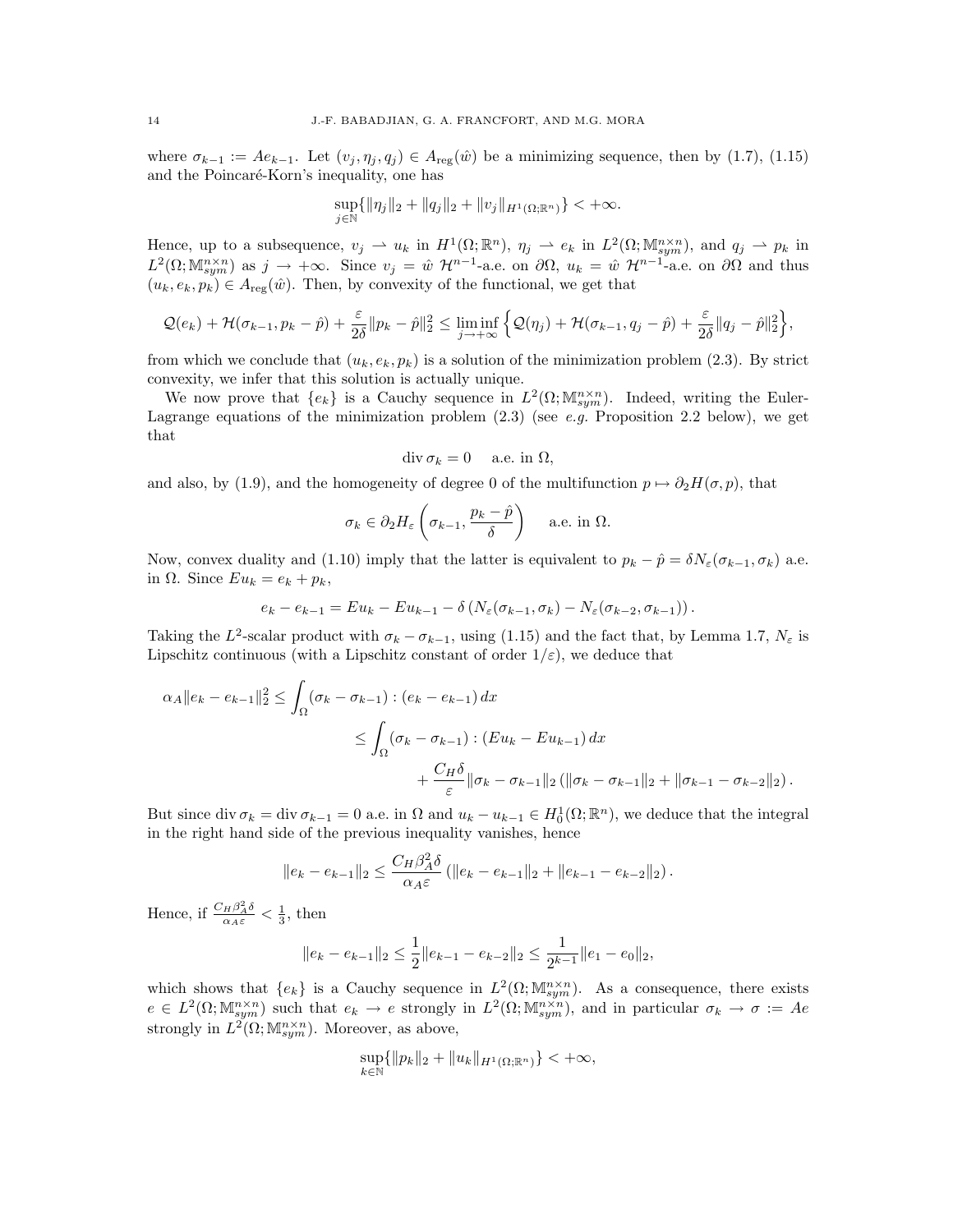and thus, up to the possible extraction of a subsequence,  $u_k \to u$  weakly in  $H^1(\Omega; \mathbb{R}^n)$  and  $p_k \to p$ weakly in  $L^2(\Omega; \mathbb{M}^{n \times n}_{sym})$ , where  $(u, e, p) \in A_{reg}(\hat{w})$ . We next use the first item in Remark 1.8 to obtain that

$$
\mathcal{Q}(e) + \mathcal{H}(\sigma, p - \hat{p}) + \frac{\varepsilon}{2\delta} \|p - \hat{p}\|_2^2 \leq \liminf_{k \to +\infty} \left\{ \mathcal{Q}(e_k) + \mathcal{H}(\sigma_{k-1}, p_k - \hat{p}) + \frac{\varepsilon}{2\delta} \|p_k - \hat{p}\|_2^2 \right\}.
$$

Thanks to the dominated convergence Theorem, for any  $(v, \eta, q) \in A_{reg}(\hat{w})$ , we have

$$
\lim_{k \to +\infty} \left\{ \mathcal{Q}(\eta) + \mathcal{H}(\sigma_{k-1}, q - \hat{p}) + \frac{\varepsilon}{2\delta} \|q - \hat{p}\|_2^2 \right\} = \mathcal{Q}(\eta) + \mathcal{H}(\sigma, q - \hat{p}) + \frac{\varepsilon}{2\delta} \|q - \hat{p}\|_2^2.
$$

The proof is complete.  $\Box$ 

We now derive the Euler-Lagrange equation satisfied by the solution of the minimization problem (2.2).

**Proposition 2.2.** Assume that  $\frac{C_H \beta_A^2 \delta}{\alpha_A \varepsilon} < \frac{1}{3}$ , and let  $\hat{w} \in H^1(\Omega; \mathbb{R}^n)$  and  $\hat{p} \in L^2(\Omega; \mathbb{M}^{n \times n}_{sym})$ . The following statements are equivalent:

- $(f_1)$   $(u, e, p) \in A_{reg}(\hat{w})$  is a solution of  $(2.2)$  with  $\sigma := Ae$ ;
- $(f_2)$  for any  $(v, \eta, q) \in A_{reg}(0)$ ,

$$
\mathcal{H}(\sigma, q+p-\hat{p})-\mathcal{H}(\sigma, p-\hat{p})\geq -\int_{\Omega}\sigma:\eta\,dx-\frac{\varepsilon}{\delta}\int_{\Omega}(p-\hat{p}):q\,dx;
$$

$$
(f_3) \operatorname{div} \sigma = 0 \text{ and } \sigma - \frac{\varepsilon}{\delta}(p - \hat{p}) \in \partial_2 H(\sigma, p - \hat{p}) \text{ a.e. in } \Omega.
$$

*Proof.* We first prove that  $(f_1)$  implies  $(f_2)$ . Let  $(v, \eta, q) \in A_{reg}(0)$ , then  $(u + sv, e + s\eta, p + sq) \in A_{reg}(0)$  $A_{\text{reg}}(\hat{w})$  is an admissible triplet for (2.2) for every  $0 < s < 1$ . Hence

$$
\begin{split} \mathcal{Q}(e) + \mathcal{H}(\sigma, p - \hat{p}) + \frac{\varepsilon}{2\delta} \|p - \hat{p}\|_{2}^{2} \\ &\leq \mathcal{Q}(e + s\eta) + \mathcal{H}(\sigma, p + s q - \hat{p}) + \frac{\varepsilon}{2\delta} \|p + s q - \hat{p}\|_{2}^{2} \\ &= \mathcal{Q}(e) + s \int_{\Omega} \sigma : \eta \, dx + s^{2} \mathcal{Q}(\eta) + \mathcal{H}(\sigma, p + s q - \hat{p}) \\ &\quad + \frac{\varepsilon}{2\delta} \|p - \hat{p}\|_{2}^{2} + s \frac{\varepsilon}{\delta} \int_{\Omega} (p - \hat{p}) : q \, dx + s^{2} \frac{\varepsilon}{2\delta} \|q\|_{2}^{2} . \end{split}
$$

Using the convexity of H, we deduce that  $\psi(s) := \mathcal{H}(\sigma, p + sq - \hat{p})$  is convex as well, and thus  $\psi(s) - \psi(0) \leq s(\psi(1) - \psi(0))$ . Dividing the previous inequality by s, and letting s tend to zero implies that

$$
\int_{\Omega} \sigma : \eta \, dx + \mathcal{H}(\sigma, q + p - \hat{p}) - \mathcal{H}(\sigma, p - \hat{p}) + \frac{\varepsilon}{\delta} \int_{\Omega} (p - \hat{p}) : q \, dx \ge 0,
$$

which is  $(f_2)$ .

We now deduce  $(f_3)$  from  $(f_2)$ . Taking first  $\pm(\varphi, E\varphi, 0) \in A_{reg}(0)$ , for any  $\varphi \in C_c^{\infty}(\Omega; \mathbb{R}^n)$ , as test in  $(f_2)$ , we get that  $\int_{\Omega} \sigma : E \varphi dx = 0$  and thus div  $\sigma = 0$  a.e. in  $\Omega$ . Then choosing  $(0, -q+p-\hat{p}, q-p+\hat{p}) \in A_{reg}^{\text{reg}}(0)$ , for any  $q \in L^2(\Omega; \mathbb{M}^{n \times n}_{sym})$ , as test in  $(f_2)$ , we deduce that

$$
\mathcal{H}(\sigma, q) \ge \mathcal{H}(\sigma, p - \hat{p}) + \int_{\Omega} \left( \sigma - \frac{\varepsilon}{\delta} (p - \hat{p}) \right) : (q - (p - \hat{p})) dx,
$$

which, by definition of the subdifferential, implies that  $\sigma - \frac{\varepsilon}{\delta}(p - \hat{p}) \in \partial_2 \mathcal{H}(\sigma, p - \hat{p})$ . By a standard result on convex integrands this is equivalent to  $(f_3)$ .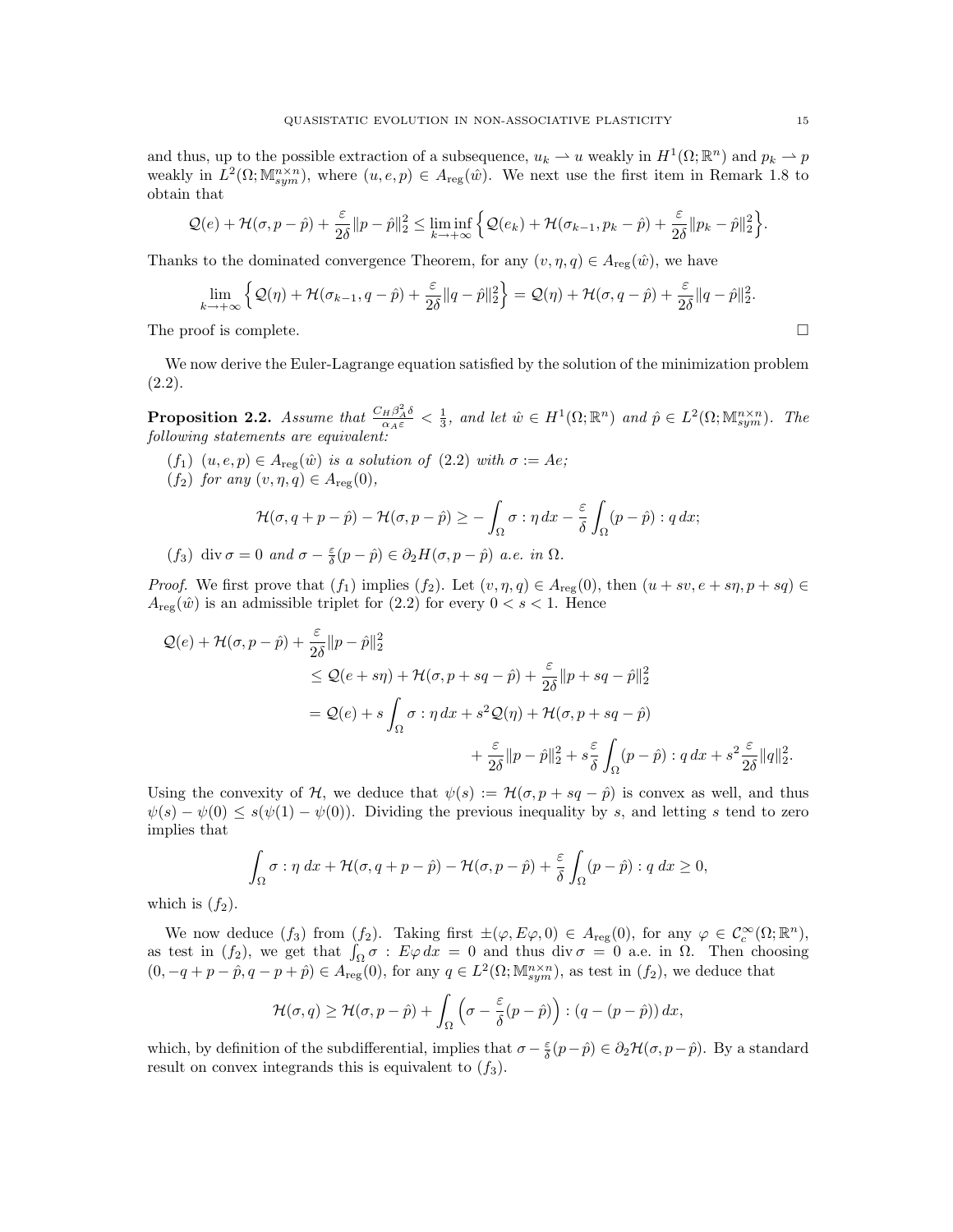Finally, we show that  $(f_3)$  implies  $(f_1)$ . Indeed, consider  $(v, \eta, q) \in A_{reg}(\hat{w})$ , then from the subdifferential condition in  $(f_3)$ , we get that

$$
\mathcal{H}(\sigma, q - \hat{p}) \ge \mathcal{H}(\sigma, p - \hat{p}) + \int_{\Omega} \left( \sigma - \frac{\varepsilon}{\delta} (p - \hat{p}) \right) : ((q - \hat{p}) - (p - \hat{p})) dx
$$
  
=  $\mathcal{H}(\sigma, p - \hat{p}) + \int_{\Omega} \sigma : (Ev - Eu) dx - \int_{\Omega} \sigma : (\eta - e) dx - \frac{\varepsilon}{\delta} \int_{\Omega} (p - \hat{p}) : ((q - \hat{p}) - (p - \hat{p})) dx.$ 

Since div  $\sigma = 0$  a.e. in  $\Omega$  and  $u - v \in H_0^1(\Omega; \mathbb{R}^n)$ ,

$$
\int_{\Omega} \sigma : (Ev - Eu) \, dx = 0.
$$

On the other hand,

$$
-\int_{\Omega} \sigma : (\eta - e) dx = \mathcal{Q}(e) + \mathcal{Q}(e - \eta) - \mathcal{Q}(\eta),
$$

and similarly

$$
-\int_{\Omega} (p - \hat{p}) \cdot ((q - \hat{p}) - (p - \hat{p})) dx = \frac{1}{2} (\Vert p - \hat{p} \Vert_2^2 + \Vert p - q \Vert_2^2 - \Vert q - \hat{p} \Vert_2^2).
$$

Gathering everything yields

$$
Q(\eta) + \mathcal{H}(\sigma, q - \hat{p}) + \frac{\varepsilon}{2\delta} \|q - \hat{p}\|_{2}^{2}
$$
  
\n
$$
\geq Q(e) + \mathcal{H}(\sigma, p - \hat{p}) + \frac{\varepsilon}{2\delta} \|p - \hat{p}\|_{2}^{2} + Q(e - \eta) + \frac{\varepsilon}{2\delta} \|p - q\|_{2}^{2}
$$
  
\n
$$
\geq Q(e) + \mathcal{H}(\sigma, p - \hat{p}) + \frac{\varepsilon}{2\delta} \|p - \hat{p}\|_{2}^{2},
$$
  
\nhence  $(f_{1})$ .

We now detail the incremental problem. In all that follows, the boundary datum  $w$  is the trace on  $\partial\Omega$  of a function, still denoted by w, which lies in  $H^1(0,T;H^1(\Omega;\mathbb{R}^n))$ . The initial conditions on the triplet  $(u, e, p)$  are  $(u_0, e_0, p_0) \in A_{reg}(w(0))$  (see (2.1)) such that  $div \sigma_0 = 0$  a.e. in  $\Omega$ , where  $\sigma_0 := Ae_0.$ 

2.2. The incremental problem. Let  $T > 0$ , and consider a sequence of nested subdivisions  $(t_k^i)_{0 \leq i \leq N(k)}$  of the time interval  $[0, T]$ , with the following properties:

$$
0 = t_k^0 < t_k^1 < \ldots < t_k^{N(k)-1} < t_k^{N(k)} = T
$$
\n
$$
t_k^i - t_k^{i-1} = \delta_k \searrow 0 \text{ with } k \nearrow \infty
$$
\n
$$
N(k)\delta_k = T
$$
\n
$$
\{t_k^i : i = 1, \ldots, N(k)\} \subset \{t_l^i : i = 1, \ldots, N(l)\}, \ k \le l.
$$

We assume that  $k$  is large enough so that

$$
\frac{C_H \beta_A^2 \delta_k}{\alpha_A \varepsilon} < \frac{1}{3}.\tag{2.4}
$$

For every  $i \in \{1, ..., N(k)\}$ , we set  $w_k^i := w(t_k^i)$ , and we define  $(u_k^i, e_k^i, p_k^i)$  by induction. We first set  $(u_k^0, e_k^0, p_k^0) := (u_0, e_0, p_0)$  the initial datum which belongs by assumption to  $A_{reg}(w(0))$ . For  $i \in \{1, \ldots, N(k)\},$  we define  $(u_k^i, e_k^i, p_k^i) \in A_{\text{reg}}(w_k^i)$  as a solution to the minimization problem

$$
\mathcal{Q}(e_k^i) + \mathcal{H}(\sigma_k^i, p_k^i - p_k^{i-1}) + \frac{\varepsilon}{2\delta_k} \|p_k^i - p_k^{i-1}\|_2^2 \le \mathcal{Q}(\eta) + \mathcal{H}(\sigma_k^i, q - p_k^{i-1}) + \frac{\varepsilon}{2\delta_k} \|q - p_k^{i-1}\|_2^2, \tag{2.5}
$$

for any  $(v, \eta, q) \in A_{\text{reg}}(w_k^i)$ , where  $\sigma_k^i = Ae_k^i$ . By (2.4) and Proposition 2.1 such a solution exists.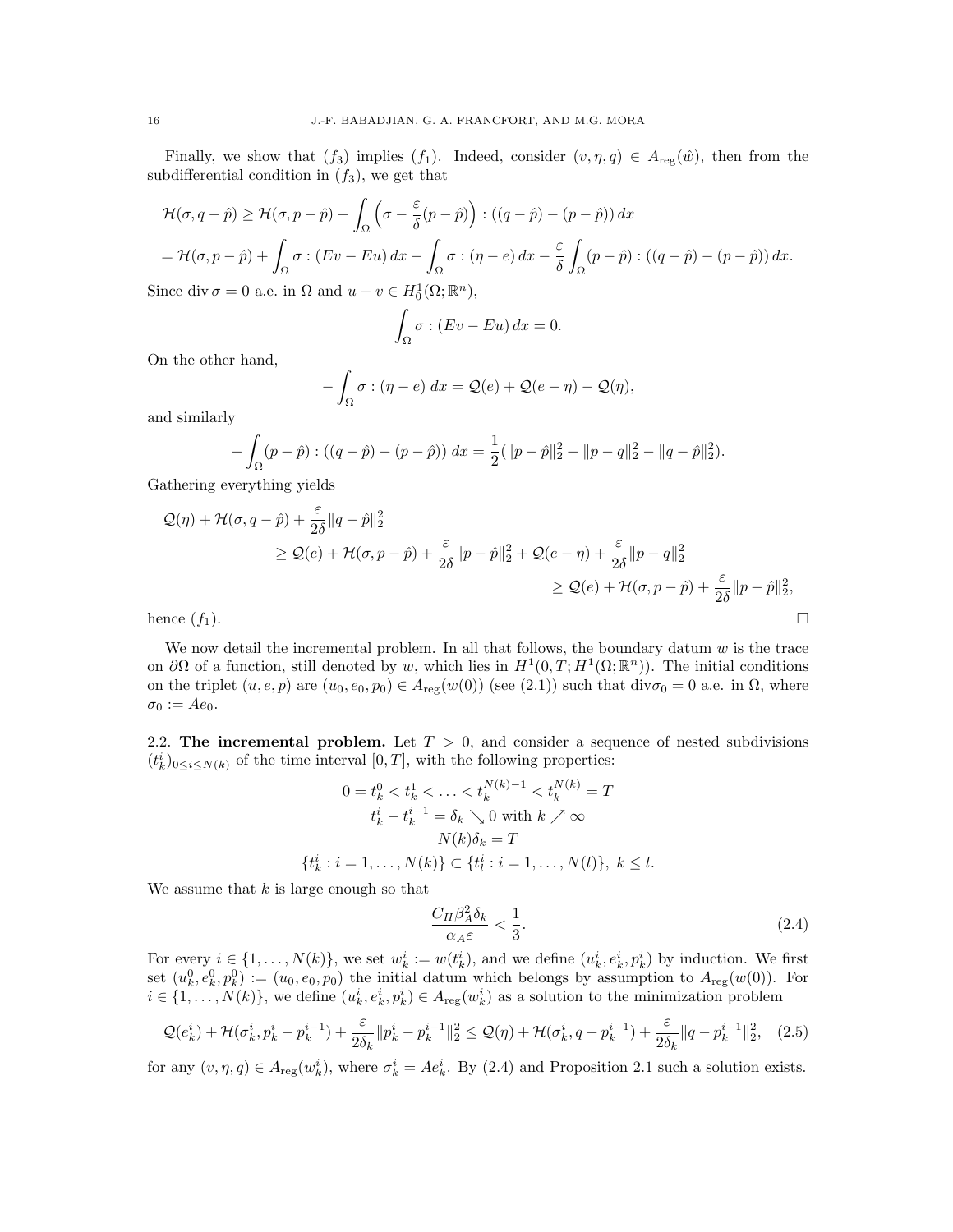Also, as a consequence of Proposition 2.2,

$$
\operatorname{div} \sigma_k^i = 0 \text{ a.e. in } \Omega \tag{2.6}
$$

$$
\sigma_k^i - \frac{\varepsilon}{\delta_k} (p_k^i - p_k^{i-1}) \in \partial_2 \mathcal{H}(\sigma_k^i, p_k^i - p_k^{i-1}). \tag{2.7}
$$

Now, by (1.9) and the homogeneity of degree 0 of  $\partial_2\mathcal{H}$  in the second variable, (2.7) also reads as

$$
\sigma_k^i \in \partial_2 \mathcal{H}_{\varepsilon} \left( \sigma_k^i, \frac{p_k^i - p_k^{i-1}}{\delta_k} \right),\,
$$

and, by convex duality and (1.10), this is equivalent to

$$
\frac{p_k^i - p_k^{i-1}}{\delta_k} = N_{\varepsilon}(\sigma_k^i, \sigma_k^i) \text{ a.e. in } \Omega.
$$
 (2.8)

We next define, for  $t \in [t_k^i, t_k^{i+1})$ , the piecewise constant interpolations

$$
u_k(t) := u_k^i, \quad e_k(t) := e_k^i, \quad \sigma_k(t) := A e_k^i, \quad p_k(t) := p_k^i, \quad w_k(t) := w_k^i,
$$

and the piecewise affine interpolations

$$
\hat{e}_k(t) := e_k^i + \frac{t - t_k^i}{\delta_k}(e_k^{i+1} - e_k^i), \quad \hat{\sigma}_k(t) := A\hat{e}_k(t), \quad \hat{p}_k(t) := p_k^i + \frac{t - t_k^i}{\delta_k}(p_k^{i+1} - p_k^i),
$$

and derive a discrete energy inequality between two arbitrary times.

**Lemma 2.3.** There exists a sequence  $\omega_k \to 0^+$  such that for every  $k \in \mathbb{N}$  and every  $0 \le t_1 \le t_2 \le T$ with  $t_1 \in [t_k^{j_1}, t_k^{j_1+1})$  and  $t_2 \in [t_k^{j_2}, t_k^{j_2+1}),$ 

$$
\mathcal{Q}(e_k(t_2)) + \int_{t_k^{j_1}}^{t_k^{j_2}} \mathcal{H}(\sigma_k(s), \dot{\hat{p}}_k(s)) ds + \frac{\varepsilon}{2} \int_{t_k^{j_1}}^{t_k^{j_2}} ||\dot{\hat{p}}_k(s)||_2^2 ds
$$
  

$$
\leq \mathcal{Q}(e_k(t_1)) + \int_{t_k^{j_1}}^{t_k^{j_2}} \int_{\Omega} \sigma_k(s) : E \dot{w}(s) dx ds + \omega_k. \quad (2.9)
$$

*Proof.* In (2.5), we take as competitor  $(u_k^{i-1} + w_k^i - w_k^{i-1}, e_k^{i-1} + E w_k^i - E w_k^{i-1}, p_k^{i-1}) \in A_{reg}(w_k^i)$ . Then

$$
\mathcal{Q}(e_k^i) + \mathcal{H}(\sigma_k^i, p_k^i - p_k^{i-1}) + \frac{\varepsilon}{2\delta_k} ||p_k^i - p_k^{i-1}||_2^2 \le \mathcal{Q}(e_k^{i-1} + Ew_k^i - Ew_k^{i-1})
$$
  
=  $\mathcal{Q}(e_k^{i-1}) + \mathcal{Q}(Ew_k^i - Ew_k^{i-1}) + \int_{\Omega} \sigma_k^{i-1} : (Ew_k^i - Ew_k^{i-1}) dx.$  (2.10)

Since Ew is absolutely continuous in time with values in  $L^2(\Omega; \mathbb{M}^{n \times n}_{sym})$ , then

$$
Ew_k^i - Ew_k^{i-1} = \int_{t_k^{i-1}}^{t_k^i} E\dot{w}(s) ds.
$$

By (1.15),

$$
\mathcal{Q}(Ew_k^i - Ew_k^{i-1}) \le \frac{\beta_A}{2} \left\| \int_{t_k^{i-1}}^{t_k^i} E\dot{w}(s) ds \right\|_2^2
$$
  

$$
\le \frac{\beta_A}{2} \left( \int_{t_k^{i-1}}^{t_k^i} \|E\dot{w}(s)\|_2 ds \right)^2 \le \frac{\beta_A}{2} \omega(\delta_k) \int_{t_k^{i-1}}^{t_k^i} \|E\dot{w}(s)\|_2 ds, \quad (2.11)
$$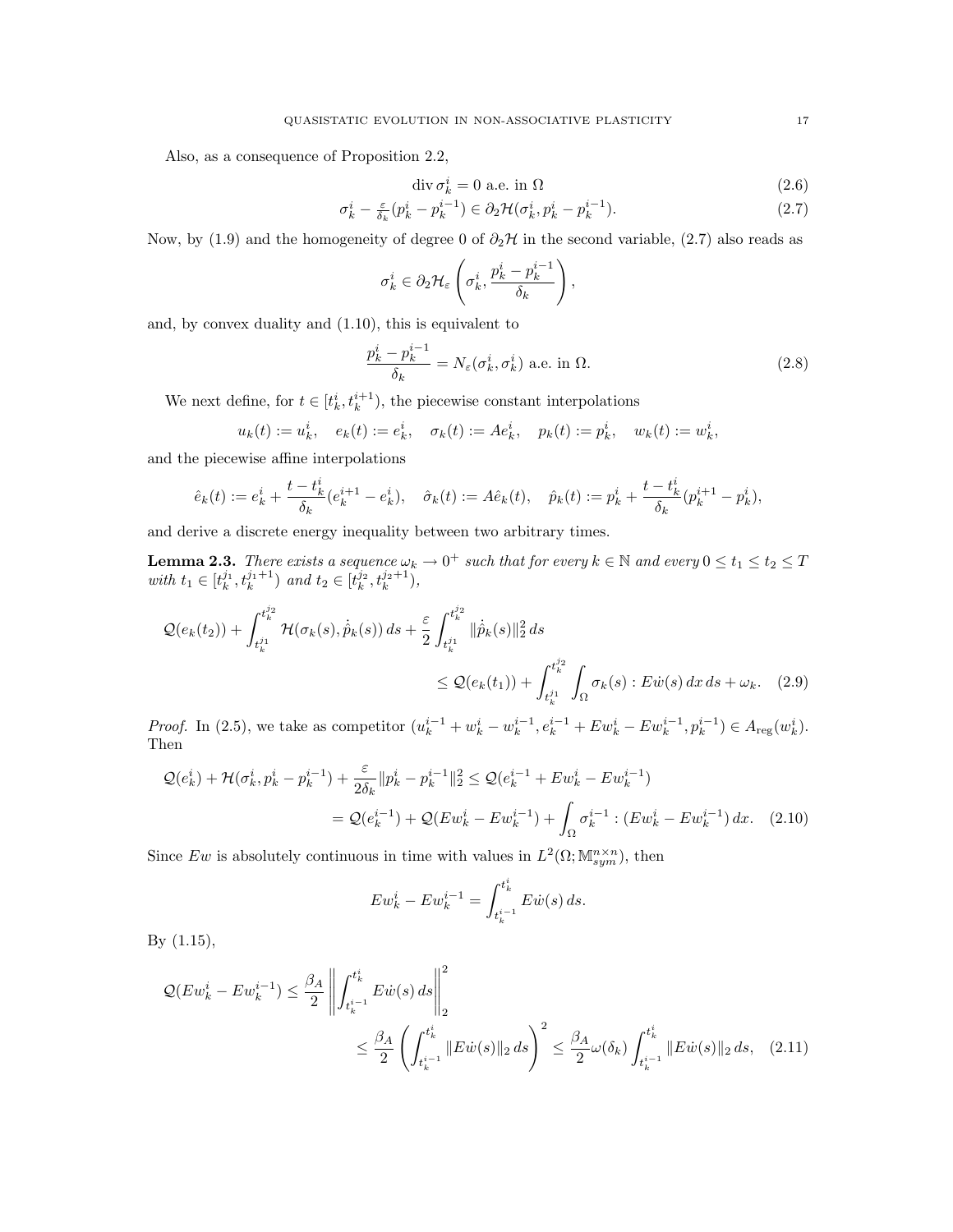where  $\omega : [0, +\infty) \to [0, +\infty)$  is an infinitesimal function in 0. In view of (2.10) and (2.11),

$$
\mathcal{Q}(e_k^i) + \mathcal{H}(\sigma_k^i, p_k^i - p_k^{i-1}) + \frac{\varepsilon}{2\delta_k} \|p_k^i - p_k^{i-1}\|_2^2 \leq \mathcal{Q}(e_k^{i-1}) + \frac{\beta_A}{2}\omega(\delta_k) \int_{t_k^{i-1}}^{t_k^i} \|E\dot{w}(s)\|_2 ds + \int_{t_k^{i-1}}^{t_k^i} \int_{\Omega} \sigma_k(s) : E\dot{w}(s) \, dx \, ds.
$$

Let  $0 \leq t_1 \leq t_2 \leq T$ , then there exist unique  $j_1, j_2 \in \{1, \ldots, N(k)\}\$  such that  $t_1 \in [t_k^{j_1}, t_k^{j_1+1})$  and  $t_2 \in [t_k^{j_2}, t_k^{j_2+1})$ . Summing up for  $i = j_1 + 1$  to  $j_2$ , and using the 1-homogeneity of H in its second variable leads to

$$
\mathcal{Q}(e_k(t_2)) + \sum_{i=j_1+1}^{j_2} \delta_k \mathcal{H}\left(\sigma_k^i, \frac{p_k^i - p_k^{i-1}}{\delta_k}\right) + \frac{\varepsilon}{2} \sum_{i=j_1+1}^{j_2} \delta_k \left\| \frac{p_k^i - p_k^{i-1}}{\delta_k} \right\|_2^2
$$
  

$$
\leq \mathcal{Q}(e_k(t_1)) + \frac{\beta_A}{2} \omega(\delta_k) \int_{t_1}^{t_2} \|E \dot{w}(s)\|_2 ds + \int_{t_k^{j_1}}^{t_k^{j_2}} \int_{\Omega} \sigma_k(s) : E \dot{w}(s) \, dx \, ds,
$$

which implies (2.9) with  $\omega_k := \frac{\beta_A}{2} \omega(\delta_k) \int_0^T ||E \dot{w}(s)||_2 ds.$ 

With the help of the previously derived energy inequality, we deduce bounds on the triplet  $(u_k(t), e_k(t), p_k(t))$  in suitable energy spaces, namely, that there exists a constant  $C_T > 0$  (independent of k and  $\varepsilon$ ) such that

$$
\sup_{t \in [0,T]} \|e_k(t)\|_2 \le C_T,\tag{2.12}
$$

$$
\int_{0}^{T} \|\dot{\hat{e}}_{k}(s)\|_{2}^{2} ds \le \frac{C_{T}}{\varepsilon},
$$
\n(2.13)

and

$$
\int_0^T \|\dot{\hat{p}}_k(s)\|_2^2 ds \le \frac{C_T}{\varepsilon}.\tag{2.14}
$$

Indeed, apply Lemma 2.3 with  $t_1 = 0$  and  $t_2 = t$ . Coercivity and boundedness of A (see (1.15)) implies

$$
\alpha_A \sup_{t \in [0,T]} \|e_k(t)\|_2^2 \le \beta_A \|e_0\|_2^2 + 2\beta_A \sup_{t \in [0,T]} \|e_k(t)\|_2 \int_0^T \|E\dot{w}(s)\|_2 ds + 2\omega_k,
$$

hence that

$$
\sup_{t\in[0,T]}\|e_k(t)\|_2\leq C_T,
$$

for some constant  $C_T > 0$  independent of k and  $\varepsilon$ . Thanks again to Lemma 2.3 with  $t_1 = 0$  and  $t_2 = T$ ,

$$
\int_0^T \|\dot{\hat{p}}_k(s)\|_2^2 ds \le \frac{C_T}{\varepsilon}.
$$

By kinematic compatibility,

$$
\frac{e_k^{i+1}-e_k^i}{\delta_k}=\frac{E u_k^{i+1}-E u_k^i}{\delta_k}-\frac{p_k^{i+1}-p_k^i}{\delta_k}.
$$

Taking the L<sup>2</sup>-scalar product with  $\sigma_k^{i+1} - \sigma_k^i$ , and using the fact that  $\text{div}\sigma_k^{i+1} = \text{div}\sigma_k^i = 0$  a.e. in  $\Omega$  and  $u_k^{i+1} - u_k^i = w_k^{i+1} - w_k^i \mathcal{H}^{n-1}$ -a.e. on  $\partial \Omega$ ,

$$
\int_{\Omega} \frac{e_k^{i+1} - e_k^i}{\delta_k} : (\sigma_k^{i+1} - \sigma_k^i) dx = \int_{\Omega} \left( \frac{E w_k^{i+1} - E w_k^i}{\delta_k} - \frac{p_k^{i+1} - p_k^i}{\delta_k} \right) : (\sigma_k^{i+1} - \sigma_k^i) dx.
$$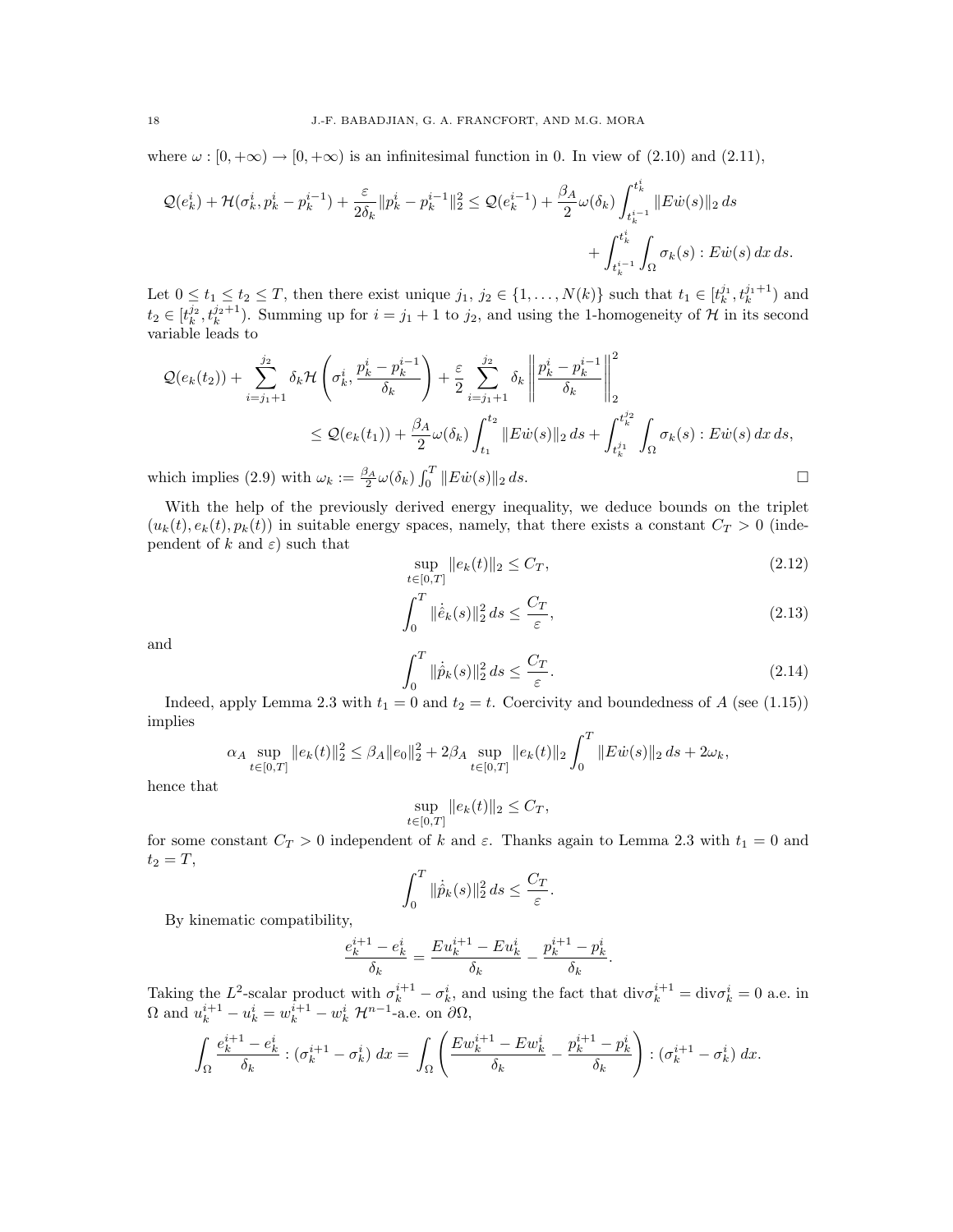In view of (1.15), this yields

i<br>11

$$
\alpha_A \int_{t_k^i}^{t_k^{i+1}} \| \dot{\hat{e}}_k(s) \|_2^2 ds \le \int_{t_k^i}^{t_k^{i+1}} \int_{\Omega} (E \dot{w}(s) - \dot{\hat{p}}_k(s)) : \dot{\hat{\sigma}}_k(s) dx ds,
$$

and thanks to the Cauchy-Schwartz and the triangle inequality, we then get, using (1.15) again,

$$
\int_{t_k^i}^{t_k^{i+1}} \int_{\Omega} (E \dot{w}(s) - \dot{\hat{p}}_k(s)) : \dot{\hat{\sigma}}_k(s) \, dx \, ds
$$
\n
$$
\leq \beta_A \left( \int_{t_k^i}^{t_k^{i+1}} (\|E \dot{w}(s)\|_2 + \|\dot{\hat{p}}_k(s)\|_2)^2 \, ds \right)^{1/2} \left( \int_{t_k^i}^{t_k^{i+1}} \|\dot{\hat{e}}_k(s)\|_2^2 \, ds \right)^{1/2}.
$$

Using both previous relations, summing from  $i = 0$  to  $i = N(k) - 1$  and applying Cauchy-Schwartz inequality once more, we finally obtain,

$$
\int_0^T \|\dot{\hat{e}}_k(s)\|_2^2 ds \le \frac{\beta_A^2}{\alpha_A^2} \int_0^T (\|E\dot{w}(s)\|_2^2 + \|\dot{\hat{p}}_k(s)\|_2^2) ds.
$$

The bound (2.13) is then a direct consequence of (2.14).

**Remark 2.4.** Note that, in lieu of the constant  $C_T$ , the bounds (2.12), (2.13) and (2.14) can be restated in terms of an expression of the form  $a\left(\int_0^T \|E\dot{w}(s)\|_2 ds + T\omega(\delta_k)\right)$ , with  $a \geq 0$  continuous and non decreasing. In particular, that will imply that the bounds in Remark 2.9 below are given in terms of a constant  $C_T$  whose dependence on T is of the form  $a(\int_0^T \|E\dot{w}(s)\|_2^2 ds)$ .

In order to pass to the limit in the discrete flow rule (2.7) we need to get strong compactness on the sequence of stresses  $\{\sigma_k\}$ . To that aim, we next prove that  $\{\epsilon_k\}$  satisfies the Cauchy condition in  $L^{\infty}(0,T;L^2(\Omega; \mathbb{M}^{n \times n}_{sym})).$ 

**Lemma 2.5.** The sequences  $\{e_k\}$  and  $\{p_k\}$  satisfy the Cauchy condition in  $L^{\infty}(0,T; L^2(\Omega; \mathbb{M}^{n \times n}_{sym}))$ , and  $\{u_k\}$  is a Cauchy sequence in  $L^{\infty}(0,T;H^1(\Omega;\mathbb{R}^n)).$ 

Proof. From  $(2.8)$ ,

and since 
$$
Eu_k^i = e_k^i + p_k^i
$$
, and  $Eu_k^{i-1} = e_k^{i-1} + p_k^{i-1}$ ,  
\n
$$
e_k^i - e_k^{i-1} = e_k^{i-1} + p_k^{i-1},
$$
\n
$$
e_k^i - e_k^{i-1} = Eu_k^i - Eu_k^{i-1} - \delta_k N_{\varepsilon}(\sigma_k^i, \sigma_k^i).
$$

Summation for  $i = 1$  to j leads to

$$
e_k^j - e_0 = Eu_k^j - Eu_0 - \sum_{i=1}^j \delta_k N_{\varepsilon}(\sigma_k^i, \sigma_k^i).
$$

Consequently, if  $t \in [t_k^j, t_k^{j+1})$ , then, in view of (1.11), (1.15), (2.12), and the fact that  $|t-t_k^{j+1}| \leq \delta_k$ and  $|t_k^1| \leq \delta_k$ ,

$$
e_k(t) - e_0 = Eu_k(t) - Eu_0 - \int_0^t N_{\varepsilon}(\sigma_k(s), \sigma_k(s)) ds + R_k(t)
$$
  

$$
\sup \|R_k(t)\|_{2} \leq \frac{4}{\varepsilon} \beta_A \delta_k C_T.
$$
 (2.15)

with

$$
\sup_{t \in [0,T]} \|R_k(t)\|_2 \le \frac{4}{\varepsilon} \beta_A \delta_k C_T. \tag{2.15}
$$

Then, by difference,

$$
e_k(t) - e_l(t) = Eu_k(t) - Eu_l(t) - \int_0^t \left( N_{\varepsilon}(\sigma_k(s), \sigma_k(s)) - N_{\varepsilon}(\sigma_l(s), \sigma_l(s)) \right) ds + R_k(t) - R_l(t).
$$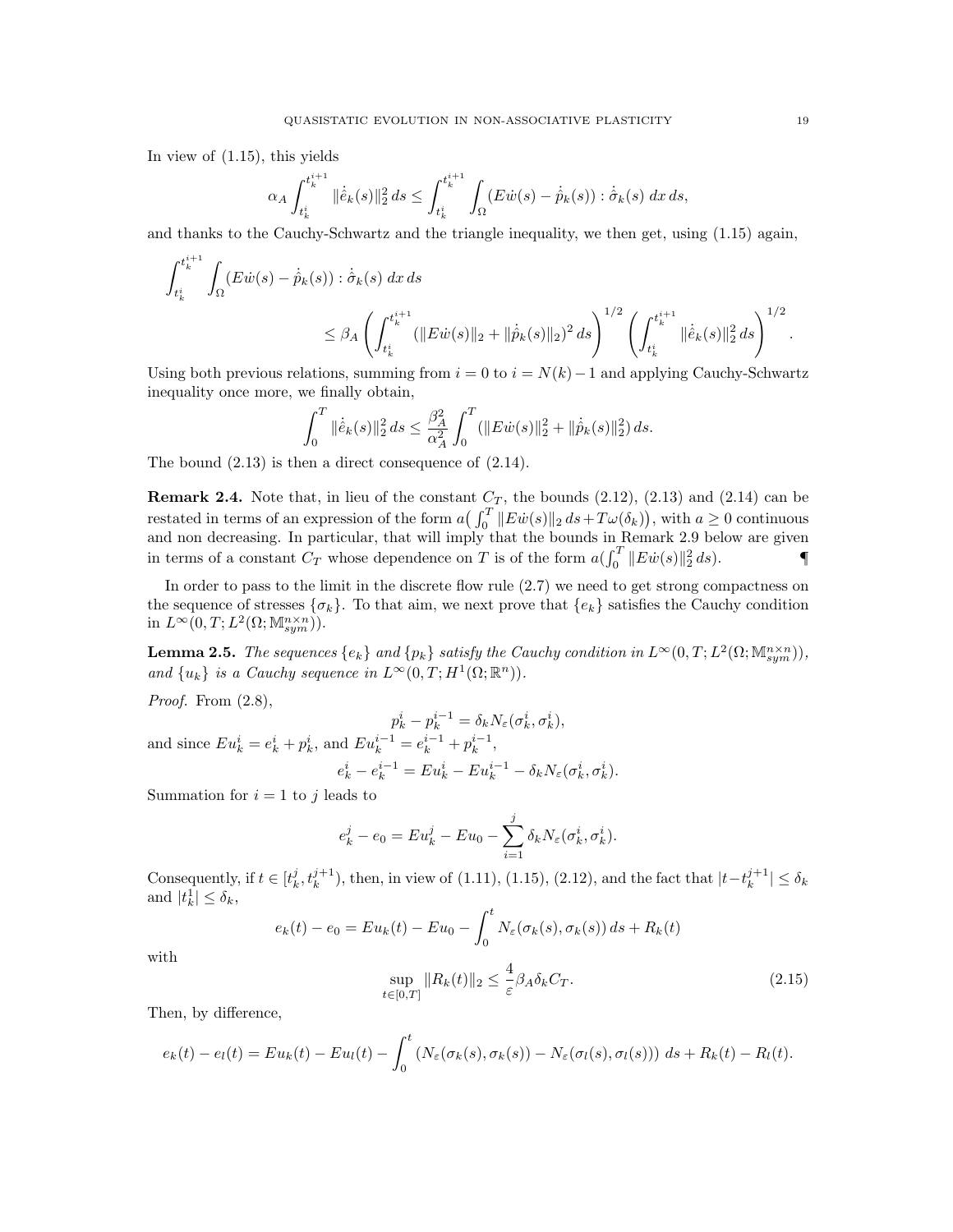Taking the scalar product in  $L^2$  with  $\sigma_k(t) - \sigma_l(t)$ , Cauchy-Schwartz inequality, (2.15) and Lemma 1.7, imply that

$$
\alpha_A ||e_k(t) - e_l(t)||_2^2 \le \int_{\Omega} (\sigma_k(t) - \sigma_l(t)) : (e_k(t) - e_l(t)) dx
$$
  
\n
$$
\le \int_{\Omega} (\sigma_k(t) - \sigma_l(t)) : (Eu_k(t) - Eu_l(t)) dx
$$
  
\n
$$
+ \beta_A ||e_k(t) - e_l(t)||_2 \left( \frac{4\beta_A C_T}{\varepsilon} (\delta_k + \delta_l) + \frac{2\beta_A C_H}{\varepsilon} \int_0^t ||e_k(s) - e_l(s)||_2 ds \right).
$$

But, since div  $\sigma_k(t) = \text{div} \,\sigma_l(t) = 0$  a.e. in  $\Omega$  and  $u_k(t) - u_l(t) = w_k(t) - w_l(t) \mathcal{H}^{n-1}$ -a.e. on  $\partial\Omega$ ,

$$
\int_{\Omega} (\sigma_k(t) - \sigma_l(t)) : (Eu_k(t) - Eu_l(t)) dx = \int_{\Omega} (\sigma_k(t) - \sigma_l(t)) : (Ew_k(t) - Ew_l(t)) dx,
$$

so that the Cauchy-Schwartz inequality leads to

$$
||e_k(t) - e_l(t)||_2 \leq C_{\varepsilon} \left( \delta_k + \delta_l + ||E w_k(t) - E w_l(t)||_2 + \int_0^t ||e_k(s) - e_l(s)||_2 ds \right),
$$

for some constant  $C_{\varepsilon}$  independent of k, l and t.

Since  $Ew \in H^1(0,T; L^2(\Omega; \mathbb{M}^{n \times n}_{sym}))$ , then it is Hölder continuous with values in  $L^2(\Omega; \mathbb{M}^{n \times n}_{sym})$ . Hence  $\{E w_k\}$  is a Cauchy sequence in  $L^{\infty}(0,T; L^2(\Omega; \mathbb{M}^{n \times n}_{sym}))$ , thus  $\|E w_k(t) - E w_l(t)\|_2 \leq \omega(k, l) \searrow$ 0 as  $k, l \nearrow +\infty$ . Application of Gronwall's inequality yields in turn

$$
||e_k(t) - e_l(t)||_2 \leq C_{\varepsilon} (\delta_k + \delta_l + \omega(k, l)) e^{C_{\varepsilon}T}.
$$

and this completes the proof that  $\{e_k\}$ , hence  $\{\sigma_k\}$ , are Cauchy sequences in  $L^{\infty}(0,T; L^2(\Omega; \mathbb{M}^{n \times n}_{sym}))$ .

Now, similarly we would get

$$
p_k(t) - p_l(t) = \int_0^t \left( N_\varepsilon(\sigma_k(s), \sigma_k(s)) - N_\varepsilon(\sigma_l(s), \sigma_l(s)) \right) ds + R_k(t) - R_l(t),
$$

from which we would deduce that  $\{p_k\}$  is also a Cauchy sequence in  $L^{\infty}(0,T; L^2(\Omega; \mathbb{M}^{n \times n}_{sym}))$ . From the kinematic compatibility, it follows that  $\{Eu_k\}$  is Cauchy in  $L^{\infty}(0,T;L^2(\Omega;\mathbb{M}^{n\times n}_{sym}))$  as well. Thanks to the Poincaré-Korn's inequality we deduce that  $\{u_k\}$  is a Cauchy sequence in  $L^{\infty}(0,T;H^1(\Omega;\mathbb{R}$  $\Box$ 

2.3. The non-associative visco-plastic evolution. At the possible expense of extracting a subsequence, we conclude, thanks to  $(2.13)$ ,  $(2.14)$ , Lemma 2.5 and because  $u_k(0) = u_0$ ,  $\hat{p}_k(0) = p_0$ , to the existence of a quintuplet  $(u_{\varepsilon}, e_{\varepsilon}, \hat{e}_{\varepsilon}, p_{\varepsilon}, \hat{p}_{\varepsilon})$  such that

$$
u_k \to u_{\varepsilon} \text{ strongly in } L^{\infty}(0, T; H^1(\Omega; \mathbb{R}^n)),
$$
  
\n
$$
e_k \to e_{\varepsilon} \text{ strongly in } L^{\infty}(0, T; L^2(\Omega; \mathbb{M}^{n \times n}_{sym})),
$$
  
\n
$$
p_k \to p_{\varepsilon} \text{ strongly in } L^{\infty}(0, T; L^2(\Omega; \mathbb{M}^{n \times n}_{sym})),
$$
  
\n
$$
\hat{p}_k \to \hat{p}_{\varepsilon} \text{ weakly in } H^1(0, T; L^2(\Omega; \mathbb{M}^{n \times n}_{sym})),
$$
  
\n
$$
\hat{e}_k \to \hat{e}_{\varepsilon} \text{ weakly in } H^1(0, T; L^2(\Omega; \mathbb{M}^{n \times n}_{sym})).
$$
\n(2.16)

We are now in a position to show the existence of a non-associative visco-plastic evolution.

**Theorem 2.6.** Let  $w \in H^1(0,T; H^1(\Omega,\mathbb{R}^n))$  and let  $(u_0, e_0, p_0) \in A_{reg}(w(0))$  be such that  $div \sigma_0 =$ 0 a.e. in  $\Omega$ , where  $\sigma_0 := Ae_0$ . Then, there exists a unique triplet  $(u_\varepsilon(t), e_\varepsilon(t), p_\varepsilon(t)) \in A_{reg}(w(t))$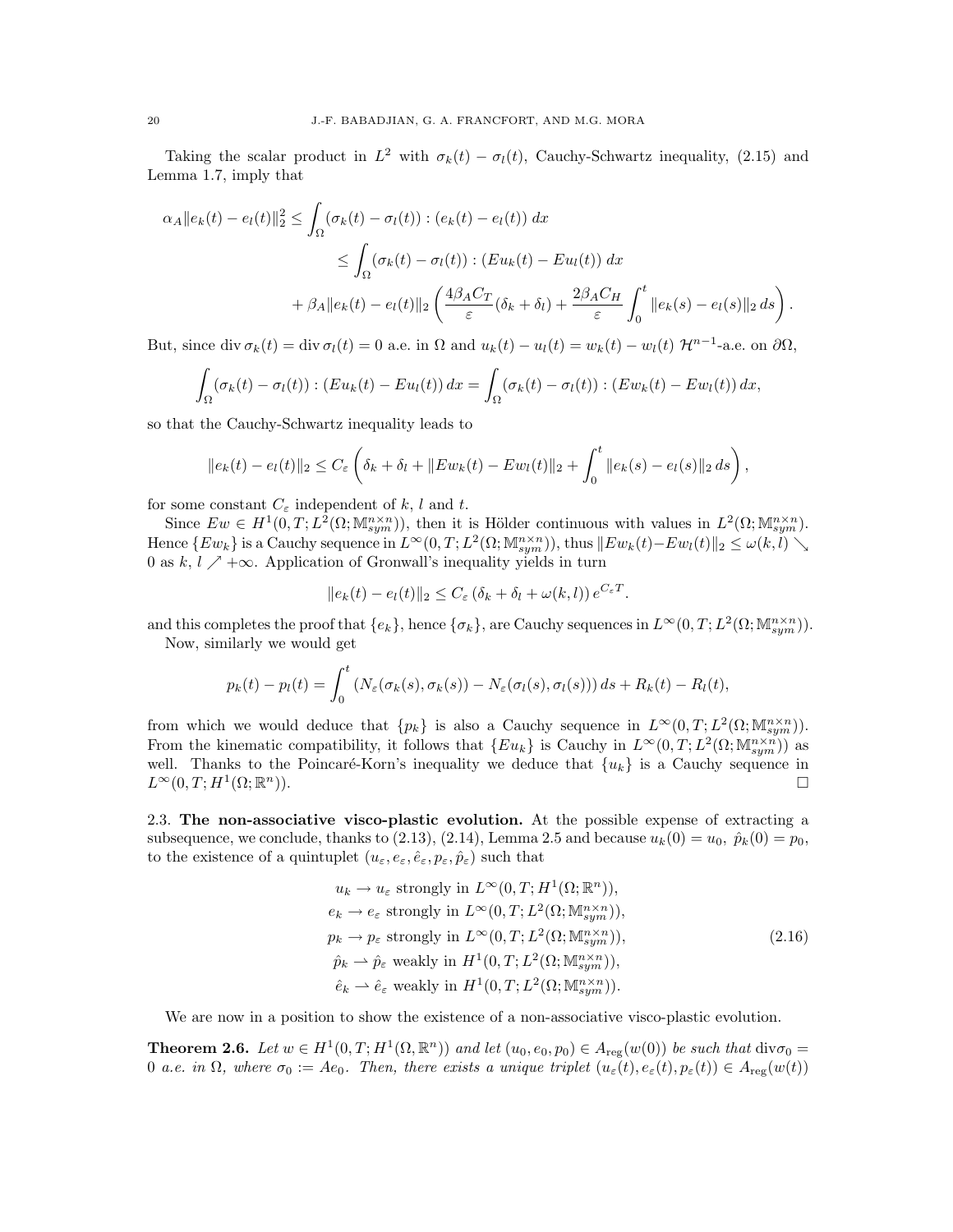with

$$
u_{\varepsilon} \in H^1(0, T; H^1(\Omega; \mathbb{R}^n))
$$
  
\n
$$
e_{\varepsilon} \in H^1(0, T; L^2(\Omega; \mathbb{M}^{n \times n}_{sym}))
$$
  
\n
$$
p_{\varepsilon} \in W^{1, \infty}(0, T; L^2(\Omega; \mathbb{M}^{n \times n}_{sym})),
$$

such that, setting  $\sigma_{\varepsilon}(t) := Ae_{\varepsilon}(t)$ , the following conditions are satisfied:

Initial condition:  $(u_\varepsilon(0), e_\varepsilon(0), p_\varepsilon(0)) = (u_0, e_0, p_0);$ Kinematic compatibility: For every  $t > 0$ ,

$$
Eu_{\varepsilon}(t) = e_{\varepsilon}(t) + p_{\varepsilon}(t) \ a.e. \ in \ \Omega,
$$
  

$$
u_{\varepsilon}(t) = w(t) \ \mathcal{H}^{n-1} \text{-}a.e. \ on \ \partial\Omega;
$$

Equilibrium condition: For every  $t \geq 0$ ,

$$
\operatorname{div} \sigma_{\varepsilon}(t) = 0 \ a.e. \ in \ \Omega;
$$

Regularized non-associative flow rule: For a.e.  $t \in [0, T]$ ,

$$
\dot{p}_{\varepsilon}(t) = N_{\varepsilon}(\sigma_{\varepsilon}(t), \sigma_{\varepsilon}(t))
$$
 for a.e.  $x \in \Omega$ ,

or equivalently,

$$
\sigma_{\varepsilon}(t) - \varepsilon \dot{p}_{\varepsilon}(t) \in \partial_2 H(\sigma_{\varepsilon}(t), \dot{p}_{\varepsilon}(t)) \text{ for a.e. } x \in \Omega.
$$

In particular,  $\varepsilon \|\dot{p}_{\varepsilon}(t)\|_2 = \text{dist}_2(\sigma_{\varepsilon}(t), \mathcal{K}(\sigma_{\varepsilon}(t))).$ 

We call such a triplet a non-associative visco-plastic solution.

*Proof.* Consider the quintuplet  $(u_{\varepsilon}(t), e_{\varepsilon}(t), \hat{e}_{\varepsilon}(t), p_{\varepsilon}(t), \hat{p}_{\varepsilon}(t))$  obtained through the convergences in (2.16) and remark first that the kinematic compatibility relation passes to the limit, *i.e.*,  $Eu_{\varepsilon}(t)$  =  $e_{\varepsilon}(t) + p_{\varepsilon}(t)$  a.e. in  $\Omega$  and  $u_{\varepsilon}(t) = w(t) \mathcal{H}^{n-1}$ -a.e. on  $\partial \Omega$ . Now, since

$$
\hat{e}_k(t) = e_k(t) + \int_{t_k^i}^t \dot{\hat{e}}_k(s) ds,
$$

if  $t \in [t_k^i, t_k^{i+1}),$  then, from bound  $(2.13)$ ,

$$
\sup_{t \in [0,T]} \|\hat{e}_k(t) - e_k(t)\|_2 \le C_{\varepsilon} \sqrt{\delta}_k \to 0,
$$

as  $k \to +\infty$ , which implies that  $\hat{e}_{\varepsilon}(t) = e_{\varepsilon}(t)$ . The same argument shows that  $\hat{p}_{\varepsilon}(t) = p_{\varepsilon}(t)$ and thus,  $e_{\varepsilon}$  and  $p_{\varepsilon} \in H^1(0,T; L^2(\Omega; \mathbb{M}^{n \times n}_{sym}))$ . Moreover, the Poincaré-Korn's inequality yields  $u_{\varepsilon} \in H^1(0,T;H^1(\Omega;\mathbb{R}^n)).$ 

By (2.6), div  $\sigma_k(t) = 0$  a.e. in  $\Omega$ , so that div  $\sigma_{\varepsilon}(t) = 0$  a.e. in  $\Omega$ . In view of (2.8), we have, for  $t \in [t_k^i, t_k^{i+1}),$ 

$$
\dot{\hat{p}}_k(t) = N_{\varepsilon}(\sigma_k(t) + \sigma_k^{i+1} - \sigma_k^i, \sigma_k(t) + \sigma_k^{i+1} - \sigma_k^i)
$$
  
= 
$$
N_{\varepsilon}(\sigma_k(t), \sigma_k(t)) + \tilde{R}_k(t),
$$

where, thanks to Lemma 1.7, (1.15) and (2.13),  $\|\tilde{R}_k(t)\|_2 \leq C_{\varepsilon} \sqrt{\delta_k}$ . As a consequence,  $\tilde{R}_k \to 0$ strongly in  $L^{\infty}(0,T; L^{2}(\Omega; \mathbb{M}^{n \times n}_{sym}))$ . On the other hand, since, by (2.16),  $\sigma_{k} = Ae_{k} \rightarrow \sigma_{\varepsilon} :=$  $Ae_{\varepsilon}$  strongly in  $L^{\infty}(0,T;L^2(\Omega; \mathbb{M}^{n\times n}_{sym}))$ , we conclude that  $N_{\varepsilon}(\sigma_k,\sigma_k) \to N_{\varepsilon}(\sigma_{\varepsilon},\sigma_{\varepsilon})$  strongly in  $L^{\infty}(0,T; L^{2}(\Omega; \mathbb{M}^{n \times n}_{sym}))$ . This implies that, in particular,

$$
\dot{p}_{\varepsilon}(t) = N_{\varepsilon}(\sigma_{\varepsilon}(t), \sigma_{\varepsilon}(t))
$$

for a.e.  $t \in [0, T]$  and a.e.  $x \in \Omega$ , and that actually  $p_{\varepsilon} \in W^{1,\infty}(0,T; L^2(\Omega; \mathbb{M}^{n \times n}_{sym}))$ . The remaining relations are obtained by convex duality and thanks to (1.12). The proof of the existence of the announced triplet is complete.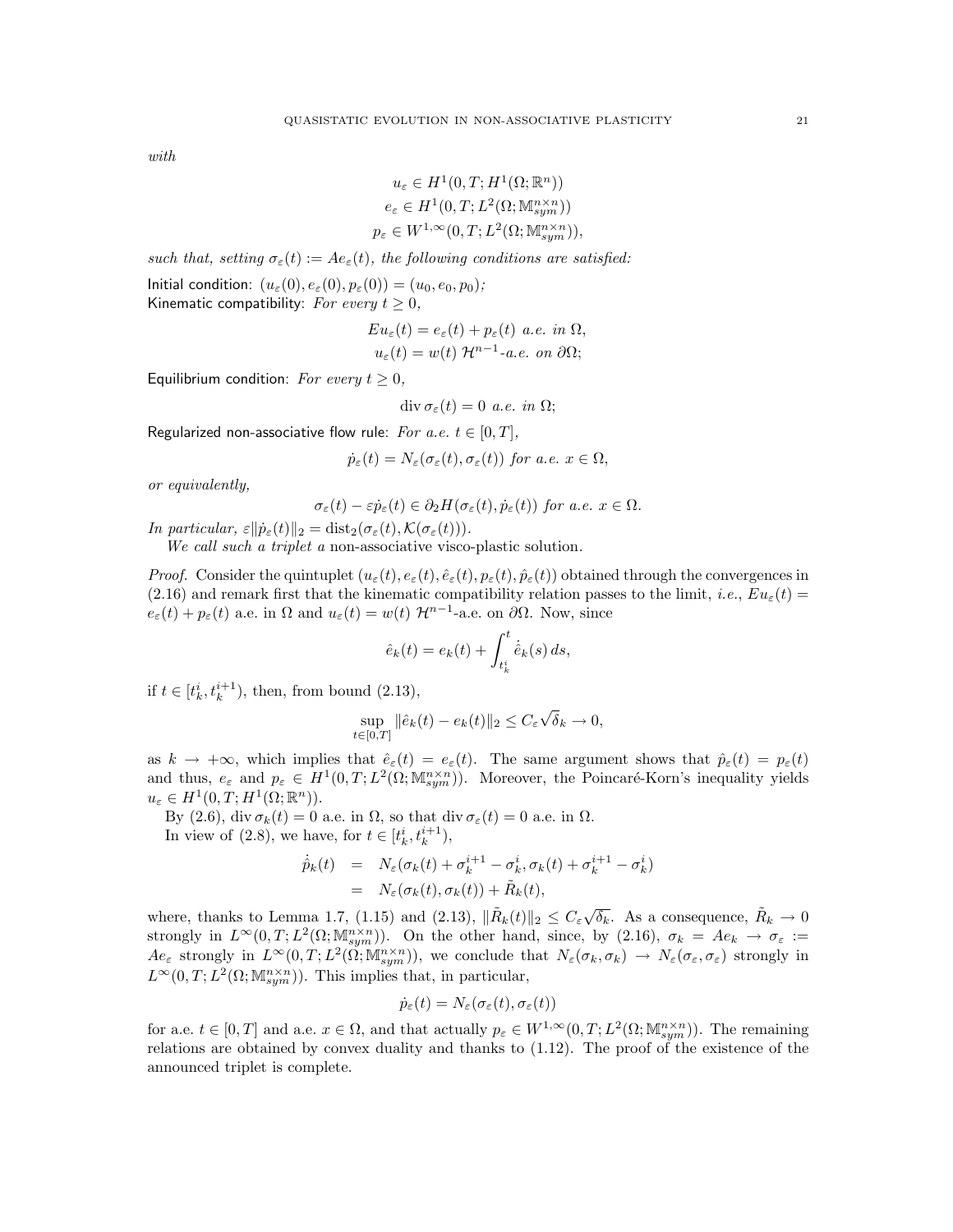Now, let us prove uniqueness. Let  $(u_1(t), e_1(t), p_1(t))$  and  $(u_2(t), e_2(t), p_2(t))$  be two nonassociative visco-plastic solutions with boundary datum w and initial condition  $(u_0, e_0, p_0)$ . For  $i = 1, 2$ , set  $\sigma_i(t) := Ae_i(t)$ . Thanks to the regularized flow rule,  $\dot{p}_i(t) = N_{\varepsilon}(\sigma_i(t), \sigma_i(t))$  for a.e.  $t \in [0, T]$  and a.e.  $x \in \Omega$ , and, using kinematic compatibility, we get  $\dot{e}_i(t) = E\dot{u}_i(t) - N_{\varepsilon}(\sigma_i(t), \sigma_i(t)).$ Hence

$$
\dot{e}_2(t) - \dot{e}_1(t) = E\dot{u}_2(t) - E\dot{u}_1(t) - \left(N_\varepsilon(\sigma_2(t), \sigma_2(t)) - N_\varepsilon(\sigma_1(t), \sigma_1(t))\right).
$$

Taking the L<sup>2</sup>-scalar product with  $\sigma_2(t) - \sigma_1(t)$ , using the fact that div  $\sigma_1(t) = \text{div } \sigma_2(t) = 0$  a.e. in  $\Omega$  and  $\dot{u}_2(t) - \dot{u}_1(t) \in H_0^1(\Omega; \mathbb{R}^n)$ , we get that

$$
\frac{d}{dt}\mathcal{Q}(e_2(t)-e_1(t))\leq C_{\varepsilon}||e_2(t)-e_1(t)||_2^2\leq C'_{\varepsilon}\mathcal{Q}(e_2(t)-e_1(t)),
$$

where we used the Lipschitz continuous character of  $N_{\varepsilon}$  (see Lemma 1.7) and (1.15). By the initial condition, we have  $e_2(0) - e_1(0) = 0$ , hence from Gronwall's Lemma, we deduce that  $\mathcal{Q}(e_2(t)$  $e_1(t) = 0$ , and by (1.15) that  $e_1(t) = e_2(t)$ . Consequently,  $\sigma_1(t) = \sigma_2(t)$  and the regularized flow rule, together with the fact that  $p_1(0) = p_2(0) = p_0$ , implies that  $p_1(t) = p_2(t)$ . Finally, from kinematic compatibility,  $u_2(t) - u_1(t) \in H_0^1(\Omega; \mathbb{R}^n)$  and  $Eu_1(t) = Eu_2(t)$ , and consequently, Korn's inequality leads to  $u_1(t) = u_2(t)$ .

**Remark 2.7.** Note that the same theorem applies with  $N_{\varepsilon}(\sigma_{\varepsilon}(t), \sigma_{\varepsilon}(t))$  replaced by  $N_{\varepsilon}(\sigma_{\varepsilon}(t))$  \*  $\rho, \sigma_{\varepsilon}(t)$  (and  $\partial_2 H(\sigma_{\varepsilon}(t), \dot{p}_{\varepsilon}(t))$ ) replaced by  $\partial_2 H(\sigma_{\varepsilon}(t) * \rho, \dot{p}_{\varepsilon}(t)))$ , where  $\rho$  is a non-negative convolution kernel. We then call a solution triplet a *non-associative*  $\rho$ *-visco-plastic solution*, and in that case,

$$
\varepsilon ||\dot{p}_{\varepsilon}(t)||_2 = \mathrm{dist}_2(\sigma_{\varepsilon}(t), \mathcal{K}(\sigma_{\varepsilon}(t) * \rho)).
$$

Remark 2.8 below also applies to that case.

We end this subsection with a remark whose proof is very close to that of [9, Theorem 3.4]; we omit the proof here.

Remark 2.8. The regularized non-associative flow rule in Theorem 2.6 can be equivalently replaced by

1. Modified Stress Constraint:  $\sigma_{\varepsilon}(t) - \varepsilon \dot{p}_{\varepsilon}(t) \in \mathcal{K}(\sigma_{\varepsilon}(t))$ , for a.e.  $t \in [0, T]$ , or equivalently, since, as is classical in convex analysis,  $K(\sigma) = \partial_2 H(\sigma, 0)$ ,

$$
\sigma_{\varepsilon}(t) - \varepsilon \dot{p}_{\varepsilon}(t) \in \partial_2 H(\sigma_{\varepsilon}(t), 0)
$$
 for a.e.  $(x, t) \in \Omega \times [0, T];$ 

2. Energy equality:  $(u_\varepsilon(t), e_\varepsilon(t), p_\varepsilon(t))$  satisfies the following energy equality, for every  $t \in$  $[0, T]$ :

$$
\mathcal{Q}(e_{\varepsilon}(t)) + \int_0^t \mathcal{H}(\sigma_{\varepsilon}(s), \dot{p}_{\varepsilon}(s)) ds + \varepsilon \int_0^t \|\dot{p}_{\varepsilon}(s)\|_2^2 ds = \mathcal{Q}(e_0) + \int_0^t \int_{\Omega} \sigma_{\varepsilon}(s) : E \dot{w}(s) dx ds,
$$
  
or still

$$
\mathcal{Q}(e_{\varepsilon}(t)) + \int_0^t \mathcal{H}(\sigma_{\varepsilon}(s), \dot{p}_{\varepsilon}(s)) ds + \int_0^t \|\dot{p}_{\varepsilon}(s)\|_2 \operatorname{dist}_2(\sigma_{\varepsilon}(s), \mathcal{K}(\sigma_{\varepsilon}(s))) ds
$$
  
=  $\mathcal{Q}(e_0) + \int_0^t \int_{\Omega} \sigma_{\varepsilon}(s) : E \dot{w}(s) dx ds.$ 

The same applies to the non-associative  $\rho$ -visco-plastic evolution defined in Remark 2.7 above. **Remark 2.9.** In view of the energy equality in Remark 2.8, of  $(1.15)$ ,  $(1.7)$ , and of bound  $(2.12)$ , which is independent of  $\varepsilon$ , we have

$$
||e_{\varepsilon}(t)||_2 \leq C_T, \quad ||\sigma_{\varepsilon}(t)||_2 \leq C_T, \quad \int_0^T ||\dot{p}_{\varepsilon}(s)||_1 ds \leq C_T,
$$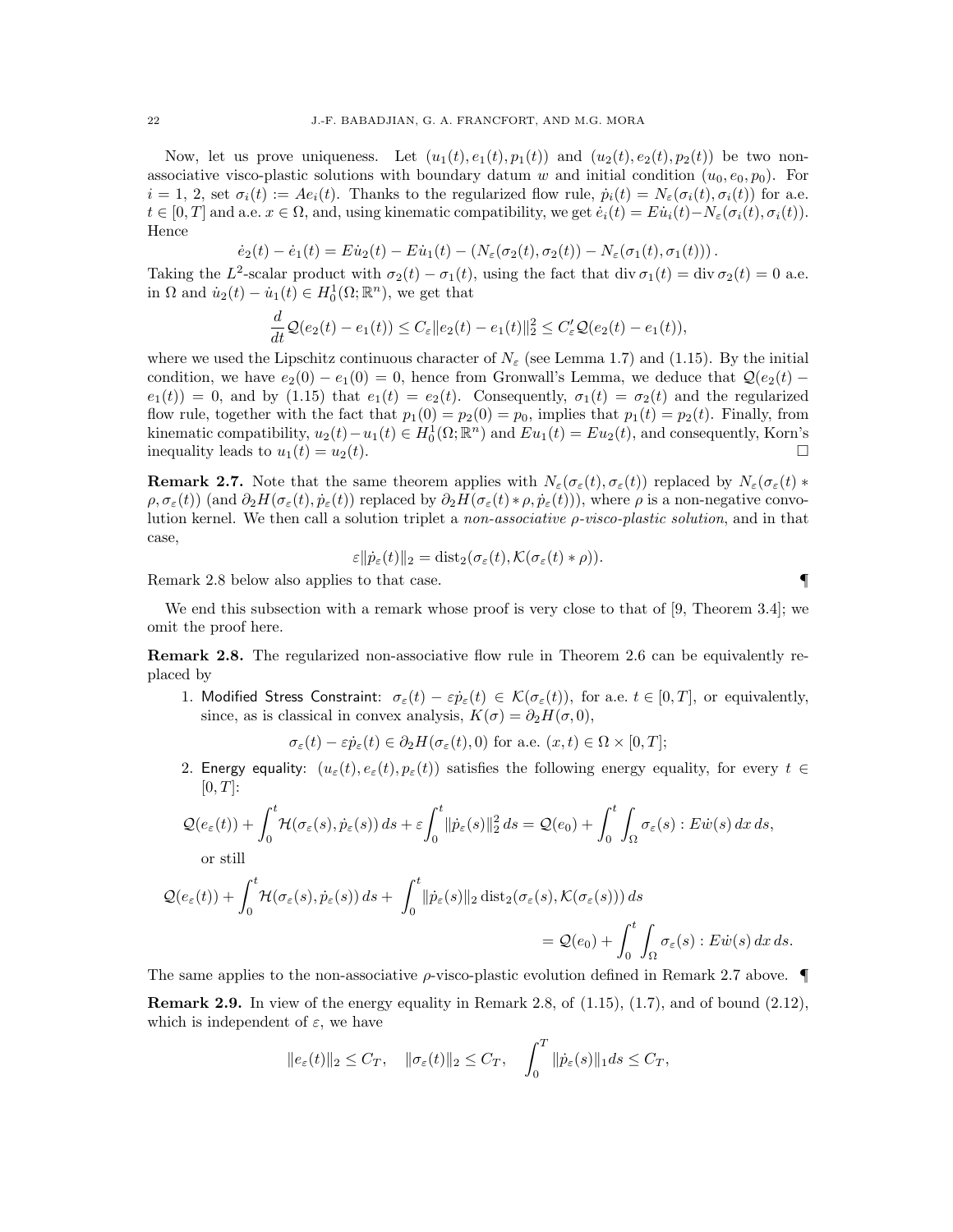where  $C_T$  is an  $\varepsilon$ -independent constant. Actually, in view of Remark 2.4, the dependence of  $C_T$  in T is of the form  $a\left(\int_0^T \|E\dot{w}(s)\|_2^2 ds\right)$ , with  $a \ge 0$  continuous and non decreasing.

Once again, the same applies to the non-associative  $\rho$ -visco-plastic evolution defined in Remark 2.7 above.  $\blacksquare$ 

# 3. Time rescaled

In this section, we propose a rescaling of time which will permit to pass to the vanishing viscosity limit in the non-associative  $\rho$ -visco-plastic evolution. Such an idea was first put forth in [14], then, in a setting which is close to the present setting, it was used in the context of Cam-Clay plasticity in [9]. By default, each result stated in this section will be assumed to apply solely to the non-associative  $\rho$ -visco-plastic evolution, where  $\rho \in C_c^1(\mathbb{R}^n)$ , unless otherwise stated.

Because of the bounds established in Remark 2.9, we cannot expect to keep the  $L^2$ -regularity of the fields Eu and p when passing to the 0-viscosity limit and we thus have to redefine  $A_{\text{reg}}(\hat{w})$ from  $(2.1)$  as

$$
A(\hat{w}) := \left\{ (v, \eta, q) \in BD(\Omega) \times L^{2}(\Omega; \mathbb{M}^{n \times n}_{sym}) \times \mathcal{M}(\overline{\Omega}; \mathbb{M}^{n \times n}_{sym}) : \right\}
$$

$$
Ev = \eta + q \text{ in } \Omega, \ q = (\hat{w} - v) \odot \nu \mathcal{H}^{n-1} \text{ on } \partial\Omega \right\}
$$

with  $\hat{w} \in H^1(\Omega; \mathbb{R}^n)$ .

We still keep a boundary datum  $w \in H^1(0,T;H^1(\Omega;\mathbb{R}^n))$  and consider an initial condition triplet  $(u_0, e_0, p_0) \in A(w(0))$  satisfying

$$
div\sigma_0 = 0
$$
 a.e. in  $\Omega$  and  $\sigma_0 \in \mathcal{K}(\sigma_0 * \rho)$ ,

where  $\sigma_0 := Ae_0$ . The following proposition states the existence of the initial data.

**Proposition 3.1.** There exists a triplet  $(u_0, e_0, p_0) \in A(w(0))$  such that, setting  $\sigma_0 := Ae_0$ , then

div $\sigma_0 = 0$  a.e. in  $\Omega$  and  $\sigma_0 \in \mathcal{K}(\sigma_0 * \rho)$ .

*Proof.* Define  $K_0 := \bigcap_{\tau \in \mathbb{M}_{sym}^{n \times n}} K(\tau)$ . We proved in Lemma 1.4 that each  $K(\tau)$  contain a uniform ball with respect to  $\tau$ . Consequently,  $K_0$  is a non empty closed and convex subset of  $\mathbb{M}^{n\times n}_{sym}$ . Let us denote by

$$
H_0(q) := \sup_{\tau \in K_0} \tau : q, \quad q \in \mathbb{M}^{n \times n}_{sym},
$$

its support function, and

$$
\mathcal{H}_0(p) := \int_{\overline{\Omega}} H_0\left(\frac{dp}{d|p|}\right) d|p|, \quad p \in \mathcal{M}(\overline{\Omega}; \mathbb{M}^{n \times n}_{sym}).
$$

By Lemma 1.4,  $H_0$  satisfies the following growth and coercivity properties:

$$
\alpha_H|q| \le H_0(q) \le \beta_H|q| \quad \text{ for all } q \in \mathbb{M}_{sym}^{n \times n}.\tag{3.1}
$$

Let us define  $(v_0, \eta_0, q_0) := (w(0), Ew(0), 0)$ , and by induction, for any  $k \ge 1$ , let  $(v_k, \eta_k, q_k) \in$  $A(w(0))$  be the solution of

$$
\min_{(v,\eta,q)\in A(w(0))} \left\{ \mathcal{Q}(\eta) + \mathcal{H}_0(q-q_{k-1}) \right\}.
$$

The direct method in the calculus of variations, the Poincaré-Korn inequality in  $BD(\Omega)$  – see [31, Chapter II, Remark 2.5 (ii)]; referred to henceforth as Poincaré-Korn's inequality – and the convexity of  $\mathcal Q$  and  $\mathcal H_0$  ensure the existence of such a solution, and by strict convexity, this solution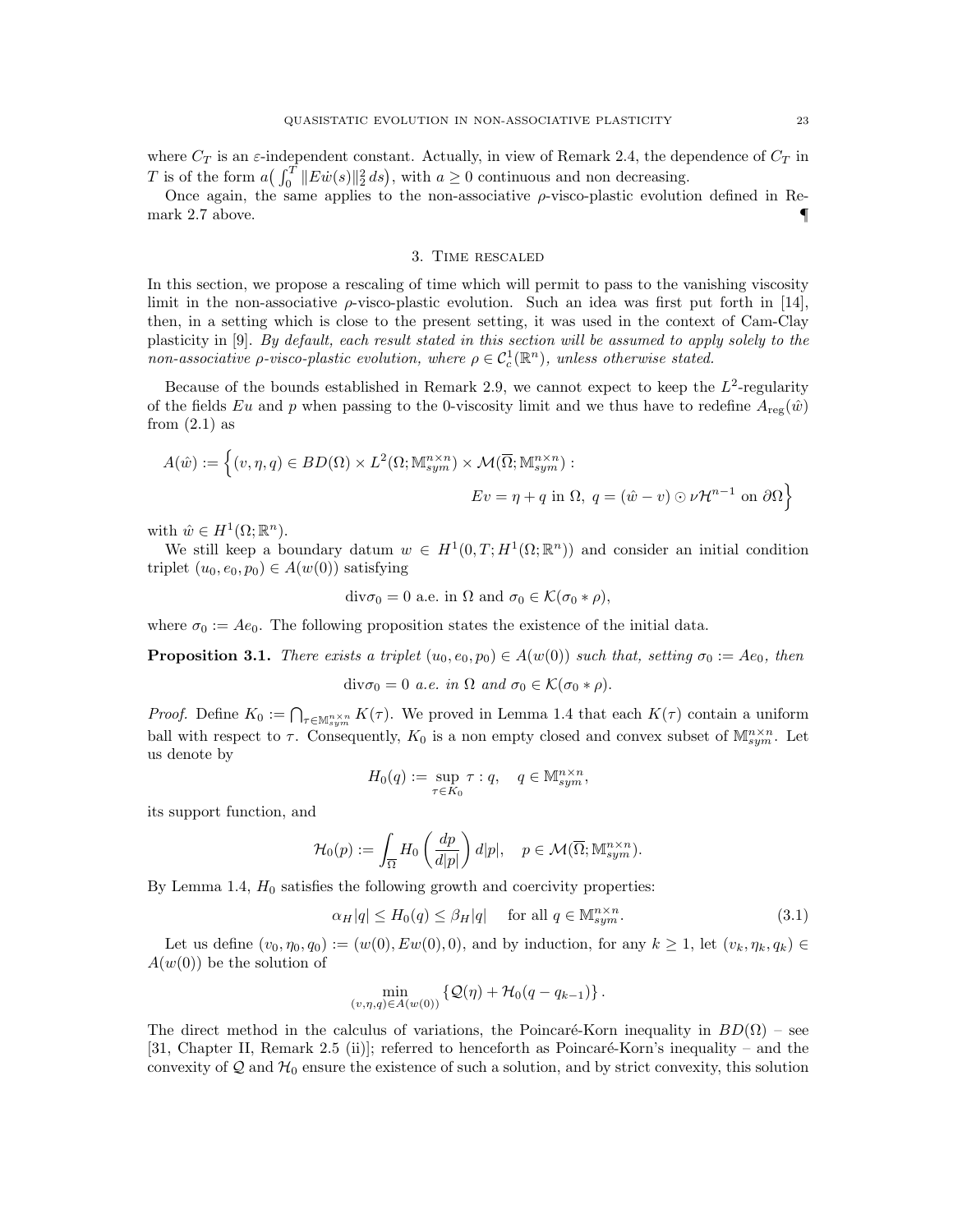turns out to be unique. Taking  $(v, \eta, q) = (v_{k-1}, \eta_{k-1}, q_{k-1})$  as test function in the previous minimization problem, and summing up leads to

$$
\|\eta_k\|_2 + \|q_k\|_1 \le \|\eta_k\|_2 + \sum_{l=1}^k \|q_l - q_{l-1}\|_1 \le C,
$$

for some constant  $C > 0$  independent of k, where we used  $(1.15)$  and  $(3.1)$ . Using again the Poincaré-Korn inequality in  $BD(\Omega)$ , we can assume that, up to a subsequence,  $v_k \rightharpoonup u_0$  weakly\* in  $BD(\Omega)$ ,  $\eta_k \rightharpoonup e_0$  weakly in  $L^2(\Omega; \mathbb{M}^{n \times n}_{sym})$ , and  $q_k \rightharpoonup p_0$  weakly\* in  $\mathcal{M}(\overline{\Omega}; \mathbb{M}^{n \times n}_{sym})$ , with  $(u_0, e_0, p_0) \in$  $A(w(0))$  (see [6, Lemma 2.1]).

Using the triangle inequality satisfied by  $H_0$ , we deduce that

$$
\mathcal{Q}(\eta_k) \le \mathcal{Q}(\eta) + \mathcal{H}_0(q - q_k) \tag{3.2}
$$

for any  $(v, \eta, q) \in A(w(0))$ . Taking  $(v, \eta, q) := (v_k + t\varphi, \eta_k + tE\varphi, q_k)$  as test function in (3.2), where  $t \in \mathbb{R}$  and  $\varphi \in C_c^{\infty}(\Omega; \mathbb{M}^{n \times n}_{sym})$ , and letting  $t \to 0^{\pm}$  yields  $\text{div}(A\eta_k) = 0$  a.e. in  $\Omega$ . Passing to the limit as  $k \to +\infty$  in the distributional sense leads to div $\sigma_0 = 0$  a.e. in  $\Omega$ , where  $\sigma_0 := Ae_0$ .

Finally, taking  $(v, \eta, q) = (v_k, \eta_k - t\eta, q_k + t\eta)$  as test function in (3.2), where  $t > 0$  and  $\eta \in L^2(\Omega; \mathbb{M}^{n \times n}_{sym})$ , and letting again  $t \to 0^+$  leads to  $A\eta_k \in \partial \mathcal{H}_0(0)$ . Since  $\partial \mathcal{H}_0(0)$  is a weakly closed subset of  $L^2(\Omega; \mathbb{M}^{n \times n}_{sym})$ , it follows by passing to the limit as  $k \to +\infty$  that  $\sigma_0 = Ae_0 \in \partial \mathcal{H}_0(0)$ . By a standard localization argument, we obtain that  $\sigma_0(x) \in \partial H_0(0) = K_0$  for a.e.  $x \in \Omega$ . In particular, we get that  $\sigma_0(x) \in K([\sigma_0 * \rho](x))$  which completes the proof of the proposition.  $\square$ 

According to [9, Lemma 5.1], there exists a sequence  $\{u_0^{\varepsilon}\}\subset H^1(\Omega;\mathbb{R}^n)$  such that  $u_0^{\varepsilon} = w(0)$  $\mathcal{H}^{n-1}$ -a.e. on  $\partial\Omega, u_0^{\varepsilon} \to u_0$  strongly in  $L^1(\Omega; \mathbb{R}^n)$  and  $Eu_0^{\varepsilon} \rightharpoonup Eu_0$  weakly\* in  $\mathcal{M}(\overline{\Omega}; \mathbb{M}^{n \times n}_{sym})$ . Setting  $p_0^{\varepsilon} := Eu_0^{\varepsilon} - e_0$ , we get that  $(u_0^{\varepsilon}, e_0, p_0^{\varepsilon}) \in A_{reg}(w(0))$  satisfies

$$
\begin{cases}\n u_0^{\varepsilon} \rightharpoonup u_0 \text{ weakly* in } BD(\Omega), \\
 p_0^{\varepsilon} \rightharpoonup p_0 \text{ weakly* in } \mathcal{M}(\overline{\Omega}; \mathbb{M}_{sym}^{n \times n}).\n\end{cases} \tag{3.3}
$$

3.1. The rescaled non-associative visco-plastic evolution. Extend, without loss of generality w by  $w(T)$  for  $t \geq T$ . Theorem 2.6 and Remark 2.7 then provide a unique non-associative viscoplastic or  $\rho$ -visco-plastic solution  $(u_\varepsilon(t), e_\varepsilon(t), p_\varepsilon(t))$ , for  $0 \le t < +\infty$ , with  $(u_0^\varepsilon, e_0, p_0^\varepsilon)$  as initial condition.

We propose to rescale time as follows:

$$
s_{\varepsilon}^{\circ}(t) := \int_0^t (||\dot{p}_{\varepsilon}(s)||_1 + ||E\dot{w}(s)||_2 + 1) ds,
$$

so that  $s \mapsto t^{\circ}_{\varepsilon}(s) := (s^{\circ}_{\varepsilon})^{-1}(s)$  is strictly monotonically increasing and equi-Lipschitz on  $[0, +\infty)$ , i.e.,

$$
|t_{\varepsilon}^{\circ}(s_1)-t_{\varepsilon}^{\circ}(s_2)|\leq |s_1-s_2|
$$

for every  $s_1$  and  $s_2 \geq 0$ . Note that  $t_{\varepsilon}^{\circ}(0) = 0$  and that, by virtue of Remark 2.9,

$$
\overline{T} := a \left( \int_0^T \|E \dot{w}(s)\|_2^2 ds \right) + T \ge s_{\varepsilon}^{\circ}(T),
$$

so that  $t_{\varepsilon}^{\circ}(\overline{T}) \geq T$ , for each  $\varepsilon > 0$ . Define, on  $[0, \overline{T}],$ 

$$
\begin{array}{llll} w^{\circ}_{\varepsilon}(s):=w(t_{\varepsilon}^{\circ}(s)), & u^{\circ}_{\varepsilon}(s):=u_{\varepsilon}(t_{\varepsilon}^{\circ}(s)), & e^{\circ}_{\varepsilon}(s):=e_{\varepsilon}(t_{\varepsilon}^{\circ}(s)),\\ \sigma^{\circ}_{\varepsilon}(s):=\sigma_{\varepsilon}(t_{\varepsilon}^{\circ}(s)), & p^{\circ}_{\varepsilon}(s):=p_{\varepsilon}(t_{\varepsilon}^{\circ}(s)). \end{array}
$$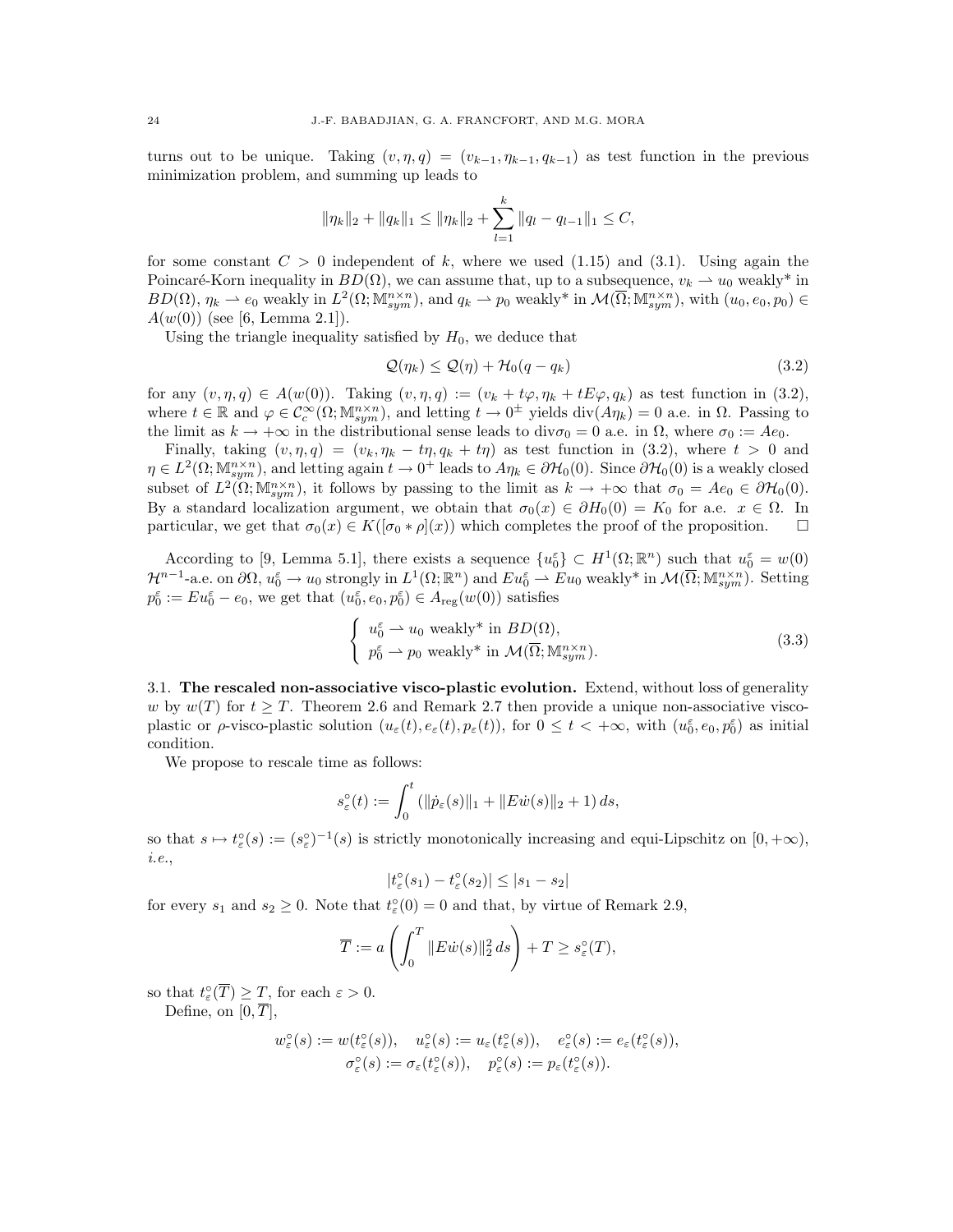3.2. **Compactness.** An application of the chain rule shows that  $Ew_{\varepsilon}^{\circ}$  and  $p_{\varepsilon}^{\circ}$  are 1-Lipschitz in s with values in  $L^2(\Omega; \mathbb{M}^{n \times n}_{sym})$  and  $\mathcal{M}(\overline{\Omega}; \mathbb{M}^{n \times n}_{sym})$  respectively, *i.e.*, for every  $s_1$  and  $s_2 \in [0, \overline{T}],$ 

$$
||E w_{\varepsilon}^{\circ}(s_1) - E w_{\varepsilon}^{\circ}(s_2)||_2 + ||p_{\varepsilon}^{\circ}(s_1) - p_{\varepsilon}^{\circ}(s_2)||_1 \leq |s_1 - s_2|,
$$

and in particular, from (3.3)

$$
||p_{\varepsilon}^{\circ}(s)||_1 \le ||p_0^{\varepsilon}||_1 + \overline{T} \le M,
$$
\n(3.4)

for every  $s \in [0, \overline{T}]$  and for some contant  $M > 0$  which is independent of  $\varepsilon$  and s. Hence, upon application of Ascoli's theorem (bounded sets in  $\mathcal{M}(\overline{\Omega}; \mathbb{M}^{n \times n}_{sym})$  are relatively compact and metrizable for the weak\* topology), a subsequence (still indexed by  $\varepsilon$ ) of  $p_{\varepsilon}^{\circ}$  is such that

$$
p_{\varepsilon}^{\circ}(s) \rightharpoonup p^{\circ}(s) \text{ weakly* in } \mathcal{M}(\overline{\Omega}; \mathbb{M}_{sym}^{n \times n}), \tag{3.5}
$$

uniformly in  $[0,\overline{T}]$  with  $p^{\circ} \in \text{Lip}([0,\overline{T}];\mathcal{M}(\overline{\Omega};\mathbb{M}^{n\times n}_{sym}))$ . In particular  $p^{\circ}(0) = p_0$ . Because of the already mentioned properties of the space  $\mathcal{M}(\overline{\Omega}; \mathbb{M}^{n \times n}_{sym})$ ,  $p^{\circ}$  is weakly\* differentiable for a.e.  $s \in (0, \overline{T})$  (see *e.g.* [6, Theorem 7.1]) and

$$
\|\dot{p}^{\circ}(s)\|_{1} \le 1 \quad \text{ for a.e. } s \in (0, \overline{T}). \tag{3.6}
$$

Also, since  $s \mapsto \dot{p}^{\circ}(s)$  is weakly\* measurable (with values in  $\mathcal{M}(\overline{\Omega}; \mathbb{M}^{n \times n}_{sym})$ ), we conclude that

$$
\dot{p}^{\circ} \in L_{w}^{\infty}(0, \overline{T}; \mathcal{M}(\overline{\Omega}; \mathbb{M}_{sym}^{n \times n})).
$$
\n(3.7)

Finally, in view of the last bound in Remark 2.9 together with (3.5), we easily conclude that

$$
\dot{p}_{\varepsilon}^{\circ} \rightharpoonup \dot{p}^{\circ} \text{ weakly* in } \mathcal{M}([0, T] \times \overline{\Omega})) \text{ and in } L_{w}^{\infty}(0, \overline{T}; \mathcal{M}(\overline{\Omega}; \mathbb{M}_{sym}^{n \times n})).
$$
\n(3.8)

Because of the equi-Lipschitz character of  $t_{\varepsilon}$ , Ascoli's theorem implies the existence of a Lipschitz and monotonically increasing function  $t^{\circ} : [0, \overline{T}] \to [0, +\infty)$  such that (a subsequence of)  $t^{\circ}_{\varepsilon}$  – still indexed by  $\varepsilon$  – converges uniformly to  $t^{\circ}$  as  $\varepsilon \searrow 0$ . Hence,  $w_{\varepsilon}^{\circ}(s) \to w^{\circ}(s) := w(t^{\circ}(s))$  strongly in  $H^1(\Omega;\mathbb{R}^n)$ , where  $w^{\circ} \in H^1(0,\overline{T};H^1(\Omega;\mathbb{R}^n))$ .

We next derive some compactness on the sequences  $\{u_{\varepsilon}^{\circ}\}\$  and  $\{e_{\varepsilon}^{\circ}\}\$ .

Lemma 3.2. In both the non-associative ρ-visco-plastic evolution setting, and the non-associative visco-plastic evolution setting, for every  $s \in [0, \overline{T}]$ , there exists a triplet

$$
(u^{\circ}(s), e^{\circ}(s), p^{\circ}(s)) \in A(w^{\circ}(s))
$$

such that, with  $\sigma^{\circ}(s) := Ae^{\circ}(s)$ , div  $\sigma^{\circ}(s) = 0$  a.e. in  $\Omega$  and, for any sequence  $s_{\varepsilon} \to s$ ,

$$
u_{\varepsilon}^{\circ}(s_{\varepsilon}) \rightharpoonup u^{\circ}(s) \ weakly^* \ in \ BD(\Omega),
$$
  
\n
$$
e_{\varepsilon}^{\circ}(s_{\varepsilon}) \rightharpoonup e^{\circ}(s) \ weakly \ in \ L^{2}(\Omega; \mathbb{M}_{sym}^{n\times n}),
$$
  
\n
$$
\sigma_{\varepsilon}^{\circ}(s_{\varepsilon}) \rightharpoonup \sigma^{\circ}(s) \ weakly \ in \ L^{2}(\Omega; \mathbb{M}_{sym}^{n\times n}).
$$
\n(3.9)

Moreover,  $(u^{\circ}(0), e^{\circ}(0), p^{\circ}(0)) = (u_0, e_0, p_0)$  and finally,  $s \mapsto u^{\circ}(s)$  is weakly\* continuous in  $BD(\Omega)$ , and  $s \mapsto e^{\circ}(s)$  and  $s \mapsto \sigma^{\circ}(s)$  are weakly continuous in  $L^2(\Omega; \mathbb{M}^{n \times n}_{sym})$ .

*Proof.* Consider an arbitrary sequence  $s_{\varepsilon} \to s$ . From Remark 2.9, we have

$$
\sup_{s \in [0,\overline{T}]} \|e_{\varepsilon}^{\circ}(s)\|_{2} \le C_{\overline{T}}
$$

so that a (possibly s-dependent) subsequence  $\{e_{\varepsilon_j}^{\circ}(s_{\varepsilon_j})\}$  of  $\{e_{\varepsilon}^{\circ}(s_{\varepsilon})\}$  is such that

$$
e_{\varepsilon_j}^{\circ}(s_{\varepsilon_j}) \rightharpoonup e^{\circ}(s) \text{ weakly in } L^2(\Omega; \mathbb{M}^{n \times n}_{sym}).
$$
\n(3.10)

,

In view of (3.4), (3.10), and since  $u_{\varepsilon}^{\circ}(s_{\varepsilon}) = w_{\varepsilon}^{\circ}(s_{\varepsilon}) \mathcal{H}^{n-1}$ -a.e. on  $\partial\Omega$ , the Poincaré-Korn inequality in  $BD(\Omega)$  implies that  $\{u_{\varepsilon}^{\circ}(s_{\varepsilon})\}$  is bounded in  $BD(\Omega)$ , hence, a (possibly s-dependent) subsequence  ${u_{\varepsilon}^{\circ}(s_{\varepsilon})}\}$  of  ${u_{\varepsilon}^{\circ}(s_{\varepsilon})}\}$  is such that

$$
u_{\varepsilon_j}^{\circ}(s_{\varepsilon_j}) \rightharpoonup u^{\circ}(s) \text{ weakly* in } BD(\Omega). \tag{3.11}
$$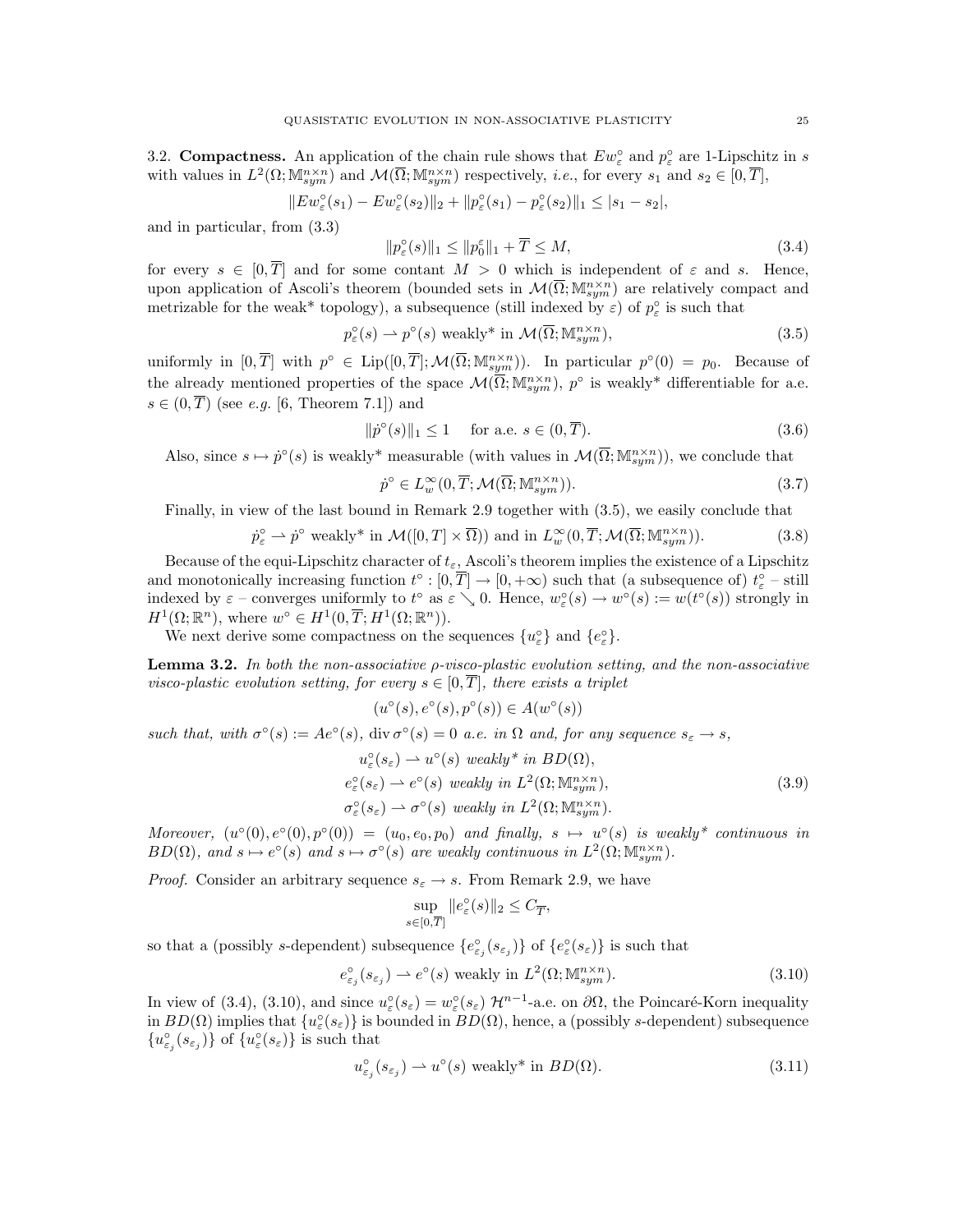Since  $p_{\varepsilon}^{\circ}$  is 1-Lipschitz with values in  $\mathcal{M}(\overline{\Omega}; \mathbb{M}^{n \times n}_{sym})$ , we deduce that  $p_{\varepsilon}^{\circ}(s_{\varepsilon}) \to p^{\circ}(s)$  weakly\* in  $\mathcal{M}(\overline{\Omega}; \mathbb{M}^{n \times n}_{sym})$ , where  $p^{\circ}$  is defined in (3.5). Further,

$$
(u_{\varepsilon_j}^{\mathrm{o}}(s_{\varepsilon j}), e_{\varepsilon_j}^{\mathrm{o}}(s_{\varepsilon j}), p_{\varepsilon_j}^{\mathrm{o}}(s_{\varepsilon j})) \in A(w_{\varepsilon_j}^{\mathrm{o}}(s_{\varepsilon j}))
$$

and  $w_{\varepsilon_j}^{\circ}(s_{\varepsilon_j}) \to w^{\circ}(s)$  strongly in  $H^1(\Omega;\mathbb{R}^n)$ , so that, through an extension argument (see [6, Lemma 2.1]),

$$
(u^{\circ}(s), e^{\circ}(s), p^{\circ}(s)) \in A(w^{\circ}(s)).
$$

From (3.10)

$$
\sigma_{\varepsilon_j}^{\circ}(s_{\varepsilon_j}) \rightharpoonup \sigma^{\circ}(s) := Ae^{\circ}(s) \text{ weakly in } L^2(\Omega; \mathbb{M}_{sym}^{n \times n})
$$
\n(3.12)

with

$$
\operatorname{div} \sigma^{\circ}(s) = 0 \text{ a.e. in } \Omega.
$$

In particular, for any  $\varphi \in H_0^1(\Omega; \mathbb{R}^n)$  we infer that

$$
\mathcal{Q}(e^{\circ}(s)) \le \mathcal{Q}(e^{\circ}(s) + E\varphi). \tag{3.13}
$$

We now prove that the limits  $u^{\circ}$ ,  $e^{\circ}$  and  $\sigma^{\circ}$  are independent of the choice of the sequence  $\{s_{\varepsilon}\}\$ . To this end, consider another sequence  $s_{\varepsilon}' \to s$ . Arguing as before, we can assume, at the expense of extracting a further subsequence still denoted  $\{\varepsilon_j\}$ , that  $u_{\varepsilon_j}^{\circ}(s_{\varepsilon_j}') \to \hat{u}(s)$  weakly\* in  $BD(\Omega)$ , and  $e_{\varepsilon_j}^{\circ}(s_{\varepsilon_j}) \rightharpoonup \hat{e}(s)$  and  $\sigma_{\varepsilon_j}^{\circ}(s_{\varepsilon_{j_k}}) \rightharpoonup \hat{\sigma}(s) = A\hat{e}(s)$  weakly in  $\check{L}^2(\Omega; \mathbb{M}^{n \times n}_{sym})$ , with  $(\hat{u}(s), \hat{e}(s), p^{\circ}(s)) \in A(w^{\circ}(s))$ . Hence  $E(u^{\circ}(s) - \hat{u}(s)) = e^{\circ}(s) - \hat{e}(s) \in L^2(\Omega; \mathbb{M}^{n \times n}_{sym})$  and  $-(u^{\circ}(s) - \hat{u}(s))$  $\hat{u}(s)$ )  $\odot \nu = p^{\circ}(s) - p^{\circ}(s) = 0$   $\mathcal{H}^{n-1}$ -a.e. on  $\partial \Omega$ . Consequently,  $\hat{u}(s) - u^{\circ}(s) \in H_0^1(\Omega; \mathbb{R}^n)$ . Taking  $\varphi = \hat{u}(s) - u^{\circ}(s)$  in (3.13) we deduce that

$$
\mathcal{Q}(e^{\circ}(s)) \leq \mathcal{Q}(\hat{e}(s)),
$$

and inverting the roles of  $e^{\circ}(s)$  and  $\hat{e}(s)$ , we get that this inequality is actually an equality. By strict convexity of Q we conclude that  $\hat{e}(s) = e^{\circ}(s)$ , and thus  $\hat{\sigma}(s) = \sigma^{\circ}(s)$  and  $\hat{u}(s) = u^{\circ}(s)$ . Hence the limits are independent of the choice of the sequence  $\{s_{\varepsilon}\}\)$ , and by uniqueness, we infer that there is no need to extract a subsequence to get the convergences  $(3.10)$ ,  $(3.11)$  and  $(3.12)$ . Moreover, thanks to (3.3), we clearly have that  $(u^{\circ}(0), e^{\circ}(0), p^{\circ}(0)) = (u_0, e_0, p_0)$ .

We now show that these maps are weakly continuous. Let  $s_k \to s$ , then by taking  $s_{\varepsilon} = s_k$ , we have  $e_{\varepsilon}^{\circ}(s_k) \to e^{\circ}(s_k)$  weakly in  $L^2(\Omega; \mathbb{M}^{n \times n}_{sym})$  as  $\varepsilon \to 0$ . Let

$$
M:=\sup_{\varepsilon>0, k\in\mathbb{N}}\|e^\circ_\varepsilon(s_k)\|_2.
$$

Since the weak topology of  $L^2(\Omega;\mathbb{M}^{n\times n}_{sym})$  is metrizable on bounded sets, we deduce that there exist a distance, denoted by  $d_M$ , in  $L^2(\Omega; \mathbb{M}^{n \times n}_{sym})$  such that the weak topology on  $\{\varphi \in L^2(\Omega; \mathbb{M}^{n \times n}_{sym}) :$  $\|\varphi\|_2 \leq M$  is compatible with the topology induced by the distance  $d_M$ . Hence there exists  $\varepsilon_k \to 0$  as  $k \to +\infty$  such that  $d_M(e_{\varepsilon_k}^{\circ}(s_k), e^{\circ}(s_k)) < 1/k$ , and by (3.9), we also have  $\lim_k d_M(e_{\varepsilon_k}^{\circ}(s_k), e^{\circ}(s)) = 0$ . We conclude that  $e^{\circ}(s_k) \to e^{\circ}(s)$  weakly in  $L^2(\Omega; \mathbb{M}^{n \times n}_{sym})$  which completes the proof of the weak continuity of  $e^{\circ}$  and also of  $\sigma^{\circ}$ . Finally  $s \mapsto E u^{\circ}(s)$  is weakly\* continuous in  $\mathcal{M}(\overline{\Omega}; \mathbb{M}^{n \times n}_{sym})$  and by the Poincaré-Korn's inequality, we get the desired weak\* continuity of  $s \mapsto u^{\circ}(s)$  in  $BD(\Omega)$ .

3.3. Stress constraint. We next address the modified stress constraint in the first item of Remark 2.8. Passing to the 0-viscosity limit in the rescaled modified stress constraint is not convenient because the chain rule introduces a term of the form  $\varepsilon \dot{p}_\varepsilon^{\circ}/\dot{t}_\varepsilon^{\circ}$  which we do not control.

Let us introduce the left-continuous (resp. right-continuous) inverse of  $t^{\circ}$  defined by  $s^{\circ}(t) :=$  $\sup\{s : t^{\circ}(s) < t\}$  (resp.  $s^{\circ}_{+}(t) := \inf\{s : t^{\circ}(s) > t\}$ ) and  $S^{\circ} := \{t \in (0,T) : s^{\circ}_{-}(t) < s^{\circ}_{+}(t)\}.$ Here we use the convention  $\sup \emptyset = 0$ , so that  $s^{\circ}(0) = 0$ . Observe that  $t^{\circ}(s^{\circ}(t)) = t^{\circ}(s^{\circ}_{+}(t)) = t$ and that the set  $S^{\circ}$  is at most countable. By [9, Lemma 5.2], we know that for each  $t \notin S^{\circ}$ ,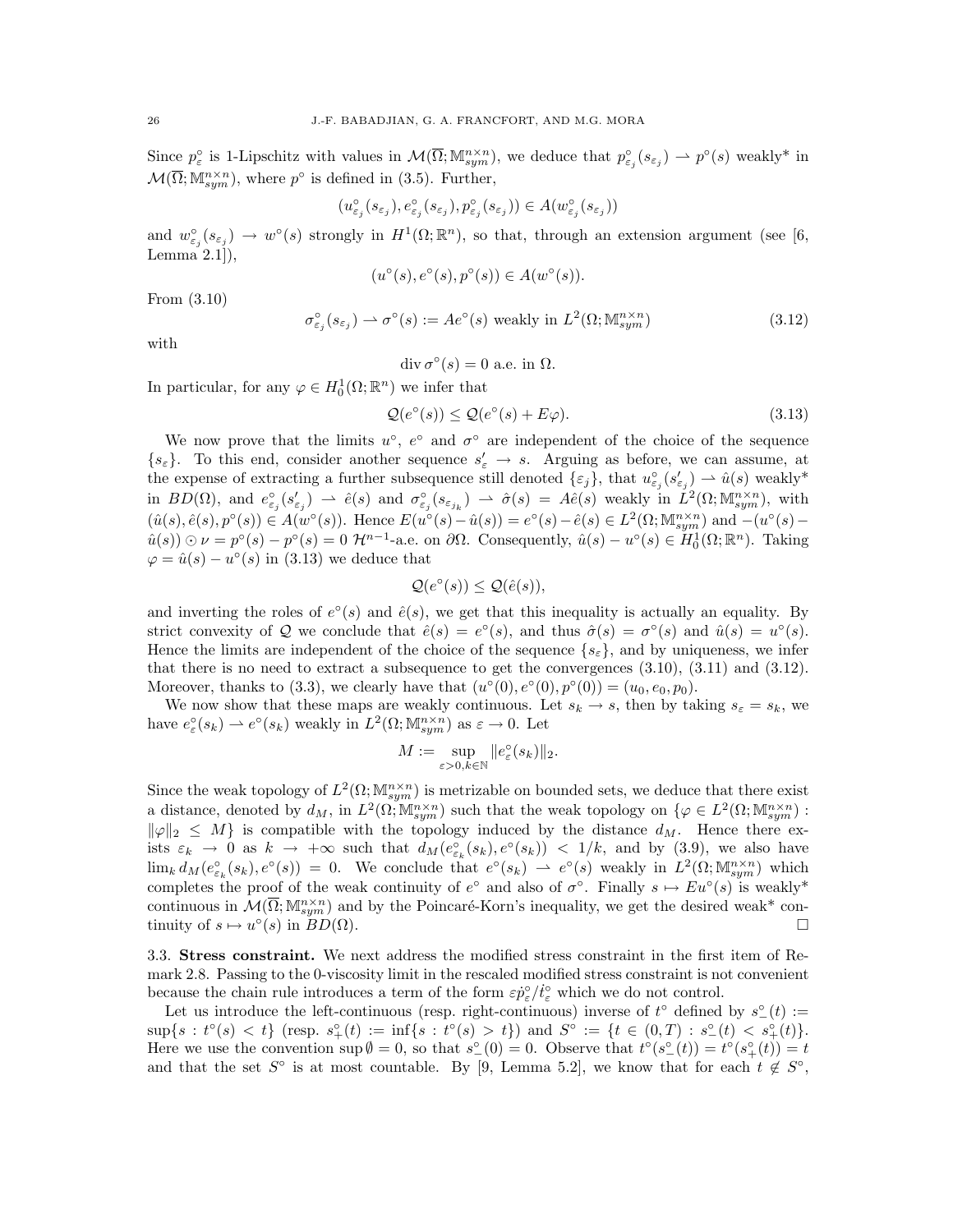$s_{\varepsilon}^{\circ}(t) \to s_{-}^{\circ}(t) = s_{+}^{\circ}(t)$ . Hence, thanks to convergences (3.5), (3.9) and the fact that  $p^{\circ}$  is 1-Lipschitz, we have

$$
\begin{cases}\n u_{\varepsilon}(t) \to u^{\circ}(s_{-}^{\circ}(t)) \text{ weakly* in } BD(\Omega), \\
 e_{\varepsilon}(t) \to e^{\circ}(s_{-}^{\circ}(t)) \text{ weakly in } L^{2}(\Omega; \mathbb{M}^{n \times n}_{sym}), \\
 \sigma_{\varepsilon}(t) \to \sigma^{\circ}(s_{-}^{\circ}(t)) \text{ weakly in } L^{2}(\Omega; \mathbb{M}^{n \times n}_{sym}), \\
 p_{\varepsilon}(t) \to p^{\circ}(s_{-}^{\circ}(t)) \text{ weakly* in } \mathcal{M}(\overline{\Omega}; \mathbb{M}^{n \times n}_{sym}),\n\end{cases}
$$
\n(3.14)

for all  $t \notin S^{\circ}$ . Define

 $U^{\circ} := \{ s \in (0, \overline{T}] : t^{\circ} \text{ is constant in a neighborhood of } s \},\$ 

and note that

$$
U^{\circ} = \bigcup_{t \in S^{\circ}} (s^{\circ}_{-}(t), s^{\circ}_{+}(t)),
$$

hence that it is open.

We next establish a partial stress constraint property which unfortunately only applies to the rescaled limit to the  $\rho$ -visco-plastic evolution.

**Lemma 3.3.** For every  $s \notin U^{\circ}$ , one has

$$
\sigma^{\circ}(s) \in \mathcal{K}(\sigma^{\circ}(s) * \rho). \tag{3.15}
$$

Proof. Thanks to the energy equality in the second item of Remark 2.8 and of the already established bounds on the various quantities in the right hand-side of that equality (see Remark 2.9),

 $\varepsilon \dot{p}_{\varepsilon}(t) \to 0$  strongly in  $L^2(0,T;L^2(\Omega;\mathbb{M}^{n\times n}_{sym}))$ , (3.16)

and also a.e. in  $\Omega \times (0,T)$ . Recall the modified stress constraint from that same remark, namely

$$
\sigma_{\varepsilon}(t,x)-\varepsilon\dot{p}_{\varepsilon}(t,x)\in\partial_2H([\sigma_{\varepsilon}(t)\ast\rho](x),0) \text{ for a.e. } (x,t)\in\Omega\times[0,T].
$$

Then, for any  $q \in \mathbb{M}^{n \times n}_{sym}$ ,

$$
H([\sigma_{\varepsilon}(t) * \rho](x), q) \ge (\sigma_{\varepsilon}(t, x) - \varepsilon \dot{p}_{\varepsilon}(t, x)) : q \text{ for a.e. } (x, t) \in \Omega \times [0, T].
$$

Because of the third convergence in (3.14) and of Remark 2.9,  $\sigma_{\varepsilon}(t) * \rho \to \sigma^{\circ}(s_{-}^{\circ}(t)) * \rho$  a.e. in  $\Omega$ and in  $L^p(\Omega; \mathbb{M}^{n \times n}_{sym})$ ,  $p < \infty$ . Consider a measurable subset  $E \subset \Omega$ . Integrating the relation above over  $E$ , recalling Lemma 1.5 and convergence  $(3.16)$ , we may pass to the limit in that relation and we obtain, for a.e.  $t \in [0, T]$ ,

$$
H([\sigma^{\circ}(s^{\circ}_{-}(t)) * \rho](x), q) \geq \sigma^{\circ}(s^{\circ}_{-}(t), x) : q \text{ for a.e. } x \in \Omega,
$$

or, equivalently,

$$
\sigma^{\circ}(s^{\circ}_{-}(t)) \in \mathcal{K}(\sigma^{\circ}(s^{\circ}_{-}(t)) * \rho).
$$

By the left continuity of  $s_{-}^{\circ}$  and the weak continuity in  $L^2(\Omega; \mathbb{M}^{n \times n}_{sym})$  of  $\sigma^{\circ}$ , we conclude that the previous relation actually holds for every  $t \in [0, T]$ . A similar argument would lead to

$$
\sigma^\circ(s_+^\circ(t))\in \mathcal{K}(\sigma^\circ(s_+^\circ(t))\ast \rho).
$$

Since  $s_{-}^{\circ}(t) < s_{+}^{\circ}(t)$  if, and only if  $t^{\circ}(s)$  is constant over the interval  $[s_0^-(t), s_0^+(t)]$ , we finally obtain  $(3.15)$ .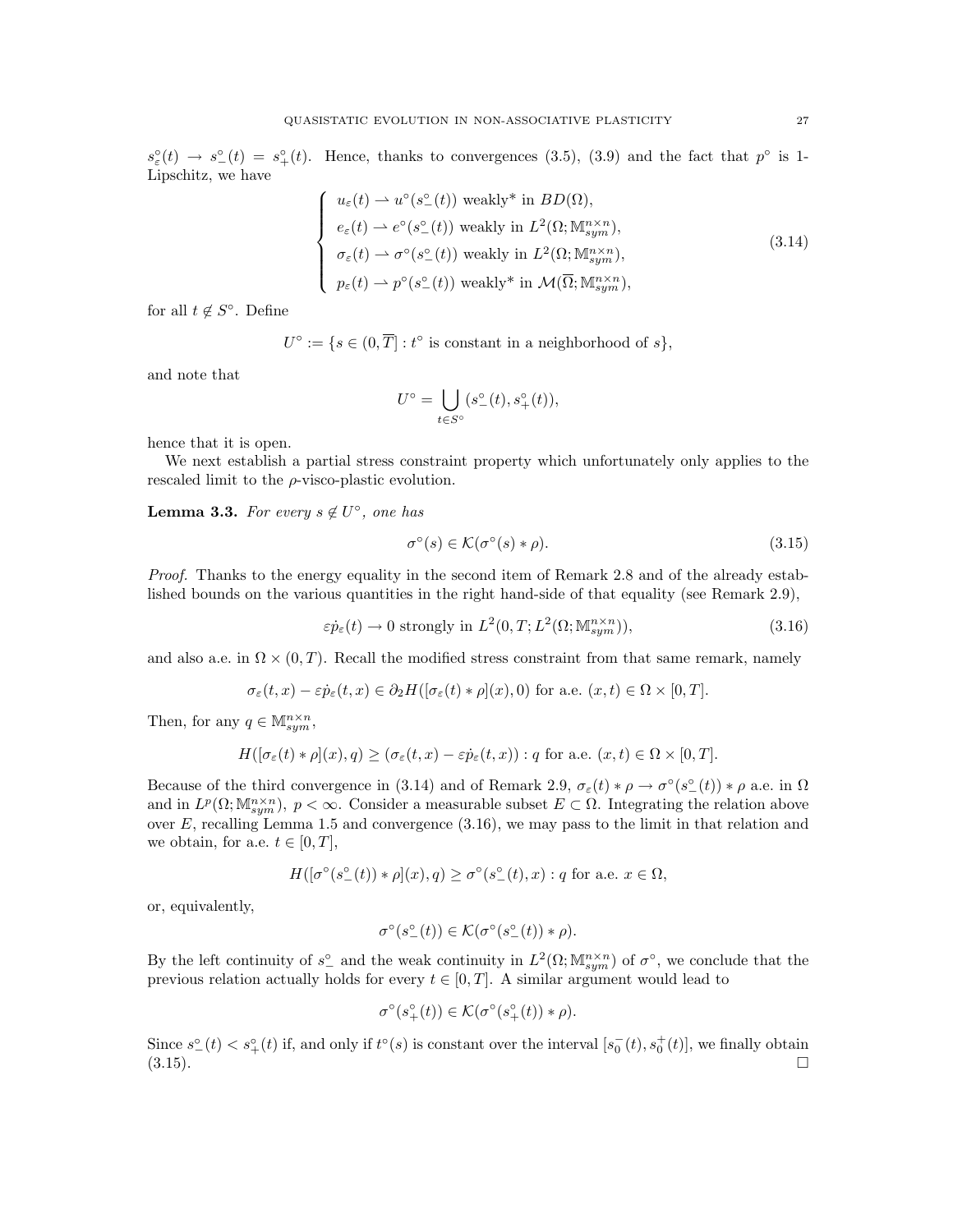3.4. Some qualitative properties at rescaled jump times. In view of Lemma 3.3, it is not clear that the stress constraint should be satisfied for all rescaled times. This suggests the introduction of the following sets:

$$
A^{\circ} := \{ s \in [0,\overline{T}] : \text{dist}_2(\sigma^{\circ}(s), \mathcal{K}(\sigma^{\circ}(s) * \rho)) > 0 \}, \quad B^{\circ} := [0,\overline{T}] \setminus A^{\circ}.
$$

By Lemma 3.3, the inclusion  $A^{\circ} \subset U^{\circ}$  holds and  $\sigma^{\circ}(s) \in L^{\infty}(\Omega; \mathbb{M}^{n \times n}_{sym})$  for all  $s \in B^{\circ}$ . However, the function  $\sigma^{\circ}(s)$  may fail to belong to  $L^{\infty}(\Omega; \mathbb{M}^{n \times n}_{sym})$  for  $s \in A^{\circ}$  and it will be an obstacle to a rigorous definition of the product of the stress by the plastic strain for such times (see Subsection 1.4). In fact, this lack of regularity on the stress will be compensated by a higher regularity on the plastic strain.

**Lemma 3.4.** The set  $A^{\circ}$  is relatively open in  $[0, \overline{T}]$ , and for every  $S \in [0, \overline{T}]$ ,

$$
\int_{A^{\circ}\cap[0,S]} \|\dot{p}^{\circ}(s)\|_{2} \operatorname{dist}_{2}(\sigma^{\circ}(s), \mathcal{K}(\sigma^{\circ}(s) * \rho)) ds
$$
\n
$$
\leq \liminf_{\varepsilon \to 0} \int_{A^{\circ}\cap[0,S]} \|\dot{p}^{\circ}_{\varepsilon}(s)\|_{2} \operatorname{dist}_{2}(\sigma_{\varepsilon}^{\circ}(s), \mathcal{K}(\sigma_{\varepsilon}^{\circ}(s) * \rho)) ds. \quad (3.17)
$$

Moreover,  $p^{\circ} \in W^{1,1}_{loc}(A^{\circ}; L^2(\Omega; \mathbb{M}^{n \times n}_{sym})).$ 

*Proof.* We first show that  $A^{\circ}$  is open. For any  $\tau \in L^2(\Omega; \mathbb{M}^{n \times n}_{sym})$ , the set  $\mathcal{K}(\tau)$  is convex, and then the map

$$
L^2(\Omega;{\mathbb M}^{n{\times}n}_{sym})\ni\sigma\mapsto\mathrm{dist}_2(\sigma,{\mathcal K}(\tau))
$$

is convex as well and consequently weakly lower semicontinuous in  $L^2(\Omega; \mathbb{M}^{n \times n}_{sym})$ . On the other hand, from (1.8) we have that

$$
|\mathrm{dist}_2(\sigma,\mathcal{K}(\tau_1)) - \mathrm{dist}_2(\sigma,\mathcal{K}(\tau_2))| \leq C_H \|\tau_1 - \tau_2\|_2,
$$

for every  $\sigma$ ,  $\tau_1$  and  $\tau_2 \in L^2(\Omega; \mathbb{M}^{n \times n}_{sym})$ , from which we deduce that  $(\sigma, \tau) \to \text{dist}_2(\sigma, \mathcal{K}(\tau))$  is lower semicontinuous for the product of the weak  $L^2(\Omega; \mathbb{M}^{n \times n}_{sym})$ -convergence in  $\sigma$  with the strong  $L^2(\Omega; \mathbb{M}^{n \times n}_{sym})$ -convergence in  $\tau$ . As a consequence, by the weak continuity in  $L^2(\Omega; \mathbb{M}^{n \times n}_{sym})$  of  $s \mapsto$  $\sigma^{\circ}(s)$  established in Lemma 3.2 which implies in particular the strong continuity of  $s \mapsto \sigma^{\circ}(s) * \rho$ in  $L^2(\Omega; \mathbb{M}^{n \times n}_{sym})$ , we deduce that  $s \mapsto \text{dist}_2(\sigma^{\circ}(s), \mathcal{K}(\sigma^{\circ}(s) * \rho))$  is lower semicontinuous, and thus  $B^{\circ}$  is closed.

The proof of the lower semicontinuity (3.17) is verbatim that in [9, Lemma 6.4].

By the second form of the energy equality in Remark 2.8, the first bound in Remark 2.9, the Cauchy-Schwartz inequality and (1.15), we get after performing the change of variables  $s = s_{\varepsilon}^{\circ}(t)$ ,

$$
\int_0^{\overline{T}} \|\dot{p}_\varepsilon^\circ(s)\|_2 \operatorname{dist}_2(\sigma_\varepsilon^\circ(s), \mathcal{K}(\sigma_\varepsilon^\circ(s) * \rho) ds \le C,\tag{3.18}
$$

for some constant  $C > 0$  independent of  $\varepsilon$ . Since  $A^{\circ}$  is open, let us consider a connected component  $(a, b)$  of  $A^{\circ}$ . In the light of the already established lower semicontinuity of  $s \mapsto \text{dist}_2(\sigma^{\circ}(s), \mathcal{K}(\sigma^{\circ}(s) *$  $ρ$ ), for any  $[a', b'] \subset (a, b)$ , there exists  $δ > 0$  such that

$$
dist_2(\sigma^{\circ}(s), \mathcal{K}(\sigma^{\circ}(s) * \rho) > \delta
$$

for every  $s \in [a', b']$ . Hence from the lower semicontinuity (3.17) and the uniform bound (3.18), we get that

$$
\int_{a'}^{b'} \|\dot{p}^{\circ}(s)\|_{2} ds \le C. \tag{3.19}
$$

We know that  $\dot{p}^{\circ} \in L^{\infty}_w(0, \overline{T}; \mathcal{M}(\overline{\Omega}; \mathbb{M}^{n \times n}_{sym}))$ , in other words, the function  $s \mapsto \langle \dot{p}^{\circ}(s), \varphi \rangle$  is measurable for every  $\varphi \in \mathcal{C}(\overline{\Omega}; \mathbb{M}^{n \times n}_{sym})$ . From  $(3.19), ||p^{\circ}(s)||_2 < +\infty$  for a.e.  $s \in (a, b)$ . Hence by density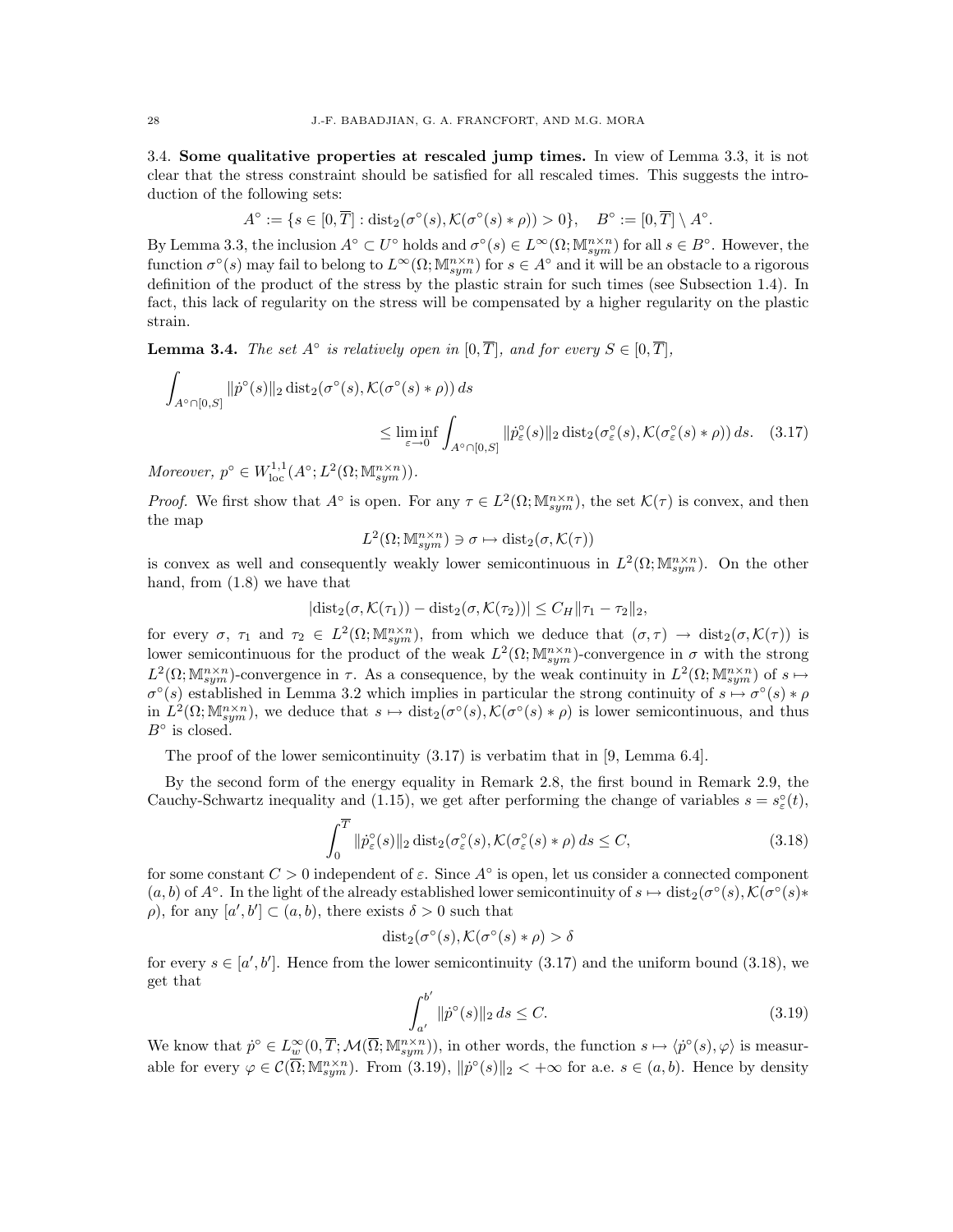$s \mapsto \langle \dot{p}^{\circ}(s), \varphi \rangle$  is also measurable for every  $\varphi \in L^{2}(\Omega; \mathbb{M}^{n \times n}_{sym})$ , which shows that  $\dot{p}^{\circ}$  is weakly measurable in  $L^2(\Omega; \mathbb{M}^{n \times n}_{sym})$ , and thus strongly measurable, thanks to Pettis Theorem. Consequently, by (3.19) we have that  $\dot{p}^{\circ} \in L^1_{\text{loc}}(a, b; L^2(\Omega; \mathbb{M}^{n \times n}_{sym}))$ , and thus  $p^{\circ} \in W^{1,1}_{\text{loc}}(a, b; L^2(\Omega; \mathbb{M}^{n \times n}_{sym}))$ .  $\square$ 

We are now in a position to state that  $e^{\circ}$  and  $u^{\circ}$  are absolutely continuous in time where the stress constraint is not satisfied.

**Lemma 3.5.** We have  $e^{\circ} \in W^{1,1}_{loc}(A^{\circ}; L^2(\Omega; \mathbb{M}^{n \times n}_{sym}))$  and  $u^{\circ} \in W^{1,1}_{loc}(A^{\circ}; H^1(\Omega; \mathbb{R}^n))$ . Moreover, if  $(a, b)$  is any connected component of  $A^{\circ}$ , then  $u^{\circ}(s_1) - u^{\circ}(s_2) \in H_0^1(\Omega; \mathbb{R}^n)$  for any  $a < s_1 \leq s_2 < b$ .

*Proof.* Let  $(a, b)$  be a connected component of  $A^{\circ}$ , and let  $a < s_1 < s_2 < b$ . Since  $A^{\circ} \subset U^{\circ}$ ,  $t^{\circ}$  is constant in  $(a, b)$  and thus,

$$
w^{\circ}(s_1) = w^{\circ}(s_2). \tag{3.20}
$$

By Lemma 3.4,  $p^{\circ}(s_1) - p^{\circ}(s_2) \in L^2(\Omega; \mathbb{M}^{n \times n}_{sym})$ , so that it does not charge  $\partial \Omega$ . Thus,  $Eu^{\circ}(s_1)$  –  $Eu^{\circ}(s_2) = e^{\circ}(s_1) - e^{\circ}(s_2) + p^{\circ}(s_1) - p^{\circ}(s_2) \in L^2(\Omega; \mathbb{M}^{n \times n}_{sym}) \text{ and } (u^{\circ}(s_1) - u^{\circ}(s_2)) \odot \nu = 0 \mathcal{H}^{n-1}$ -a.e. on  $\partial\Omega$ . As a consequence, we get that  $u^{\circ}(s_1) - u^{\circ}(s_2) \in H_0^1(\Omega; \mathbb{R}^n)$ .

Since  $div \sigma^{\circ}(s_1) = div \sigma^{\circ}(s_2) = 0$  a.e. in  $\Omega$ , we get that

$$
\langle \sigma^{\circ}(s_2) - \sigma^{\circ}(s_1), e^{\circ}(s_2) - e^{\circ}(s_1) \rangle = -\langle \sigma^{\circ}(s_2) - \sigma^{\circ}(s_1), p^{\circ}(s_2) - p^{\circ}(s_1) \rangle.
$$

Then using (1.15), we infer that

$$
||e^{\circ}(s_2) - e^{\circ}(s_1)||_2 \le \frac{\beta_A}{\alpha_A} ||p^{\circ}(s_2) - p^{\circ}(s_1)||_2,
$$
\n(3.21)

hence  $e^{\circ} \in W^{1,1}_{loc}(A^{\circ}; L^2(\Omega; \mathbb{M}^{n \times n}_{sym})).$ 

Moreover, according to the Poincaré inequality and (3.21), there exists a constant  $C > 0$  (depending only on  $\Omega$ ,  $\alpha_A$  and  $\beta_A$ ) such that

$$
||u^{\circ}(s_2) - u^{\circ}(s_1)||_{H^1(\Omega; \mathbb{R}^n)} \leq C||p^{\circ}(s_2) - p^{\circ}(s_1)||_2,
$$
  

$$
H^1(\Omega; \mathbb{R}^n)).
$$

hence  $u^{\circ} \in W^{1,1}_{loc}(A^{\circ};H^1)$ 

**Remark 3.6.** Since  $A^{\circ} \ni s \mapsto (u^{\circ}(s), e^{\circ}(s), p^{\circ}(s))$  is absolutely continuous with values in (the reflexive space)  $H^1(\Omega;\mathbb{R}^n) \times L^2(\Omega;\mathbb{M}^{n\times n}_{sym}) \times L^2(\Omega;\mathbb{M}^{n\times n}_{sym})$  we deduce, from [3, Appendix], that the derivative  $(\dot{u}^{\circ}(s), \dot{e}^{\circ}(s), \dot{p}^{\circ}(s))$  exists for a.e.  $s \in A^{\circ}$  for the strong topology of  $H^1(\Omega; \mathbb{R}^n) \times$  $L^2(\Omega; \mathbb{M}^{n \times n}_{sym}) \times L^2(\Omega; \mathbb{M}^{n \times n}_{sym})$ . Moreover, from [6, Lemma 2.1], we get that for a.e.  $s \in A^{\circ}$ ,  $(\dot{u}^{\circ}(s), \dot{e}^{\circ}(s), \dot{p}^{\circ}(s)) \in A(0)$  since  $s \mapsto w^{\circ}(s)$  is constant in each connected components of  $A^{\circ}$ . Finally div  $\dot{\sigma}^{\circ}(s) = 0$  a.e. in  $\Omega$ .

Let us show that the dissipated energy is lower semicontinuous.

**Lemma 3.7.** For every  $S \in [0, \overline{T}]$ , we have

$$
\liminf_{\varepsilon \to 0} \int_0^S \mathcal{H}(\sigma_\varepsilon^\circ(s) * \rho, \dot{p}_\varepsilon^\circ(s)) ds \ge \int_0^S \mathcal{H}(\sigma^\circ(s) * \rho, \dot{p}^\circ(s)) ds.
$$

*Proof.* By virtue of Lemma 1.5, together with  $(3.6)$ , for a.e.  $s \in [0, \overline{T}]$ ,

$$
\begin{array}{rcl}\n|\mathcal{H}(\sigma_{\varepsilon}^{\circ}(s) * \rho, \dot{p}_{\varepsilon}^{\circ}(s)) - \mathcal{H}(\sigma^{\circ}(s) * \rho, \dot{p}_{\varepsilon}^{\circ}(s))| & \leq & C_H \|( \sigma_{\varepsilon}^{\circ}(s) - \sigma^{\circ}(s) ) * \rho \|_{\infty} \| \dot{p}_{\varepsilon}^{\circ}(s) \|_{1} \\
& \leq & C_H \|( \sigma_{\varepsilon}^{\circ}(s) - \sigma^{\circ}(s) ) * \rho \|_{\infty},\n\end{array}
$$

while, by (3.9) and (1.16),  $\sigma_{\varepsilon}^{\circ}(s) * \rho \to \sigma^{\circ}(s) * \rho$  uniformly on  $\overline{\Omega}$ . Dominated convergence yields

$$
\liminf_{\varepsilon \to 0} \int_0^S \mathcal{H}(\sigma_{\varepsilon}^{\circ}(s) * \rho, \dot{p}_{\varepsilon}^{\circ}(s)) ds = \liminf_{\varepsilon \to 0} \int_0^S \mathcal{H}(\sigma^{\circ}(s) * \rho, \dot{p}_{\varepsilon}^{\circ}(s)) ds.
$$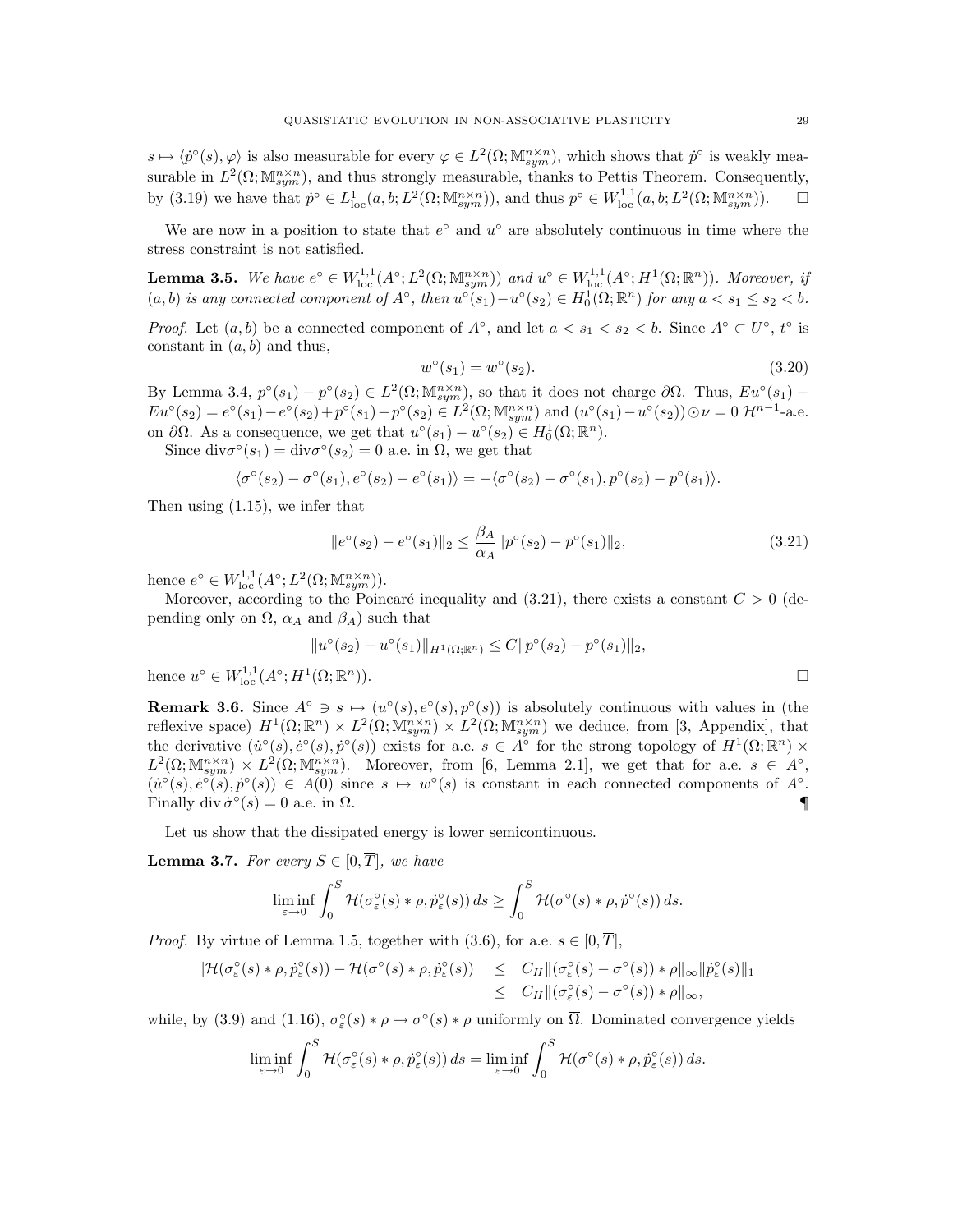But the weak  $L^2$ -continuity in time of  $s \mapsto \sigma^{\circ}(s)$  established in Lemma 3.2 implies that  $\sigma^{\circ}$  \*  $\rho \in \mathcal{C}([0,\overline{T}] \times \overline{\Omega}; \mathbb{M}^{n \times n}_{sym})$ , so that  $H([\sigma^{\circ}(s) * \rho](x), \xi)$  is continuous in  $(x, s, \xi)$  and convex, onehomogeneous in ξ. In view of  $(3.8)$ , Reshetnyak's Theorem (see e.g. [1, Theorem 2.38]) yields

$$
\liminf_{\varepsilon\to 0}\int_0^S \mathcal H(\sigma^\circ(s)\ast \rho,\dot{p}^\circ_\varepsilon(s))\,ds\geq \int_{[0,S]\times \overline{\Omega}}H\left([\sigma^\circ(s)\ast \rho](x),\frac{d\dot{p}^\circ}{d|\dot{p}^\circ|}(s,x)\right)d|\dot{p}^\circ|(s,x).
$$

But, by virtue of  $(3.7), \dot{p}^{\circ} = \dot{p}^{\circ}(s) \otimes \mathcal{L}^{1}$ , so that, by [1, Corollary 2.29],  $|\dot{p}^{\circ}| = |\dot{p}^{\circ}(s)| \otimes \mathcal{L}^{1}$ . Then, it follows that for  $\mathcal{L}^1$ -a.e.  $s \in [0, S]$  and for  $|p^{\circ}(s)|$ -a.e.  $x \in \overline{\Omega}$ ,

$$
\frac{d\dot{p}^{\circ}}{d|\dot{p}^{\circ}|}(s,x) = \frac{d\dot{p}^{\circ}(s)}{d|\dot{p}^{\circ}(s)|}(x).
$$

Application of [1, Theorem 2.28] finally implies that  $s \mapsto H(\sigma^{\circ}(s) * \rho, \dot{p}^{\circ}(s))$  is  $\mathcal{L}^1$ -measurable and that

$$
\int_{[0,S]\times\overline{\Omega}} H\left([\sigma^{\circ}(s)\ast\rho](x),\frac{d\dot{p}^{\circ}}{d|\dot{p}^{\circ}|}(s,x)\right) d|\dot{p}^{\circ}|(s,x) = \int_{0}^{S} \mathcal{H}(\sigma^{\circ}(s)\ast\rho,\dot{p}^{\circ}(s)) ds,
$$

which completes the proof of the lemma.  $\Box$ 

3.5. Rescaled principle of maximum plastic work. It is common mechanical knowledge that, in classical elasto-plasticity, the flow rule is equivalent to what is usually referred to as Hill's principle of maximum plastic work. In our (rescaled) context, this would read as

$$
\langle \tau, \dot{p}^{\circ}(s) \rangle \leq \langle \sigma^{\circ}(s), \dot{p}^{\circ}(s) \rangle \text{ for a.e. } s \in (0, \overline{T}), \text{ and every } \tau \in L^{2}(\Omega; \mathbb{M}^{n \times n}_{sym})
$$
  
with  $\text{div}\tau = 0$  and  $\tau(x) \in K([\sigma^{\circ}(s) * \rho](x))$  for a.e.  $x \in \Omega$ .

Further, since  $H$  is a support function, this is also formally equivalent to

$$
\mathcal{H}(\sigma^{\circ}(s) * \rho, \dot{p}^{\circ}(s)) = \langle \sigma^{\circ}(s), \dot{p}^{\circ}(s) \rangle \text{ for a.e. } s \in (0, \overline{T}).
$$

In this subsection, we propose to derive some form of the last identity for the 0-viscosity limit; that identity will have to account for the fact that we are unable to prove that the stress constraint is met at all times, but only at those that live in  $B^0$ .

As mentioned in the introduction, the extent to which this relation will imply a more classical flow rule has been analyzed in great details in [10] in a different context. The results obtained there would apply verbatim to the situation at hand.

The proof will be based on the following derivability result, the proof of which is postponed to the next subsection.

**Theorem 3.8.** The map  $s \mapsto e^{\circ}(s)$  is differentiable for a.e.  $s \in [0, \overline{T}]$  for the strong  $L^2(\Omega; \mathbb{M}^{n \times n}_{sym})$ topology. Moreover, for every  $0 \leq s_1 \leq s_2 \leq \overline{T}$ ,

$$
\mathcal{Q}(e^{\circ}(s_2)) - \mathcal{Q}(e^{\circ}(s_1)) = \int_{s_1}^{s_2} \int_{\Omega} \sigma^{\circ}(s, x) : \dot{e}^{\circ}(s, x) \, dx \, ds. \tag{3.22}
$$

Finally, the map  $s \mapsto (u^{\circ}(s), e^{\circ}(s))$  is strongly continuous in  $BD(\Omega) \times L^2(\Omega; \mathbb{M}^{n \times n}_{sym})$ .

**Remark 3.9.** In view of the Lipschitz character of  $p^{\circ}(s)$ , of Theorem 3.8, and upon appealing to Poincaré-Korn's inequality in  $BD(\Omega)$ , we conclude that the map  $s \mapsto u^{\circ}(s)$  is weakly\* differentiable in  $BD(\Omega)$  for a.e.  $s \in (0, \overline{T})$ , and that the triplet  $(\dot{u}^{\circ}(s), \dot{e}^{\circ}(s), \dot{p}^{\circ}(s))$  belongs to  $A(\dot{w}^0(s))$  for those  $s$ 's.  $\blacksquare$ 

We also need the following remark.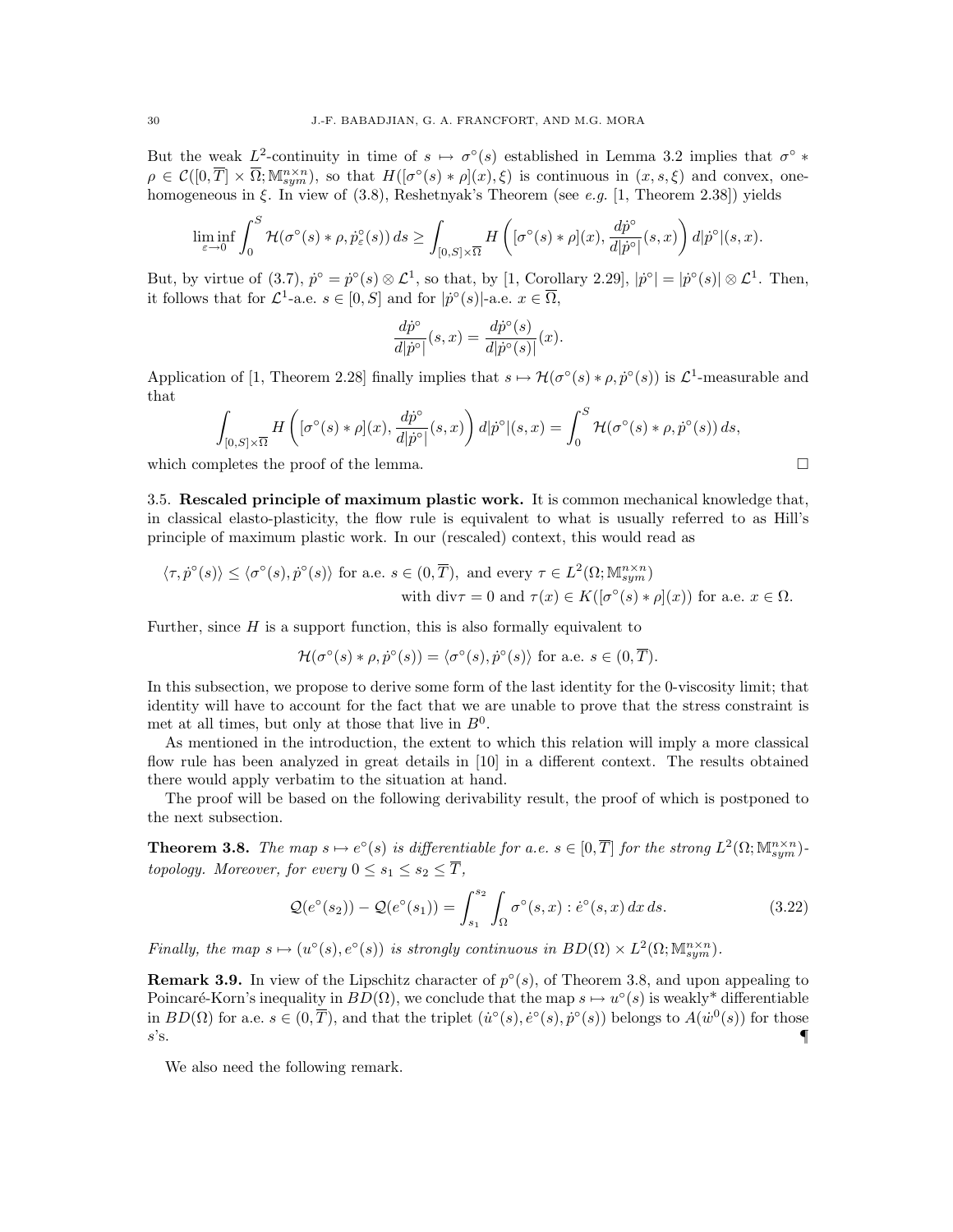**Remark 3.10.** Let  $\sigma \in L^2(\Omega; \mathbb{M}^{n \times n}_{sym})$ . It can be checked that, since the function  $(x, q) \mapsto H([\sigma *])$  $\rho(x), q$  is continuous with respect to  $(x, q) \in \Omega \times \mathbb{M}^{n \times n}_{sym}$  by virtue of Lemma 1.5, the multi-valued map  $x \mapsto K([\sigma * \rho](x))$  is continuous on  $\Omega$  in the sense that

 $\forall \varepsilon > 0, \forall x \in \Omega, \exists r_x > 0 \text{ such that } \forall y \in B(x, r_x): \dim(K([\sigma * \rho](x)) \triangle K([\sigma * \rho](y))) < \varepsilon.$ 

Consider now  $\tau \in L^2(\Omega; \mathbb{M}^{n \times n}_{sym}) \cap \mathcal{K}(\sigma * \rho)$  with  $\text{div}\tau = 0$ , and let  $p \in \mathcal{M}(\overline{\Omega}; \mathbb{M}^{n \times n}_{sym})$  be such  $(u, e, p) \in$  $A(w)$  for some  $(u, e, w) \in \check{BD}(\Omega) \times L^2(\Omega; \mathbb{M}^{n \times n}_{sym}) \times H^1(\Omega; \mathbb{R}^n)$ . Arguing as in [28, Lemma 3.1] (see also [29, Lemma 2.4]), it is possible to show the existence of a sequence  $\{\tau_j\} \subset \mathcal{C}^{\infty}(\overline{\Omega}; \mathbb{M}^{n \times n}_{sym})$  such that  $\tau_j \to \tau$  strongly in  $L^2(\Omega; \mathbb{M}^{n \times n}_{sym})$ , div $\tau_j = 0$ , and with the property that for each  $\varepsilon > 0$ , there exists  $j_{\varepsilon} \in \mathbb{N}$  such that  $\text{dist}(\tau_j(x), K([\sigma * \rho](x))) < \varepsilon$  for all  $x \in \overline{\Omega}$ , and all  $j \geq j_{\varepsilon}$ .

Then using the definition of  $H$ , we have that

$$
\varepsilon + H\left([\sigma * \rho](x), \frac{dp}{d|p|}(x)\right) \ge \tau_j(x) : \frac{dp}{d|p|}(x) \quad \text{ for } |p|\text{-a.e. } x \in \overline{\Omega}.
$$

Hence, integrating over  $\overline{\Omega}$  with respect to |p| and using (1.14), we infer that

$$
\varepsilon|p|(\overline{\Omega}) + \mathcal{H}(\sigma * \rho, p) = \varepsilon|p|(\overline{\Omega}) + \int_{\overline{\Omega}} H\left([\sigma * \rho](x), \frac{dp}{d|p|}(x)\right) d|p|(x) \le \int_{\overline{\Omega}} \tau_j(x) : \frac{dp}{d|p|}(x) d|p|(x) = \langle \tau_j, p \rangle.
$$

From the integration by parts formula (1.13) together with the established convergences of the sequence  $\{\tau_j\}$ , we get that  $\langle \tau_j, p \rangle \to \langle \tau, p \rangle$ . Consequently, passing to the limit first as  $j \to +\infty$ and then as  $\varepsilon \to 0$  in the previous relation yields

$$
\mathcal{H}(\sigma * \rho, p) \ge \langle \tau, p \rangle.
$$

We are now in a position to show the rescaled flow rule for the vanishing viscosity limit.

**Theorem 3.11.** For a.e.  $s \in A^{\circ}$ , one has

$$
\int_{\Omega} \left( \sigma^{\circ}(s) - P_{\mathcal{K}(\sigma^{\circ}(s) * \rho)}(\sigma^{\circ}(s)) \right) : \dot{p}^{\circ}(s) \, dx + \mathcal{H}(\sigma^{\circ}(s) * \rho, \dot{p}^{\circ}(s)) = \int_{\Omega} \sigma^{\circ}(s) : \dot{p}^{\circ}(s) \, dx, \tag{3.23}
$$
\nand for a.e.  $s \in B^{\circ}$ ,

\n
$$
\mathcal{L}(\mathcal{L}(\mathcal{L}(\mathcal{L})) \leq \mathcal{L}(\mathcal{L}(\mathcal{L})) \leq \mathcal{L}(\mathcal{L}(\mathcal{L})) \leq \mathcal{L}(\mathcal{L}(\mathcal{L})) \leq \mathcal{L}(\mathcal{L}(\mathcal{L})) \leq \mathcal{L}(\mathcal{L}(\mathcal{L})) \leq \mathcal{L}(\mathcal{L}(\mathcal{L})) \leq \mathcal{L}(\mathcal{L}(\mathcal{L})) \leq \mathcal{L}(\mathcal{L}(\mathcal{L})) \leq \mathcal{L}(\mathcal{L}(\mathcal{L})) \leq \mathcal{L}(\mathcal{L}(\mathcal{L})) \leq \mathcal{L}(\mathcal{L}(\mathcal{L})) \leq \mathcal{L}(\mathcal{L}(\mathcal{L})) \leq \mathcal{L}(\mathcal{L}(\mathcal{L})) \leq \mathcal{L}(\mathcal{L}(\mathcal{L})) \leq \mathcal{L}(\mathcal{L}(\mathcal{L})) \leq \mathcal{L}(\mathcal{L}(\mathcal{L})) \leq \mathcal{L}(\mathcal{L}(\mathcal{L})) \leq \mathcal{L}(\mathcal{L}(\mathcal{L})) \leq \mathcal{L}(\mathcal{L}(\mathcal{L})) \leq \mathcal{L}(\mathcal{L}(\mathcal{L})) \leq \mathcal{L}(\mathcal{L}(\mathcal{L})) \leq \mathcal{L}(\mathcal{L}(\mathcal{L})) \leq \mathcal{L}(\mathcal{L}(\mathcal{L})) \leq \mathcal{L}(\mathcal{L}(\mathcal{L})) \leq \mathcal{L}(\mathcal{L}(\mathcal{L})) \leq \mathcal{L}(\mathcal{L}(\mathcal{L})) \leq \mathcal{L}(\mathcal{L}(\mathcal{L})) \leq \mathcal
$$

$$
\mathcal{H}(\sigma^{\circ}(s) * \rho, \dot{p}^{\circ}(s)) = \langle \sigma^{\circ}(s), \dot{p}^{\circ}(s) \rangle.
$$
 (3.24)

Proof. Recall the flow rule for the regularized non-associative visco-plastic solution in Theorem 2.6, namely, for a.e.  $t \in [0, T]$ ,

$$
\sigma_{\varepsilon}(t) - \varepsilon \dot{p}_{\varepsilon}(t) \in \partial_2 H(\sigma_{\varepsilon}(t) * \rho, \dot{p}_{\varepsilon}(t))
$$
 a.e. in  $\Omega$ .

Consider a null test function, and integrate the previous relation over  $\Omega \times (0, t^{\circ}_{\varepsilon}(S))$ , for  $S \in [0, \overline{T}]$ . We get

$$
\int_0^{t_\varepsilon^{\circ}(S)} \int_{\Omega} (\sigma_\varepsilon(s) - \varepsilon \dot{p}_\varepsilon(s)) : \dot{p}_\varepsilon(s) dx ds \ge \int_0^{t_\varepsilon^{\circ}(S)} \mathcal{H}(\sigma_\varepsilon(s) * \rho, \dot{p}_\varepsilon(s)) ds.
$$

Rescaling time with the map  $t_{\varepsilon}^{\circ}$ , it also reads, thanks to the chain rule, to (1.12), and to the 1-homogeneous character of  $p \mapsto H(\sigma, p)$ , as

$$
\liminf_{\varepsilon \to 0} \left\{ \int_0^S \mathcal{H}(\sigma_\varepsilon^{\circ}(s) * \rho, \dot{p}_\varepsilon^{\circ}(s)) ds + \int_0^S \|\dot{p}_\varepsilon^{\circ}(s)\|_2 \operatorname{dist}_2(\sigma_\varepsilon^{\circ}(s), \mathcal{K}(\sigma_\varepsilon^{\circ}(s) * \rho)) ds \right\}
$$
  

$$
\leq \limsup_{\varepsilon \to 0} \int_0^S \int_\Omega \sigma_\varepsilon^{\circ}(s) : \dot{p}_\varepsilon^{\circ}(s) dx ds.
$$

¶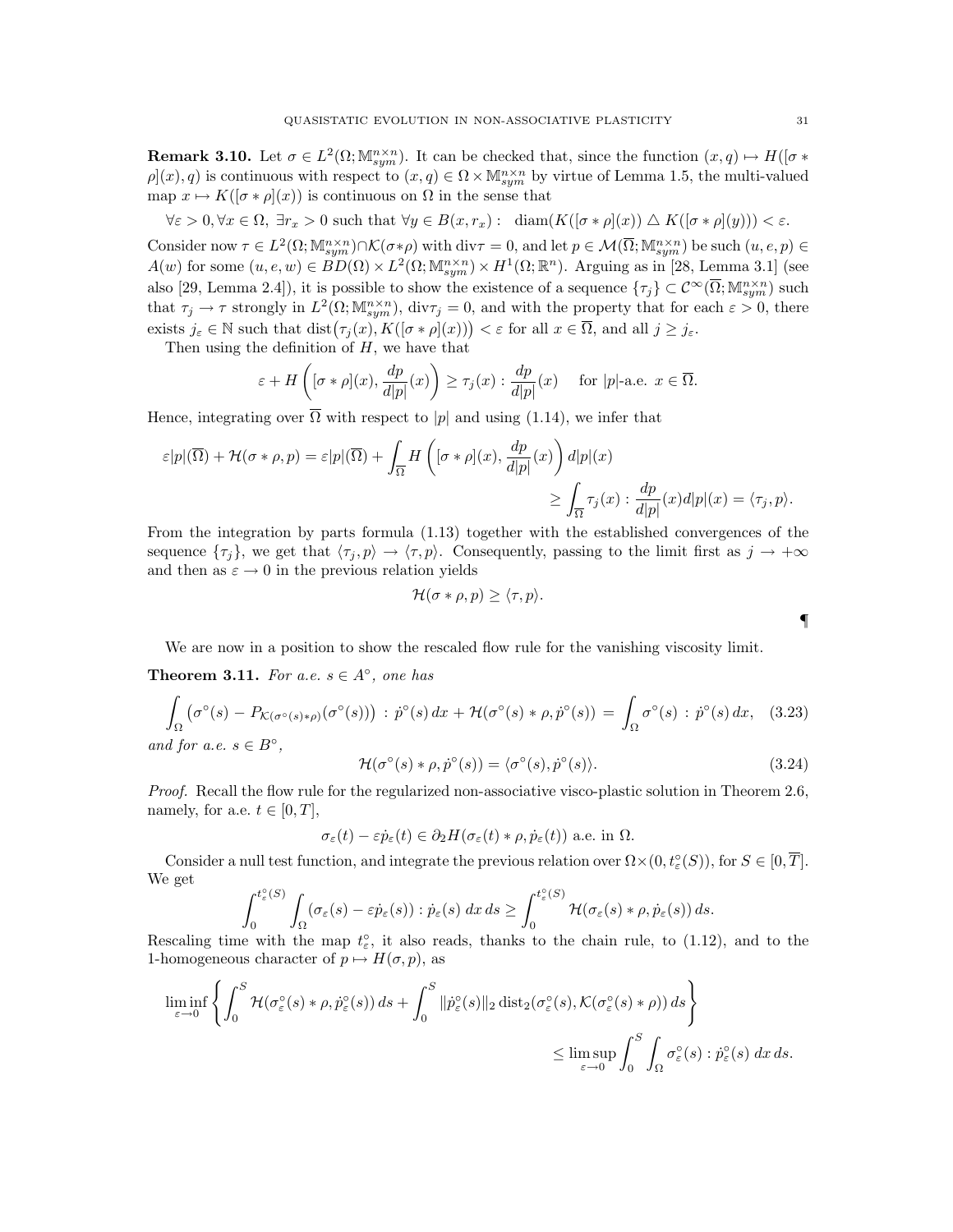Then, according to Lemmas 3.4 and 3.7, we get that

$$
\int_0^S \mathcal{H}(\sigma^\circ(s) * \rho, \dot{p}^\circ(s)) ds + \int_0^S \|\dot{p}^\circ(s)\|_2 \operatorname{dist}_2(\sigma^\circ(s), \mathcal{K}(\sigma^\circ(s) * \rho)) ds
$$
  
\$\leq \limsup\_{\varepsilon \to 0} \int\_0^S \int\_{\Omega} \sigma\_\varepsilon^\circ(s) : \dot{p}\_\varepsilon^\circ(s) dx ds. (3.25)\$

We now investigate the limit in the right hand-side of the above inequality. First, kinematic compatibility implies that

$$
\int_0^S \int_{\Omega} \sigma_{\varepsilon}^{\circ}(s) : \dot{p}_{\varepsilon}^{\circ}(s) \, dx \, ds = \int_0^S \int_{\Omega} \sigma_{\varepsilon}^{\circ}(s) : E \dot{u}_{\varepsilon}^{\circ}(s) \, dx \, ds - \int_0^S \int_{\Omega} A e_{\varepsilon}^{\circ}(s) : \dot{e}_{\varepsilon}^{\circ}(s) \, dx \, ds
$$

and, since div  $\sigma_{\varepsilon}^{\circ}(s) = 0$  a.e. in  $\Omega$  and  $u_{\varepsilon}^{\circ}(s) = w_{\varepsilon}^{\circ}(s) \mathcal{H}^{n-1}$ -a.e. on  $\partial\Omega$ , then this yields in turn

$$
\int_0^S \int_{\Omega} \sigma_{\varepsilon}^{\circ}(s) : \dot{p}_{\varepsilon}^{\circ}(s) \, dx \, ds = \int_0^S \int_{\Omega} \sigma_{\varepsilon}^{\circ}(s) : E \dot{w}_{\varepsilon}^{\circ}(s) \, dx \, ds - \int_0^S \int_{\Omega} Ae_{\varepsilon}^{\circ}(s) : \dot{e}_{\varepsilon}^{\circ}(s) \, dx \, ds
$$

$$
= \int_0^S \int_{\Omega} \sigma_{\varepsilon}^{\circ}(s) : E \dot{w}_{\varepsilon}^{\circ}(s) \, dx \, ds - \frac{1}{2} \int_{\Omega} Ae_{\varepsilon}^{\circ}(S) : e_{\varepsilon}^{\circ}(S) \, dx + \frac{1}{2} \int_{\Omega} Ae_0 : e_0 \, dx.
$$

But the first integral in the last term in the string of equalities above also reads as

$$
\int_0^{t_\varepsilon^0(S)} \int_{\Omega} \sigma_\varepsilon(t) : E\dot{w}(t) \, dx \, dt,
$$

and, thanks to the third convergence in (3.14), to the uniform convergence of  $t_{\varepsilon}^{\circ}$  to  $t^{\circ}$  and to the dominated convergence theorem, it converges to

$$
\int_0^{t^{\circ}(S)} \int_{\Omega} \sigma^{\circ}(s_0^-(t)) : E\dot{w}(t) \, dx \, dt = \int_0^S \int_{\Omega} \sigma^{\circ}(s_0^-(t^{\circ}(s))) : E\dot{w}^{\circ}(s) \, dx \, ds,
$$

where we used the change of variable  $t = t^{\circ}(s)$ . But since  $E\dot{w}^{\circ}(s) = 0$  for all  $s \in U^{\circ}$  and  $s_0^{-}(t^{\circ}(s)) = s$  for a.e.  $s \notin U^{\circ}$ , we get that

$$
\int_0^S \int_{\Omega} \sigma_{\varepsilon}^{\circ}(s) : E \dot{w}_{\varepsilon}^{\circ}(s) \, dx \, ds \to \int_0^S \int_{\Omega} \sigma^{\circ}(s) : E \dot{w}^{\circ}(s) \, dx \, ds.
$$

Further, (3.10) immediately implies, by weak lower semicontinuity that

$$
\liminf_{\varepsilon \to 0} \int_{\Omega} Ae_{\varepsilon}^{\circ}(S) : e_{\varepsilon}^{\circ}(S) dx \ge \int_{\Omega} Ae^{\circ}(S) : e^{\circ}(S) dx
$$

and thus by Theorem 3.8, we deduce that

$$
\limsup_{\varepsilon \to 0} \int_0^S \int_{\Omega} \sigma_{\varepsilon}^{\circ}(s) : \dot{p}_{\varepsilon}^{\circ}(s) \, dx \, ds
$$
\n
$$
\leq \frac{1}{2} \int_{\Omega} A e_0 : e_0 \, dx - \frac{1}{2} \int_{\Omega} A e^{\circ}(S) : e^{\circ}(S) \, dx + \int_0^S \int_{\Omega} \sigma^{\circ}(s) : E \dot{w}^{\circ}(s) \, dx \, ds
$$
\n
$$
= - \int_0^S \int_{\Omega} \sigma^{\circ}(s) : \dot{e}^{\circ}(s) \, dx \, ds + \int_0^S \int_{\Omega} \sigma^{\circ}(s) : E \dot{w}^{\circ}(s) \, dx \, ds.
$$

In view of Remark 3.9, for a.e.  $s \in [0, \overline{T}]$  the triplet  $(\dot{u}^{\circ}(s), \dot{e}^{\circ}(s), \dot{p}^{\circ}(s))$  belongs to  $A(\dot{w}^{\circ}(s))$  and div  $\dot{\sigma}^{\circ}(s) = 0$  a.e. in  $\Omega$ . Hence, appealing to the duality formula (1.13),

$$
-\int_0^S \int_{\Omega} \sigma^\circ(s) : \dot{e}^\circ(s) \, dx \, ds + \int_0^S \int_{\Omega} \sigma^\circ(s) : E\dot{w}^\circ(s) \, dx \, ds = \int_0^S \langle \sigma^\circ(s), \dot{p}^\circ(s) \rangle \, ds,
$$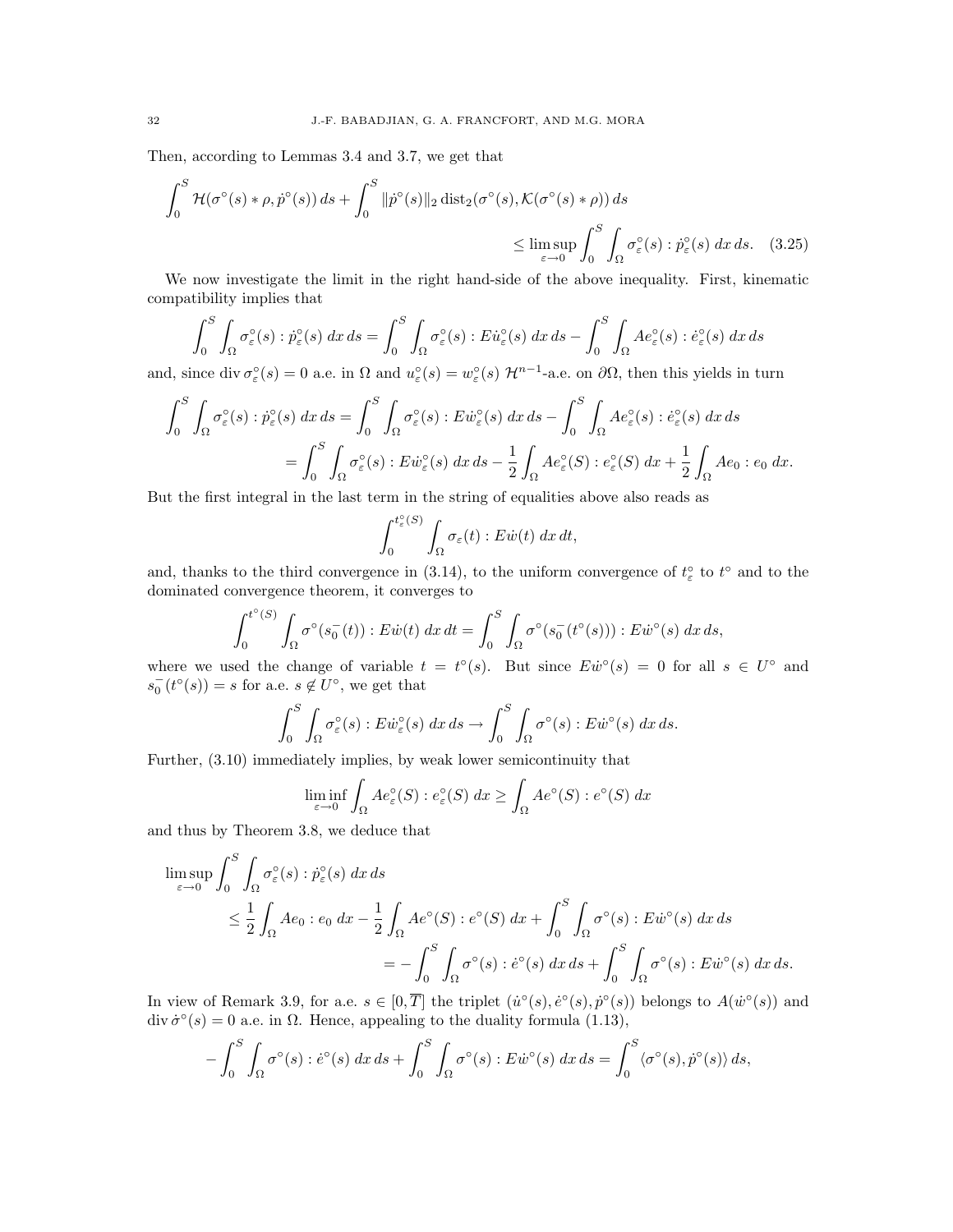and thus

$$
\limsup_{\varepsilon \to 0} \int_0^S \int_{\Omega} \sigma_{\varepsilon}^{\circ}(s) : \dot{p}_{\varepsilon}^{\circ}(s) \, dx \, ds \le \int_0^S \langle \sigma^{\circ}(s), \dot{p}^{\circ}(s) \rangle \, ds. \tag{3.26}
$$

We collect (3.25) and (3.26), and obtain

$$
\int_0^S \mathcal{H}(\sigma^\circ(s) * \rho, \dot{p}^\circ(s)) ds + \int_0^S \|\dot{p}^\circ(s)\|_2 \operatorname{dist}_2(\sigma^\circ(s), \mathcal{K}(\sigma^\circ(s) * \rho)) ds \le \int_0^S \langle \sigma^\circ(s), \dot{p}^\circ(s) \rangle ds. \quad (3.27)
$$

Next, appealing to Remark 3.10, for a.e.  $s \in B^{\circ}$  we have

$$
\mathcal{H}(\sigma^{\circ}(s) * \rho, \dot{p}^{\circ}(s)) \ge \langle \sigma^{\circ}(s), \dot{p}^{\circ}(s) \rangle.
$$

On the other hand, since  $\dot{p}^{\circ}(s) \in L^2(\Omega; \mathbb{M}^{n \times n}_{sym})$  for a.e.  $s \in A^{\circ}$ , the duality pairing  $\langle \sigma^{\circ}(s), \dot{p}^{\circ}(s) \rangle$ coincides with the  $L^2$  product for a.e.  $s \in A^{\circ}$ , so that

$$
\langle \sigma^{\circ}(s) - P_{\mathcal{K}(\sigma^{\circ}(s) * \rho)}(\sigma^{\circ}(s)), \dot{p}^{\circ}(s) \rangle + \langle P_{\mathcal{K}(\sigma^{\circ}(s) * \rho)}(\sigma^{\circ}(s)), \dot{p}^{\circ}(s) \rangle = \langle \sigma^{\circ}(s), \dot{p}^{\circ}(s) \rangle
$$

for a.e.  $s \in A^{\circ}$ . From the definition of H it immediately follows that

$$
\mathcal{H}(\sigma^{\circ}(s) * \rho, \dot{p}^{\circ}(s)) \geq \langle P_{\mathcal{K}(\sigma^{\circ}(s) * \rho)}(\sigma^{\circ}(s)), \dot{p}^{\circ}(s) \rangle,
$$

so that

$$
\|\dot{p}^{\circ}(s)\|_2 \operatorname{dist}_2(\sigma^{\circ}(s),\mathcal{K}(\sigma^{\circ}(s)\ast\rho)) + \mathcal{H}(\sigma^{\circ}(s)\ast\rho,\dot{p}^{\circ}(s)) \geq \langle \sigma^{\circ}(s),\dot{p}^{\circ}(s) \rangle
$$

for a.e.  $s \in A^{\circ}$ . Hence we conclude from (3.27) that for a.e.  $s \in [0, \overline{T}]$ ,

$$
\|\dot{p}^{\circ}(s)\|_{2} \operatorname{dist}_{2}(\sigma^{\circ}(s),\mathcal{K}(\sigma^{\circ}(s)\ast\rho)) + \mathcal{H}(\sigma^{\circ}(s)\ast\rho,\dot{p}^{\circ}(s)) = \langle \sigma^{\circ}(s),\dot{p}^{\circ}(s) \rangle.
$$

The proof of  $(3.23)$  and  $(3.24)$  is complete.

In conclusion we have proved the following existence result for a rescaled quasistatic evolution model in non-associative plasticity.

**Theorem 3.12.** Let  $w \in H^1(0,T;H^1(\Omega;\mathbb{R}^n))$  and let  $(u_0,e_0,p_0) \in A(w(0))$  be such that

$$
\text{div}\sigma_0=0 \ a.e. \ in \ \Omega \ and \ \sigma_0\in\mathcal{K}(\sigma_0*\rho),
$$

where  $\sigma_0 := Ae_0$ . Then, there exists a mapping  $[0,\overline{T}] \ni s \mapsto (u^{\circ}(s), e^{\circ}(s), p^{\circ}(s), t^{\circ}(s))$  such that

 $u^{\circ}:[0,\overline{T}]\rightarrow BD(\Omega)$  is strongly continuous and a.e. weakly\* differentiable;

 $e^{\circ}:[0,\overline{T}]\to L^2(\Omega; \mathbb{M}^{n\times n}_{sym})$  is strongly continuous and a.e. differentiable;

 $p^{\circ} : [0, \overline{T}] \to \mathcal{M}(\overline{\Omega}; \mathbb{M}^{n \times n}_{sym})$  is 1-Lipschitz;

$$
t^{\circ}:[0,\overline{T}]\to[0,+\infty)
$$
 is nondecreasing and 1-Lipschitz.

Further, setting  $\sigma^{\circ} := Ae^{\circ}$ , the following properties are satisfied:

Initial condition:  $(u^{\circ}(0), e^{\circ}(0), p^{\circ}(0), t^{\circ}(0)) = (u_0, e_0, p_0, 0);$ Kinematic compatibility: For every  $s \in [0, \overline{T}],$ 

$$
Eu^{\circ}(s) = e^{\circ}(s) + p^{\circ}(s) \text{ in } \Omega,
$$
  

$$
p^{\circ}(s) = (w(t^{\circ}(s)) - u^{\circ}(s)) \odot \nu \mathcal{H}^{n-1} \text{ on } \partial\Omega;
$$

Equilibrium condition: For every  $s \in [0, \overline{T}],$ 

$$
\operatorname{div} \sigma^{\circ}(s) = 0 \ a.e. \ in \ \Omega;
$$

Partial stress constraint: For every  $s\in[0,\overline{T}]\setminus U^\circ,$ 

$$
\sigma^{\circ}(s) \in \mathcal{K}(\sigma^{\circ}(s) * \rho),
$$

where  $U^{\circ} := \{ s \in (0, \overline{T}] : t^{\circ} \text{ is constant in a neighborhood of } s \};$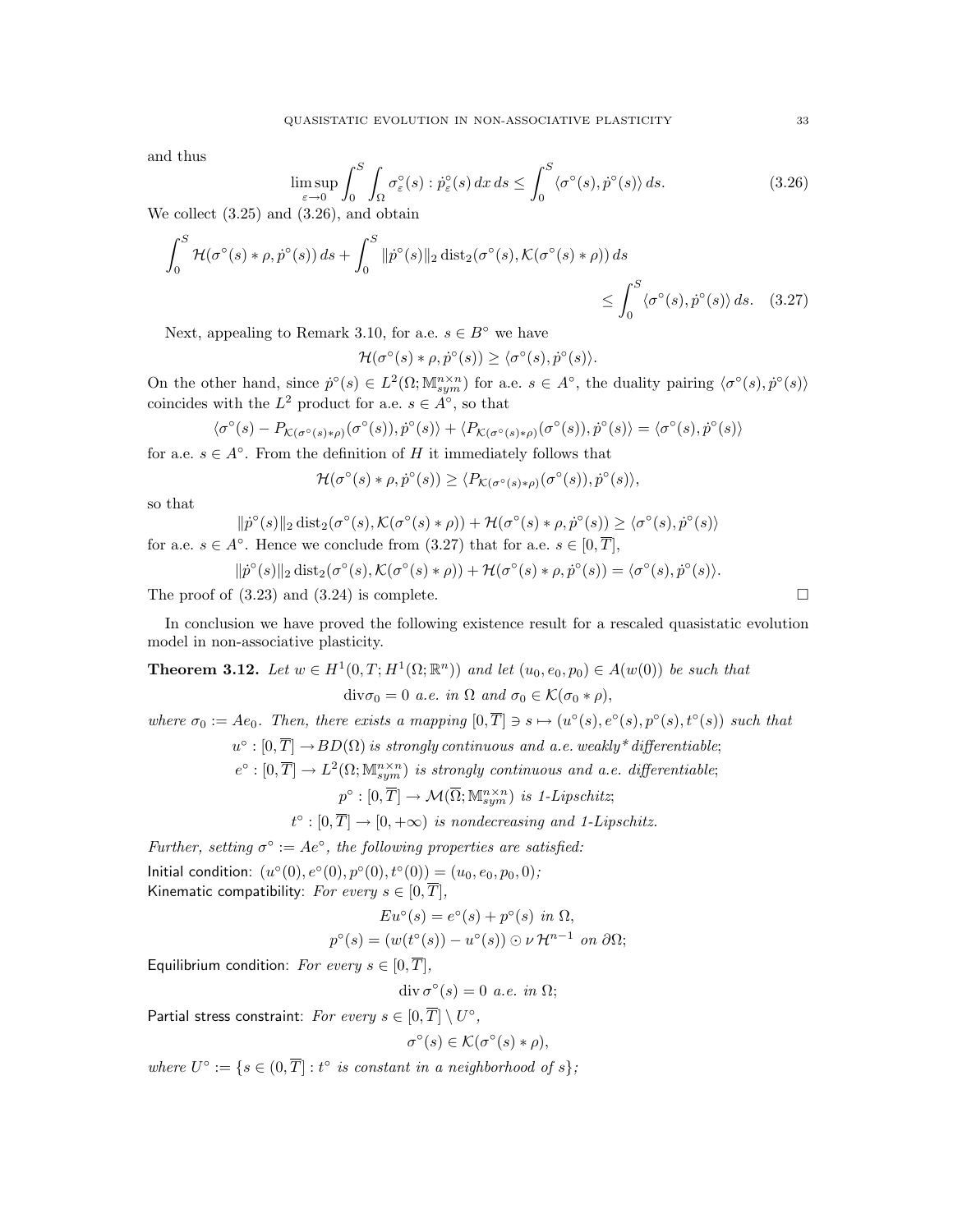Maximum plastic work: For a.e.  $s \in [0, \overline{T}],$ 

$$
\langle \sigma^{\circ}(s) - P_{\mathcal{K}(\sigma^{\circ}(s) * \rho)}(\sigma^{\circ}(s)), \dot{p}^{\circ}(s) \rangle + \mathcal{H}(\sigma^{\circ}(s) * \rho, \dot{p}^{\circ}(s)) = \langle \sigma^{\circ}(s), \dot{p}^{\circ}(s) \rangle.
$$

Remark 3.13. The extent to which one could recover a (rescaled) flow rule from Theorem 3.12 will not be detailed here. The interested reader is directed to [10, Theorems 3.8, 3.10] which would equally apply in the current framework. It would then remain to interpret the evolution in terms of the original time variable, a task which is performed in the setting of Cam-Clay plasticity in [10, Section 5], but that will not be undertaken here.  $\blacksquare$ 

3.6. Energy equality. The aim of this section is to prove Theorem 3.8. Unfortunately, we were not able to bypass the energy equality in establishing that result; therefore, our proof follows closely that of a related result in [9, Sections 7, 8] and the reader familiar with that work can skip most of the following and proceed directly to the proof of Theorem 3.8 which concludes the section.

We first address the proof of the energy inequality which will be achieved through the lower semicontinuity of the different terms involved in the total energy.

**Proposition 3.14.** For every  $S \in [0, \overline{T}],$ 

$$
\mathcal{Q}(e^{\circ}(S)) + \int_0^S \mathcal{H}(\sigma^{\circ}(s) * \rho, \dot{p}^{\circ}(s)) ds + \int_0^S \|\dot{p}^{\circ}(s)\|_2 \operatorname{dist}_2(\sigma^{\circ}(s), \mathcal{K}(\sigma^{\circ}(s) * \rho) ds
$$
  

$$
\leq \mathcal{Q}(e^{\circ}(0)) + \int_0^S \int_{\Omega} \sigma^{\circ}(s) : E\dot{w}^{\circ}(s) dx ds.
$$

Proof. According to Remarks 2.7 and 2.8, together with a change of variable in time, we infer that

$$
\mathcal{Q}(e_{\varepsilon}^{\circ}(S)) + \int_{0}^{S} \mathcal{H}(\sigma_{\varepsilon}^{\circ}(s) * \rho, \dot{p}_{\varepsilon}^{\circ}(s)) ds + \int_{0}^{S} \|\dot{p}_{\varepsilon}(s)\|_{2} \operatorname{dist}_{2}(\sigma_{\varepsilon}^{\circ}(s), \mathcal{K}(\sigma_{\varepsilon}^{\circ}(s) * \rho) ds
$$
  

$$
= \mathcal{Q}(e_{\varepsilon}^{\circ}(0)) + \int_{0}^{S} \int_{\Omega} \sigma_{\varepsilon}^{\circ}(s) : E \dot{w}_{\varepsilon}^{\circ}(s) dx ds.
$$

By Lemma 3.2 and the convexity of  $Q$ , we clearly have

$$
\mathcal{Q}(e^{\circ}(S)) \leq \liminf_{\varepsilon \to 0} \mathcal{Q}(e_{\varepsilon}^{\circ}(S)).
$$

The conclusion then follows from the lower semicontinuity results obtained in Lemmas 3.4 and  $3.7.$ 

We now prove that the energy inequality is actually an equality. The idea consists in subdividing the interval  $[0, \overline{T}]$  into a suitable partition, and using fine approximation results of the Bochner integral by suitable Riemann sums (see [9]). Indeed, by [9, Lemma 7.5], there exists a sequence of subdivision  $\{s_k^i\}_{1 \leq i \leq i_k}$  of the interval  $[0, S]$  satisfying

$$
0 = s_k^0 \le s_k^1 \le \dots \le s_k^{i_k} = S, \quad \eta_k := \max_{1 \le i \le i_k} (s_k^i - s_k^{i-1}) \to 0,
$$

and

$$
\lim_{k \to +\infty} \sum_{i=1}^{i_k} \int_{s_k^{i-1}}^{s_k^i} \|\sigma^{\circ}(s) - \sigma^{\circ}(s_k^{i-1})\|_2 \, ds = 0 = \lim_{k \to +\infty} \sum_{i=1}^{i_k} \int_{s_k^{i-1}}^{s_k^i} \|\sigma^{\circ}(s) - \sigma^{\circ}(s_k^i)\|_2 \, ds,\tag{3.28}
$$

and

$$
\lim_{k \to +\infty} \sum_{i=1}^{i_k} \int_{s_k^{i-1}}^{s_k^i} |\chi_{B^\circ}(s) - \chi_{B^\circ}(s_k^{i-1})| \, ds \ = \ 0 \ = \ \lim_{k \to +\infty} \sum_{i=1}^{i_k} \int_{s_k^{i-1}}^{s_k^i} |\chi_{B^\circ}(s) - \chi_{B^\circ}(s_k^i)| \, ds. \tag{3.29}
$$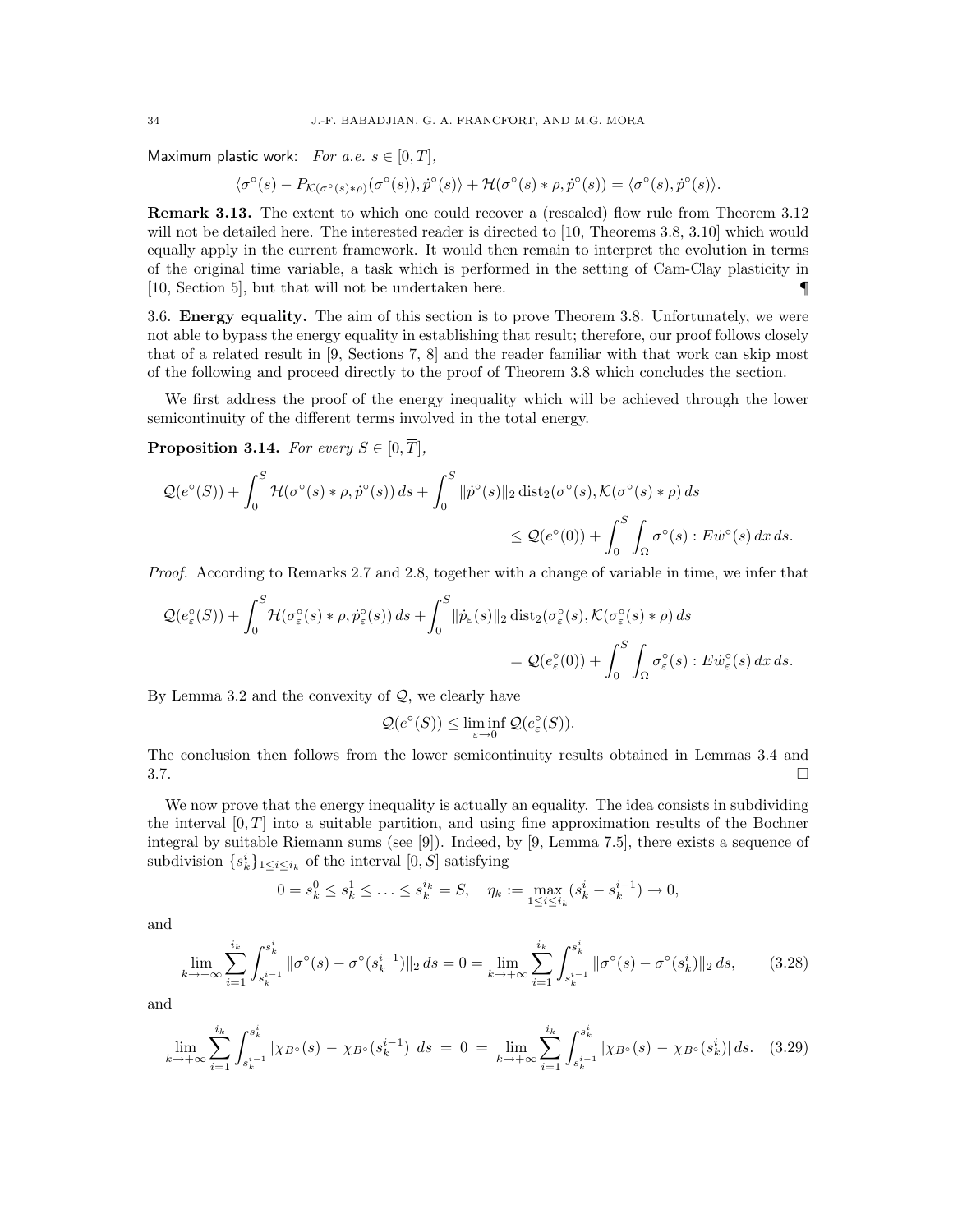In particular, from [9, Lemma 7.3], we get that

$$
\lim_{k \to +\infty} \sum_{i=1}^{i_k} \left| \mathcal{H}(\sigma^{\circ}(s_k^i) * \rho, p(s_k^i) - p(s_k^{i-1})) - \int_{s_k^{i-1}}^{s_k^i} \mathcal{H}(\sigma^{\circ}(s) * \rho, \dot{p}^{\circ}(s)) ds \right|
$$
  
= 0 = 
$$
\lim_{k \to +\infty} \sum_{i=1}^{i_k} \left| \mathcal{H}(\sigma^{\circ}(s_k^{i-1}) * \rho, p(s_k^i) - p(s_k^{i-1})) - \int_{s_k^{i-1}}^{s_k^i} \mathcal{H}(\sigma^{\circ}(s) * \rho, \dot{p}^{\circ}(s)) ds \right|.
$$
 (3.30)

Since the regularity of the triplet  $(u^{\circ}(s), e^{\circ}(s), p^{\circ}(s))$  depends on whether  $s \in A^{\circ}$  or  $s \in B^{\circ}$ , it becomes necessary to distinguish between those indices i for which  $s_k^i$  belongs to  $B^\circ$  and those for which  $s_k^i$  belongs to  $A^\circ$ . To this effect, we define the following sets of indices:

$$
I_k := \{ i \in \{1, \ldots, i_k\} : s_k^{i-1} \in B^\circ \cap [0, S], \text{ and } s_k^i \in B^\circ \cap [0, S] \},
$$
  

$$
J_k := \{ i \in \{1, \ldots, i_k\} : s_k^{i-1} \notin B^\circ \cap [0, S], \text{ or } s_k^i \notin B^\circ \cap [0, S] \}.
$$

Then, in view of (3.20) and (3.28), it is nearly immediate (see [9, Lemma 8.8]) that

$$
\lim_{k \to +\infty} \sum_{i \in I_k} \int_{\Omega} \sigma^\circ(s_k^{i-1}) : (Ew^\circ(s_k^i) - Ew^\circ(s_k^{i-1})) dx = \int_0^S \int_{\Omega} \sigma^\circ(s) : E\dot{w}^\circ(s) dx ds
$$

$$
= \lim_{k \to +\infty} \sum_{i \in I_k} \int_{\Omega} \sigma^\circ(s_k^i) : (Ew^\circ(s_k^i) - Ew^\circ(s_k^{i-1})) dx. \quad (3.31)
$$

Let us start with the contribution of the set  $B^{\circ}$  to the total energy.

**Lemma 3.15.** For every  $S \in [0, \overline{T}]$ , we have

$$
\int_0^S \int_{\Omega} \sigma^\circ(s) : E \dot{w}^\circ(s) \, dx \, ds
$$
\n
$$
\leq \liminf_{k \to +\infty} \sum_{i \in I_k} \left\{ \mathcal{Q}(e^\circ(s_k^i)) - \mathcal{Q}(e^\circ(s_k^{i-1})) + \int_{s_k^{i-1}}^{s_k^i} \mathcal{H}(\sigma^\circ(s) * \rho, \dot{p}^\circ(s)) \, ds \right\}. \tag{3.32}
$$

*Proof.* Let  $s_1$  and  $s_2 \in B^{\circ}$ . Using the integration by parts formula (1.13) together with the fact that div  $\sigma^{\circ}(s_1) = \text{div }\sigma^{\circ}(s_2) = 0$  a.e. in  $\Omega$ , we deduce that

$$
\int_{\Omega} (\sigma^{\circ}(s_1) + \sigma^{\circ}(s_2)) : (Ew^{\circ}(s_2) - Ew^{\circ}(s_1)) dx =
$$
\n
$$
\int_{\Omega} (\sigma^{\circ}(s_1) + \sigma^{\circ}(s_2)) : (e^{\circ}(s_2) - e^{\circ}(s_1)) dx + \langle \sigma^{\circ}(s_1) + \sigma^{\circ}(s_2), p^{\circ}(s_2) - p^{\circ}(s_1) \rangle.
$$

Then, since  $\sigma^{\circ}(s_1) \in \mathcal{K}(\sigma^{\circ}(s_1) * \rho)$  and  $\sigma^{\circ}(s_2) \in \mathcal{K}(\sigma^{\circ}(s_2) * \rho)$ , Remark 3.10 implies that

$$
\frac{1}{2} \int_{\Omega} (\sigma^{\circ}(s_1) + \sigma^{\circ}(s_2)) : (Ew^{\circ}(s_2) - Ew^{\circ}(s_1)) dx \leq \mathcal{Q}(e^{\circ}(s_2)) - \mathcal{Q}(e^{\circ}(s_1)) \n+ \frac{1}{2} \mathcal{H}(\sigma^{\circ}(s_1) * \rho, p^{\circ}(s_2) - p^{\circ}(s_1)) + \frac{1}{2} \mathcal{H}(\sigma^{\circ}(s_2) * \rho, p^{\circ}(s_2) - p^{\circ}(s_1)).
$$
\n(3.33)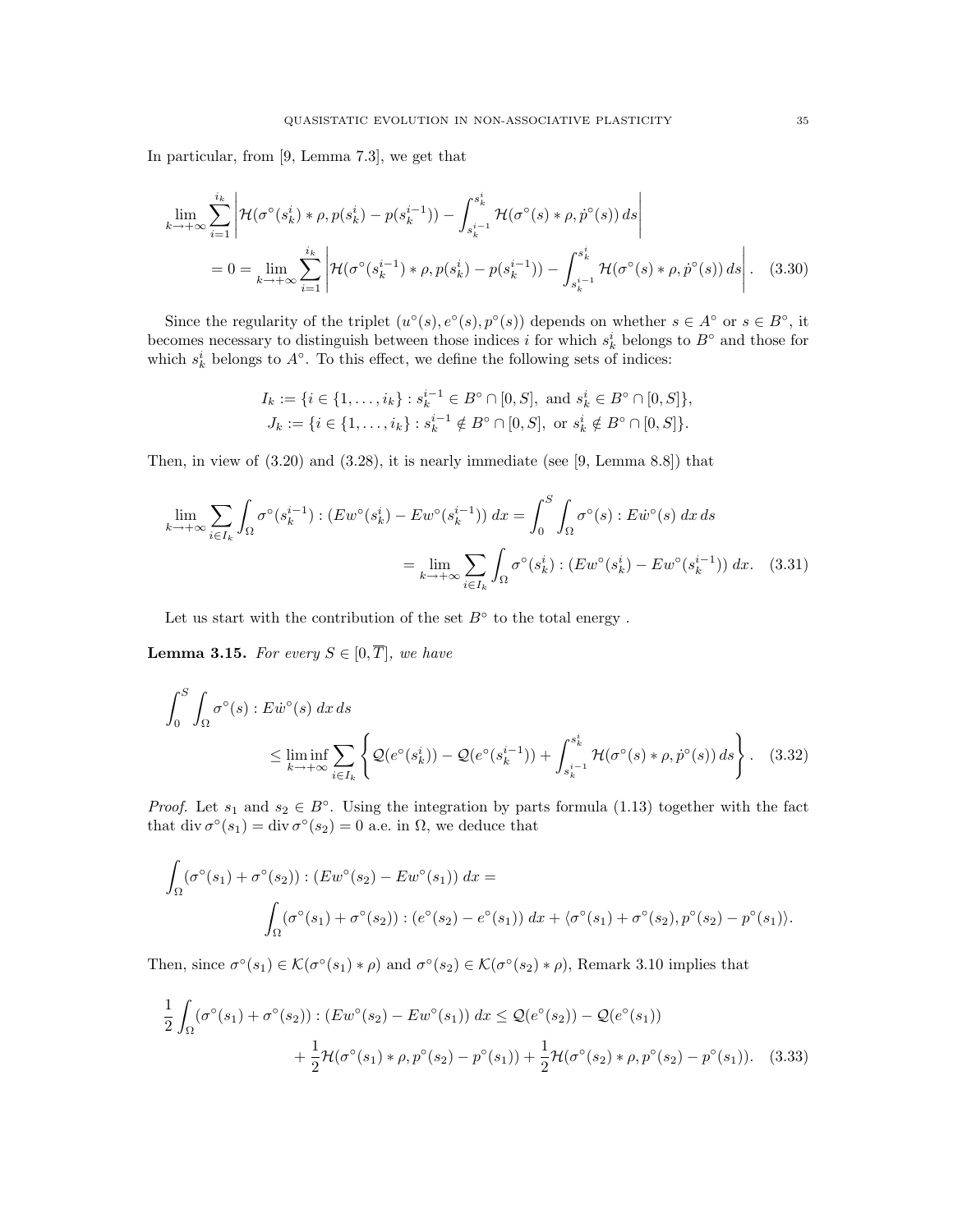Now let  $i \in I_k$  so that  $s_k^{i-1}$  and  $s_k^i \in B^{\circ} \cap [0, S]$ . Then writing the previous inequality with  $s_1 = s_k^{i-1}$  and  $s_2 = s_k^i$ , and summing up for all  $i \in I_k$  leads to

$$
\frac{1}{2} \sum_{i \in I_k} \int_{\Omega} (\sigma^{\circ}(s_k^{i-1}) + \sigma^{\circ}(s_k^{i})) : (Ew^{\circ}(s_k^{i}) - Ew^{\circ}(s_k^{i-1})) dx
$$
\n
$$
\leq \sum_{i \in I_k} \left\{ \mathcal{Q}(e^{\circ}(s_k^{i})) - \mathcal{Q}(e^{\circ}(s_k^{i-1}))) + \frac{1}{2} \mathcal{H}(\sigma^{\circ}(s_k^{i-1}) * \rho, p^{\circ}(s_k^{i}) - p^{\circ}(s_k^{i-1})) + \frac{1}{2} \mathcal{H}(\sigma^{\circ}(s_k^{i}) * \rho, p^{\circ}(s_k^{i}) - p^{\circ}(s_k^{i-1})) \right\}.
$$

Then according to (3.30) and (3.31), we obtain the desired relation (3.32) by letting  $k \to +\infty$ .

We next examine the contribution of the energy on  $A^\circ$ .

**Lemma 3.16.** For every  $S \in [0, \overline{T}],$ 

$$
0 \leq \liminf_{k \to +\infty} \sum_{i \in J_k} \left\{ \mathcal{Q}(e^{\circ}(s_k^i)) - \mathcal{Q}(e^{\circ}(s_k^{i-1})) + \int_{s_k^{i-1}}^{s_k^i} \mathcal{H}(\sigma^{\circ}(s) * \rho, \dot{p}^{\circ}(s)) ds \right\} + \int_0^S \|\dot{p}^{\circ}(s)\|_2 \operatorname{dist}_2(\sigma^{\circ}(s), \mathcal{K}(\sigma^{\circ}(s) * \rho)) ds. \quad (3.34)
$$

*Proof.* Let  $s_1$  and  $s_2 \in (a, b)$  be such that  $s_1 < s_2$ , where  $(a, b)$  is a connected component of  $A^\circ$ . Then, setting  $\tau^{\circ}(s) := P_{\mathcal{K}(\sigma^{\circ}(s) * \rho)}(\sigma^{\circ}(s)) \in \mathcal{K}(\sigma^{\circ}(s) * \rho)$  for a.e.  $s \in (s_1, s_2)$ , we obtain

$$
\mathcal{H}(\sigma^{\circ}(s) * \rho, \dot{p}^{\circ}(s)) \geq \int_{\Omega} \tau^{\circ}(s) : \dot{p}^{\circ}(s) dx = \int_{\Omega} \sigma^{\circ}(s) : \dot{p}^{\circ}(s) dx - \int_{\Omega} (\sigma^{\circ}(s) - \tau^{\circ}(s)) : \dot{p}^{\circ}(s) dx.
$$

From Remark 3.6,  $\dot{p}^{\circ}(s) = E\dot{u}^{\circ}(s) - \dot{e}^{\circ}(s)$  a.e. in  $\Omega$  and for a.e.  $s \in (s_1, s_2)$ , while  $\dot{u}^{\circ}(s) = 0$  $\mathcal{H}^{n-1}$ -a.e. on  $\partial\Omega$ . Hence, integrating over  $(s_1, s_2)$  and using integrations by parts in space and time and the fact that  $div \sigma^{\circ}(s) = 0$ , we obtain

$$
\mathcal{Q}(e^{\circ}(s_2)) \ge \mathcal{Q}(e^{\circ}(s_1)) - \int_{s_1}^{s_2} \mathcal{H}(\sigma^{\circ}(s) * \rho, \dot{p}^{\circ}(s)) ds - \int_{s_1}^{s_2} ||\dot{p}^{\circ}(s)||_2 \operatorname{dist}_2(\sigma^{\circ}(s), \mathcal{K}(\sigma^{\circ}(s) * \rho) ds. \quad (3.35)
$$

Since the mapping  $s \mapsto e^{\circ}(s)$  is weakly continuous in  $L^2(\Omega; \mathbb{M}^{n \times n}_{sym})$ , we deduce by lower semicontinuity of the right hand-side of  $(3.35)$  with respect to  $s_1$ , that relation  $(3.35)$  holds as well for  $s_1$ possibly equal to a. Moreover, application of [9, Lemma 8.5] establishes the existence of a sequence  ${s_k} \nearrow b$  such that  $\lim_k ||e^{\circ}(s_k) - e^{\circ}(b)||_2 = 0$ . Consequently, (3.35) can be further extended to any  $a \leq s_1 < s_2 \leq b$ .

Now let  $i \in J_k$ . Then either  $(s_k^{i-1}, s_k^i) \subset A^{\circ}$  or  $(s_k^{i-1}, s_k^i) \cap B^{\circ} \neq \emptyset$  so that  $J_k = \hat{J}_k \cup \check{J}_k$ , where

$$
\hat J_k:=\{i\in J_k: (s^{i-1}_k,s^i_k)\subset A^\circ\},\quad \check J_k:=\{i\in J_k: (s^{i-1}_k,s^i_k)\cap B^\circ\neq \emptyset\}.
$$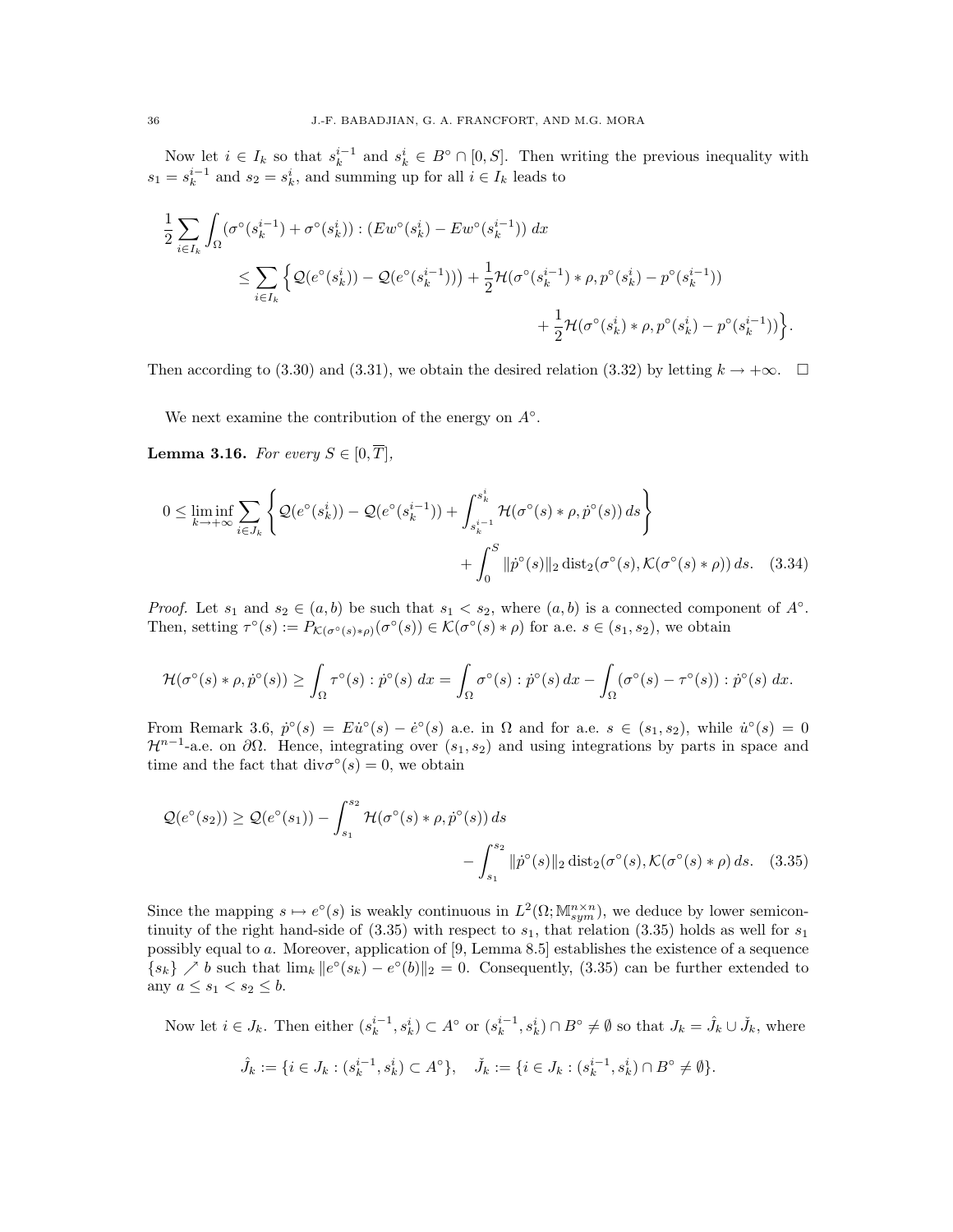Assume first that  $i \in \hat{J}_k$  so that  $(s_k^{i-1}, s_k^i) \subset A^{\circ}$ . Then applying (3.35) with  $s_1 = s_k^{i-1}$  and  $s_2 = s_k^i$ , and summing up for all  $i \in \hat{J}_k$  leads to

$$
0 \leq \sum_{i \in \hat{J}_k} \left\{ \mathcal{Q}(e^{\circ}(s_k^i)) - \mathcal{Q}(e^{\circ}(s_k^{i-1})) + \int_{s_k^{i-1}}^{s_k^i} \mathcal{H}(\sigma^{\circ}(s) * \rho, \dot{p}^{\circ}(s)) ds + \int_{s_k^{i-1}}^{s_k^i} ||\dot{p}^{\circ}(s)||_2 \operatorname{dist}_2(\sigma^{\circ}(s), \mathcal{K}(\sigma^{\circ}(s) * \rho) ds) \right\}.
$$
 (3.36)

On the other hand, if  $i \in \check{J}_k$ , then  $(s_k^{i-1}, s_k^i) \cap B^\circ \neq \emptyset$ . Let us define

$$
\begin{array}{rcl} s_k^{i-\frac{2}{3}} & := & \inf \{ s \in B^\circ \cap (s_k^{i-1}, s_k^i) \}, \\ s_k^{i-\frac{1}{3}} & := & \sup \{ s \in B^\circ \cap (s_k^{i-1}, s_k^i) \}, \end{array}
$$

and observe that since  $B^{\circ}$  is closed, then  $s_k^{i-\frac{2}{3}}$  and  $s_k^{i-\frac{1}{3}} \in B^{\circ}$ . Then the open intervals  $(s_k^{i-1}, s_k^{i-\frac{2}{3}})$ and  $(s_k^{i-\frac{1}{3}}, s_k^i)$  are contained in  $A^\circ$ , and it follows again from (3.35) that

$$
\mathcal{Q}(e^{\circ}(s_k^{i-\frac{2}{3}})) \geq \mathcal{Q}(e^{\circ}(s_k^{i-1})) - \int_{s_k^{i-1}}^{s_k^{i-\frac{2}{3}}} \mathcal{H}(\sigma^{\circ}(s) * \rho, \dot{p}^{\circ}(s)) ds - \int_{s_k^{i-1}}^{s_k^{i-\frac{2}{3}}} \|\dot{p}^{\circ}(s)\|_2 \operatorname{dist}_2(\sigma^{\circ}(s), \mathcal{K}(\sigma^{\circ}(s) * \rho) ds, (3.37)
$$

and

$$
\mathcal{Q}(e^{\circ}(s_k^i)) \ge \mathcal{Q}(e^{\circ}(s_k^{i-\frac{1}{3}})) - \int_{s_k^{i-\frac{1}{3}}}^{s_k^{i}} \mathcal{H}(\sigma^{\circ}(s) * \rho, \dot{p}^{\circ}(s)) ds - \int_{s_k^{i-\frac{1}{3}}}^{s_k^{i}} ||\dot{p}^{\circ}(s)||_2 \operatorname{dist}_2(\sigma^{\circ}(s), \mathcal{K}(\sigma^{\circ}(s) * \rho) ds. \quad (3.38)
$$

Hence, adding (3.37) and (3.38), and summing up for all  $i \in \check{J}_k$ , we deduce that

$$
0 \leq \sum_{i \in \tilde{J}_k} \left\{ \mathcal{Q}(e^{\circ}(s_k^i)) - \mathcal{Q}(e^{\circ}(s_k^{i-1})) + \int_{s_k^{i-1}}^{s_k^i} \mathcal{H}(\sigma^{\circ}(s) * \rho, \dot{p}^{\circ}(s)) ds + \int_{s_k^{i-1}}^{s_k^i} ||\dot{p}^{\circ}(s)||_2 \operatorname{dist}_2(\sigma^{\circ}(s), \mathcal{K}(\sigma^{\circ}(s) * \rho) ds) + \delta_k, \quad (3.39)
$$

where  $\delta_k$  is the intermediate term defined by

$$
\delta_k := \sum_{i \in \tilde{J}_k} \left\{ \mathcal{Q}(e^{\circ}(s_k^{i-\frac{2}{3}})) - \mathcal{Q}(e^{\circ}(s_k^{i-\frac{1}{3}})) - \int_{s_k^{i-\frac{2}{3}}}^{s_k^{i-\frac{1}{3}}} \mathcal{H}(\sigma^{\circ}(s) * \rho, \dot{p}^{\circ}(s)) ds - \int_{s_k^{i-\frac{2}{3}}}^{s_k^{i-\frac{1}{3}}} \|\dot{p}^{\circ}(s)\|_2 \operatorname{dist}_2(\sigma^{\circ}(s), \mathcal{K}(\sigma^{\circ}(s) * \rho) ds \right\}.
$$

We claim that

$$
\limsup_{k \to +\infty} \delta_k \le 0. \tag{3.40}
$$

If so, adding (3.36) and (3.39) leads to the desired inequality (3.34).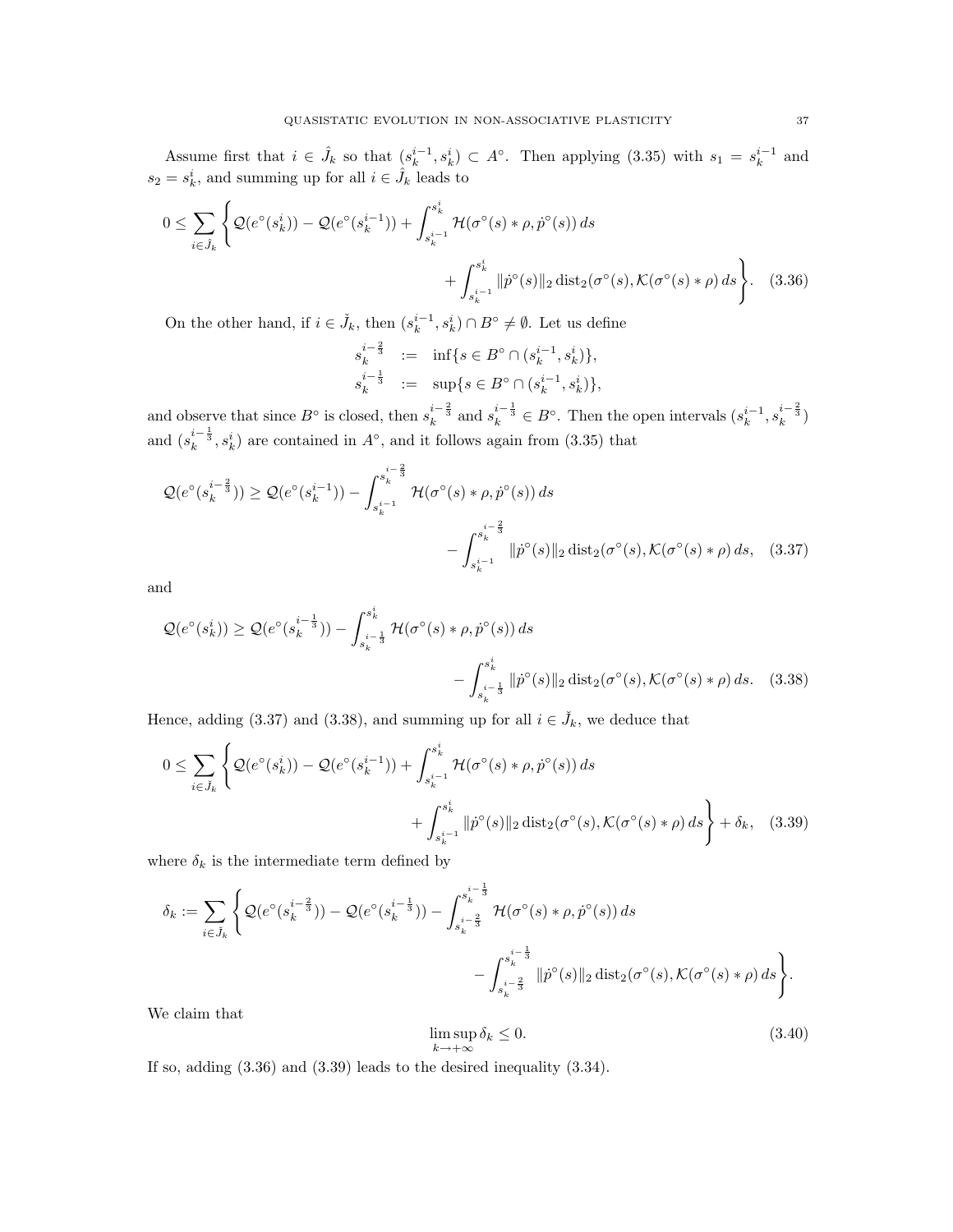We conclude the proof of the lemma by showing that  $\delta_k$  indeed satisfies (3.40). Since  $s_k^{i-\frac{1}{3}}$  and  $s_k^{i-\frac{2}{3}} \in B^{\circ}$ , it follows from (3.33) that

$$
\delta_k \leq \sum_{i \in \tilde{J}_k} \left\{ \frac{1}{2} \mathcal{H}(\sigma^{\circ}(s_k^{i-\frac{2}{3}}) * \rho, p^{\circ}(s_k^{i-\frac{1}{3}}) - p^{\circ}(s_k^{i-\frac{2}{3}})) \right\}+ \frac{1}{2} \mathcal{H}(\sigma^{\circ}(s_k^{i-\frac{1}{3}}) * \rho, p^{\circ}(s_k^{i-\frac{1}{3}}) - p^{\circ}(s_k^{i-\frac{2}{3}})) - \int_{s_k^{i-\frac{2}{3}}}^{s_k^{i-\frac{1}{3}}} \mathcal{H}(\sigma^{\circ}(s) * \rho, p^{\circ}(s)) ds - \frac{1}{2} \int_{\Omega} (\sigma^{\circ}(s_k^{i-\frac{2}{3}}) + \sigma^{\circ}(s_k^{i-\frac{1}{3}})) : (Ew^{\circ}(s_k^{i-\frac{1}{3}}) - Ew^{\circ}(s_k^{i-\frac{2}{3}})) dx \right\}.
$$

Using the fact that  $\sigma^{\circ} \in L^{\infty}(\Omega \times B^{\circ}; \mathbb{M}^{n \times n}_{sym})$ , that  $s \mapsto Ew^{\circ}(s)$  is constant on each connected component of  $A^{\circ}$  and 1-Lipschitz (with values in  $L^2(\Omega; \mathbb{M}^{n \times n}_{sym})$ ) on  $B^{\circ}$ , we deduce that

$$
\delta_{k} \leq C \sum_{i \in \tilde{J}_{k}} \int_{s_{k}^{i-1}}^{s_{k}^{i}} \chi_{B} \circ (s) ds
$$
\n
$$
+ \frac{1}{2} \sum_{i \in \tilde{J}_{k}} \left( \mathcal{H}(\sigma \circ (s_{k}^{i-\frac{2}{3}}) * \rho, p \circ (s_{k}^{i-\frac{1}{3}}) - p \circ (s_{k}^{i-\frac{2}{3}})) - \int_{s_{k}^{i-\frac{2}{3}}}^{s_{k}^{i-\frac{1}{3}}} \mathcal{H}(\sigma \circ (s) * \rho, p \circ (s)) ds \right)
$$
\n
$$
+ \frac{1}{2} \sum_{i \in \tilde{J}_{k}} \left( \mathcal{H}(\sigma \circ (s_{k}^{i-\frac{1}{3}}) * \rho, p \circ (s_{k}^{i-\frac{1}{3}}) - p \circ (s_{k}^{i-\frac{2}{3}})) - \int_{s_{k}^{i-\frac{2}{3}}}^{s_{k}^{i-\frac{1}{3}}} \mathcal{H}(\sigma \circ (s) * \rho, p \circ (s)) ds \right)
$$

for some constant  $C > 0$  independent of k. Then according to (3.29) and (3.30) – note that, thanks to  $[9, \text{Lemma } 7.3]$ , relation  $(3.30)$  holds for any infinitesimal subdivision – we conclude that  $\delta_k$  satisfies (3.40) as claimed.

As a consequence of (3.32) and (3.34) we deduce the second energy inequality.

**Proposition 3.17.** For every  $S \in [0, \overline{T}],$ 

$$
\mathcal{Q}(e^{\circ}(S)) + \int_0^S \mathcal{H}(\sigma^{\circ}(s) * \rho, \dot{p}^{\circ}(s)) ds + \int_0^S \|\dot{p}^{\circ}(s)\|_2 \operatorname{dist}_2(\sigma^{\circ}(s), \mathcal{K}(\sigma^{\circ}(s) * \rho) ds
$$
  

$$
\geq \mathcal{Q}(e^{\circ}(0)) + \int_0^S \int_{\Omega} \sigma^{\circ}(s) : E \dot{w}^{\circ}(s) dx ds.
$$

Propositions 3.14 and 3.17 yield in turn the following energy equality:

$$
\mathcal{Q}(e^{\circ}(S)) + \int_0^S \mathcal{H}(\sigma^{\circ}(s) * \rho, \dot{p}^{\circ}(s)) ds + \int_0^S \|\dot{p}^{\circ}(s)\|_2 \operatorname{dist}_2(\sigma^{\circ}(s), \mathcal{K}(\sigma^{\circ}(s) * \rho) ds
$$
  
=  $\mathcal{Q}(e^{\circ}(0)) + \int_0^S \int_{\Omega} \sigma^{\circ}(s) : E \dot{w}^{\circ}(s) dx ds,$ 

and in particular, for every  $0 \leq s_1 \leq s_2 \leq \overline{T}$ , we get

$$
\mathcal{Q}(e^{\circ}(s_2)) + \int_{s_1}^{s_2} \mathcal{H}(\sigma^{\circ}(s) * \rho, \dot{p}^{\circ}(s)) ds \leq \mathcal{Q}(e^{\circ}(s_1)) + \int_{s_1}^{s_2} \int_{\Omega} \sigma^{\circ}(s) : E\dot{w}^{\circ}(s) dx ds.
$$
 (3.41)

Thanks to this relation, we are in a position to prove the almost everywhere derivability in time of  $s \mapsto e^{\circ}(s)$ .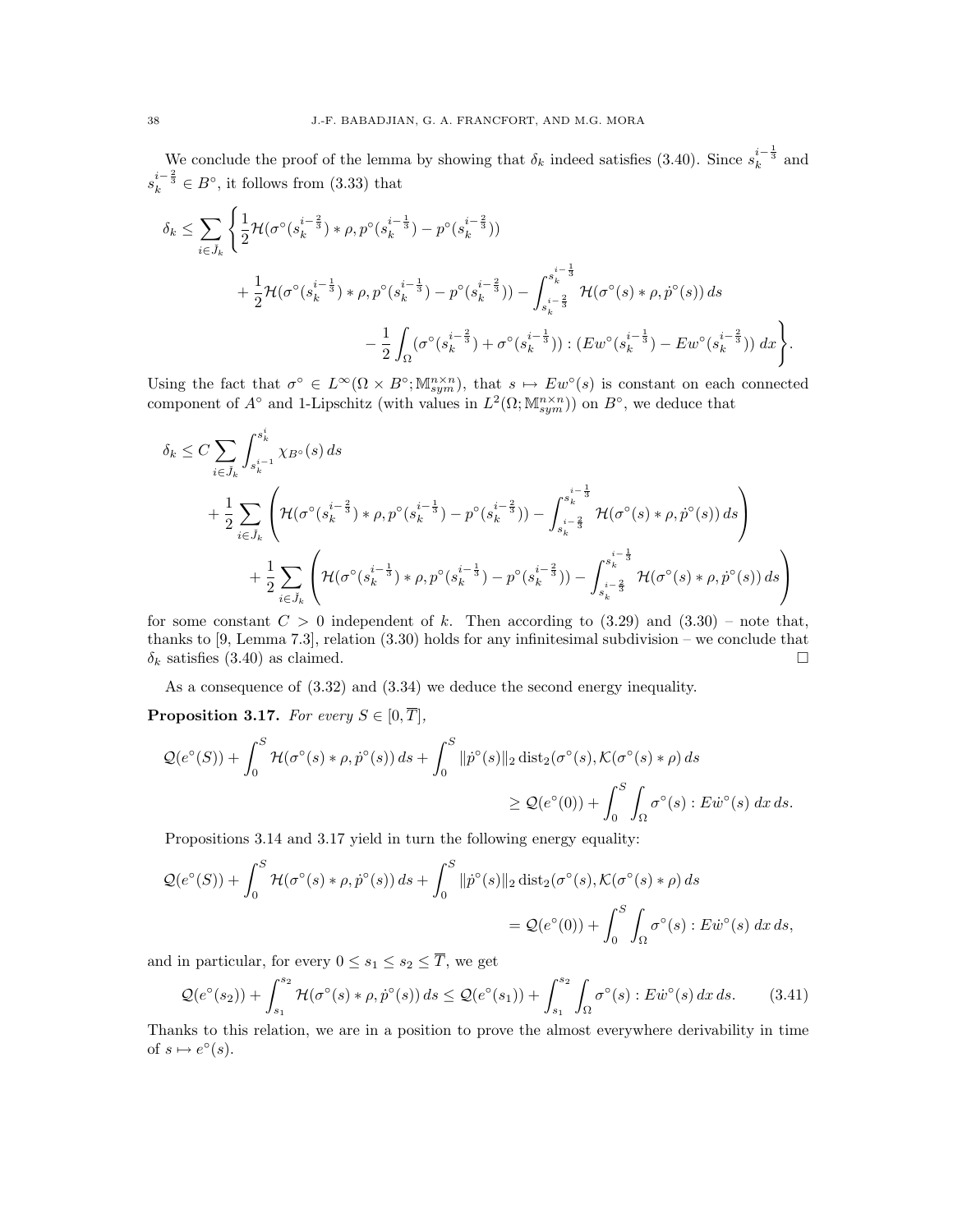*Proof of Theorem 3.8.* According to Lemma 3.5, we already know that  $s \mapsto e^{\circ}(s)$  is absolutely continuous in  $A^{\circ}$  with values in the reflexive space  $L^2(\Omega; \mathbb{M}^{n \times n}_{sym})$ . Hence from [3, Appendix], we conclude that it is derivable almost everywhere in  $A^{\circ}$  for the strong  $L^2(\Omega; \mathbb{M}^{n \times n}_{sym})$  topology. It suffices to prove the almost everywhere derivability of  $e^{\circ}$  in  $B^{\circ}$ .

Let  $0 \leq s_1 \leq s_2 \leq \overline{T}$ , and assume that  $s_1 \in B^{\circ}$ . Thanks to the Lipschitz continuity of H in its first variable (see Lemma 1.5) and (3.6), for a.e.  $s \in (s_1, s_2)$ ,

$$
\mathcal{H}(\sigma^{\circ}(s_1) * \rho, \dot{p}^{\circ}(s)) \leq \mathcal{H}(\sigma^{\circ}(s) * \rho, \dot{p}^{\circ}(s)) + C_H \|\dot{p}^{\circ}(s)\|_1 \|(\sigma^{\circ}(s) - \sigma^{\circ}(s_1)) * \rho\|_{\infty} \leq \mathcal{H}(\sigma^{\circ}(s) * \rho, \dot{p}^{\circ}(s)) + C \|e^{\circ}(s) - e^{\circ}(s_1)\|_2,
$$

for some constant  $C > 0$  independent of s and  $s_1$ . Next, using (3.41) between  $s_1$  and  $s_2$ , we infer that

$$
\mathcal{Q}(e^{\circ}(s_2)) + \int_{s_1}^{s_2} \mathcal{H}(\sigma^{\circ}(s_1) * \rho, \dot{p}^{\circ}(s)) ds
$$
  
\n
$$
\leq \mathcal{Q}(e^{\circ}(s_1)) + \int_{s_1}^{s_2} \int_{\Omega} \sigma^{\circ}(s) : E \dot{w}^{\circ}(s) dx ds + C \int_{s_1}^{s_2} ||e^{\circ}(s) - e^{\circ}(s_1)||_2 ds. \quad (3.42)
$$

Now, since  $\sigma^{\circ}(s_1) * \rho$  is continuous, it is uniformly continuous on  $\overline{\Omega}$ . Thus for each  $\varepsilon > 0$ , there exists  $\delta > 0$  such that if x and  $y \in \overline{\Omega}$  are such that  $|x-y| < \delta$ , then  $|[\sigma^{\circ}(s_1) * \rho](x) - [\sigma^{\circ}(s_1) * \rho](y)| <$ ε. Let us split Ω into a finite family of pairwise disjoint sets  $\{Q_i\}_{1 \leq i \leq m_{\varepsilon}}$  such that

$$
\begin{cases} \n\overline{\Omega} = \bigcup_{i=1}^{m_{\varepsilon}} \overline{Q_i}, \\ \n\operatorname{diam}(Q_i) < \delta, \\ \n\int_{s_1}^{s_2} |\dot{p}^\circ(s)| (\Omega \cap \partial Q_i) \, ds = |p^\circ(s_2) - p^\circ(s_1)| (\Omega \cap \partial Q_i) = 0 \n\end{cases}
$$

for all  $i \in \{1, \ldots, m_{\varepsilon}\}.$  Fix a point  $x_i \in Q_i$ , then appealing to Lemma 1.5, for a.e.  $s \in (s_1, s_2),$ 

$$
\int_{\overline{Q_i}} \left| H\left([\sigma^{\circ}(s_1) * \rho](x), \frac{d\dot{p}^{\circ}(s)}{d|\dot{p}^{\circ}(s)|}(x)\right) - H\left([\sigma^{\circ}(s_1) * \rho](x_i), \frac{d\dot{p}^{\circ}(s)}{d|\dot{p}^{\circ}(s)|}(x)\right) \right| d|\dot{p}^{\circ}(s)|(x) \leq C_H \varepsilon |\dot{p}^{\circ}(s)|(Q_i).
$$

Hence, using (3.6), we get that

$$
\int_{s_1}^{s_2} \mathcal{H}(\sigma^{\circ}(s_1) * \rho, \dot{p}^{\circ}(s)) ds
$$
  
\n
$$
\geq \sum_{i=1}^{m} \int_{s_1}^{s_2} \int_{\overline{Q_i}} H\left([\sigma^{\circ}(s_1) * \rho](x_i), \frac{d\dot{p}^{\circ}(s)}{d|\dot{p}^{\circ}(s)|}(x)\right) d|\dot{p}^{\circ}(s)|(x) ds
$$
  
\n
$$
-C_H \varepsilon(s_2 - s_1). \quad (3.43)
$$

By virtue of [6, Theorem 7.1] applied to  $\mathcal{H}([\sigma^{\circ}(s_1) * \rho](x_i), \cdot)$ , we get, for each  $i \in \{1, ..., m_{\varepsilon}\}\,$ 

$$
\int_{s_1}^{s_2} \int_{\overline{Q_i}} H\left( [\sigma^{\circ}(s_1) * \rho](x_i), \frac{dp^{\circ}(s)}{d|p^{\circ}(s)|}(x) \right) d|p^{\circ}(s)|(x) ds
$$
  
\n
$$
\geq \int_{\overline{Q_i}} H\left( [\sigma^{\circ}(s_1) * \rho](x_i), \frac{d[p^{\circ}(s_2) - p^{\circ}(s_1)]}{d|p^{\circ}(s_2) - p^{\circ}(s_1)|} \right) d|p^{\circ}(s_2) - p^{\circ}(s_1)|(x)
$$
  
\n
$$
\geq \int_{\overline{Q_i}} H\left( [\sigma^{\circ}(s_1) * \rho](x), \frac{d[p^{\circ}(s_2) - p^{\circ}(s_1)]}{d|p^{\circ}(s_2) - p^{\circ}(s_1)|} \right) d|p^{\circ}(s_2) - p^{\circ}(s_1)|(x)
$$
  
\n
$$
-C_H \varepsilon |p^{\circ}(s_2) - p^{\circ}(s_1)|(Q_i),
$$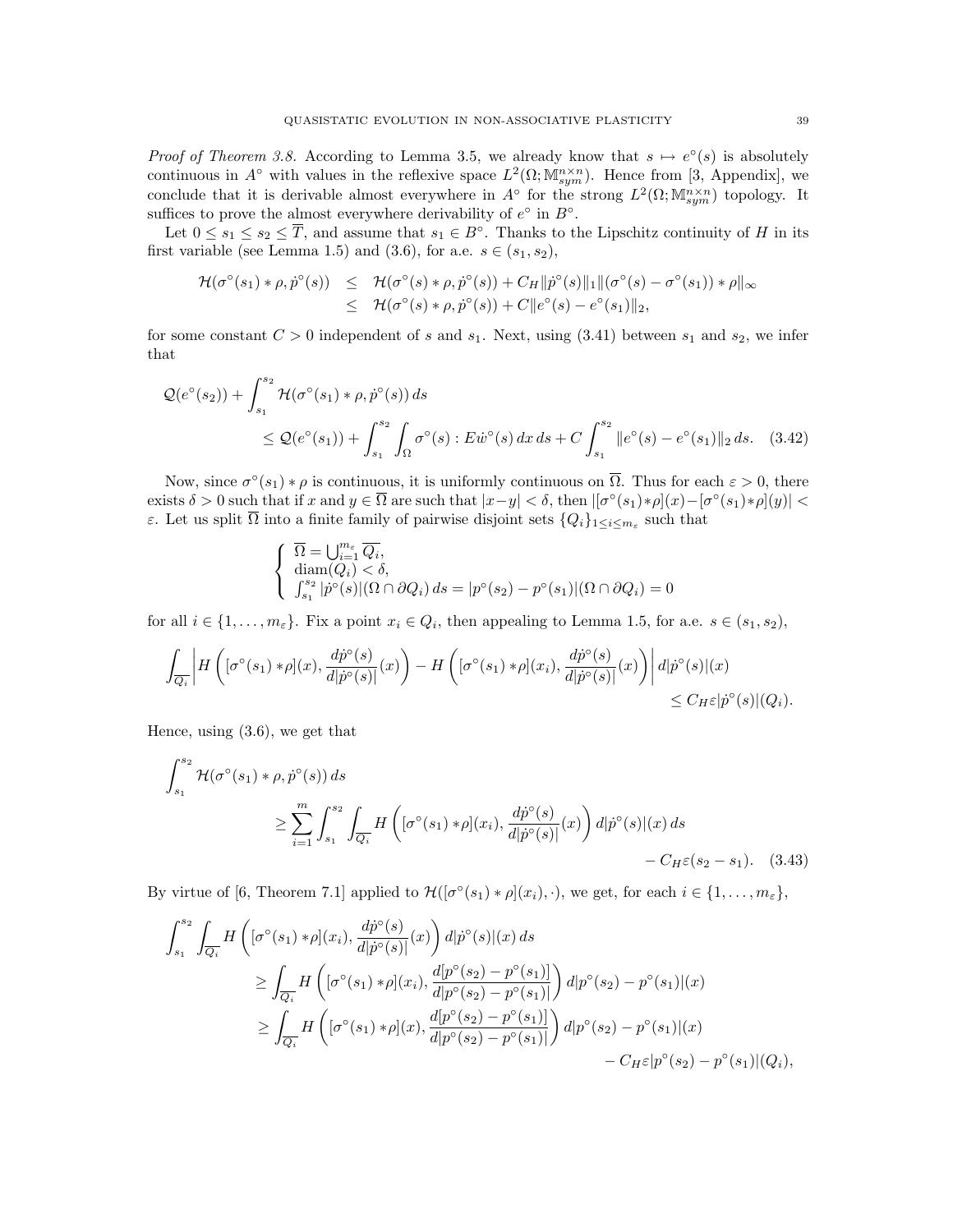where we used again Lemma 1.5. Finally, since  $p^{\circ} \in \text{Lip}(0, \overline{T}; \mathcal{M}(\overline{\Omega}; \mathbb{M}^{n \times n}_{sym}))$  with Lipschitz constant less than 1, we conclude from (3.43) that

$$
\int_{s_1}^{s_2} \mathcal{H}(\sigma^{\circ}(s_1) * \rho, \dot{p}^{\circ}(s)) ds \geq \mathcal{H}(\sigma^{\circ}(s_1) * \rho, p^{\circ}(s_2) - p^{\circ}(s_1)) - 2C_H \varepsilon(s_2 - s_1),
$$

and letting  $\varepsilon \searrow 0$  that

$$
\int_{s_1}^{s_2} \mathcal{H}(\sigma^{\circ}(s_1) * \rho, \dot{p}^{\circ}(s)) ds \geq \mathcal{H}(\sigma^{\circ}(s_1) * \rho, p^{\circ}(s_2) - p^{\circ}(s_1)).
$$

Thus, (3.42) yields

$$
\mathcal{Q}(e^{\circ}(s_2)) + \mathcal{H}(\sigma^{\circ}(s_1) * \rho, p^{\circ}(s_2) - p^{\circ}(s_1))
$$
  
\n
$$
\leq \mathcal{Q}(e^{\circ}(s_1)) + \int_{s_1}^{s_2} \int_{\Omega} \sigma^{\circ}(s) : E \dot{w}^{\circ}(s) dx ds + C \int_{s_1}^{s_2} ||e^{\circ}(s) - e^{\circ}(s_1)||_2 ds.
$$

Since  $s_1 \in B^{\circ}$ , then  $\sigma^{\circ}(s_1) \in \mathcal{K}(\sigma^{\circ}(s_1) * \rho)$  and thus, by Remark 3.10,  $\langle \sigma^{\circ}(s_1), p^{\circ}(s_2) - p^{\circ}(s_1) \rangle \leq$  $\mathcal{H}(\sigma^{\circ}(s_1) * \rho, p^{\circ}(s_2) - p^{\circ}(s_1)).$  Hence,

$$
\mathcal{Q}(e^{\circ}(s_2)) + \langle \sigma^{\circ}(s_1), p^{\circ}(s_2) - p^{\circ}(s_1) \rangle
$$
  
\n
$$
\leq \mathcal{Q}(e^{\circ}(s_1)) + \int_{s_1}^{s_2} \int_{\Omega} \sigma^{\circ}(s) : E \dot{w}^{\circ}(s) \, dx \, ds + C \int_{s_1}^{s_2} ||e^{\circ}(s) - e^{\circ}(s_1)||_2 \, ds.
$$

Since  $Q(e^{\circ}(s_2)) - Q(e^{\circ}(s_1)) = Q(e^{\circ}(s_2) - e^{\circ}(s_1)) + \int_{\Omega} \sigma^{\circ}(s_1) : (e^{\circ}(s_2) - e^{\circ}(s_1)) dx$ ,

$$
\mathcal{Q}(e^{\circ}(s_2)-e^{\circ}(s_1)) \leq \int_{s_1}^{s_2} \int_{\Omega} (\sigma^{\circ}(s)-\sigma^{\circ}(s_1)) : E\dot{w}^{\circ}(s) dx ds + C \int_{s_1}^{s_2} \|e^{\circ}(s)-e^{\circ}(s_1)\|_2 ds.
$$

In deriving the inequality above, we have also made use of kinematic compatibility, and of the duality (1.13), together with the fact that  $\sigma^{\circ}(s_1)$  is divergence free.

Thanks to the coercivity (1.15) of Q, the Cauchy-Schwartz inequality and the fact that  $||E\dot{w}^{\circ}(s)||_2 \leq$ 1 for a.e. s, we obtain that

$$
||e^{\circ}(s_2) - e^{\circ}(s_1)||_2^2 \le C \int_{s_1}^{s_2} ||e^{\circ}(s) - e^{\circ}(s_1)||_2 ds,
$$

for some constant  $C > 0$  independent of  $s_1$  and  $s_2$ . Hence Gronwall's Lemma implies that

$$
||e^{\circ}(s_2) - e^{\circ}(s_1)||_2 \le L(s_2 - s_1),
$$
\n(3.44)

for some constant  $L > 0$  (independent of  $s_1$  and  $s_2$ ) for every  $0 \leq s_1 \leq s_2 \leq \overline{T}$  with  $s_1 \in B^{\circ}$ . Thus, by [10, Theorem 3.1],  $s \mapsto e^{\circ}(s)$  is differentiable almost everywhere in  $B^{\circ}$  for the strong  $L^2(\Omega; \mathbb{M}^{n \times n}_{sym})$  topology.

Then, from the weak continuity of  $s \mapsto e^{\circ}(s)$  in  $L^2(\Omega; \mathbb{M}^{n \times n}_{sym})$ , we deduce that

$$
\frac{d}{ds}\mathcal{Q}(e^{\circ}(s)) = \int_{\Omega} \sigma^{\circ}(s) : \dot{e}^{\circ}(s) dx
$$

for a.e.  $s \in [0, \overline{T}]$ , and thus relation (3.22) follows.

Finally, by (3.21), (3.44), we conclude that  $s \mapsto e^{\circ}(s)$  is actually strongly continuous into  $L^2(\Omega; \mathbb{M}^{n\times n}_{sym})$ , and recalling that  $p^{\circ}(s)$  is Lipschitz into  $\mathcal{M}(\overline{\Omega}; \mathbb{M}^{n\times n}_{sym})$ , together with Poincaré-Korn's inequality and the H<sup>1</sup>-regularity of  $w^{\circ}$ , that  $s \mapsto u^{\circ}(s)$  is strongly continuous into  $BD(\Omega)$ .  $\square$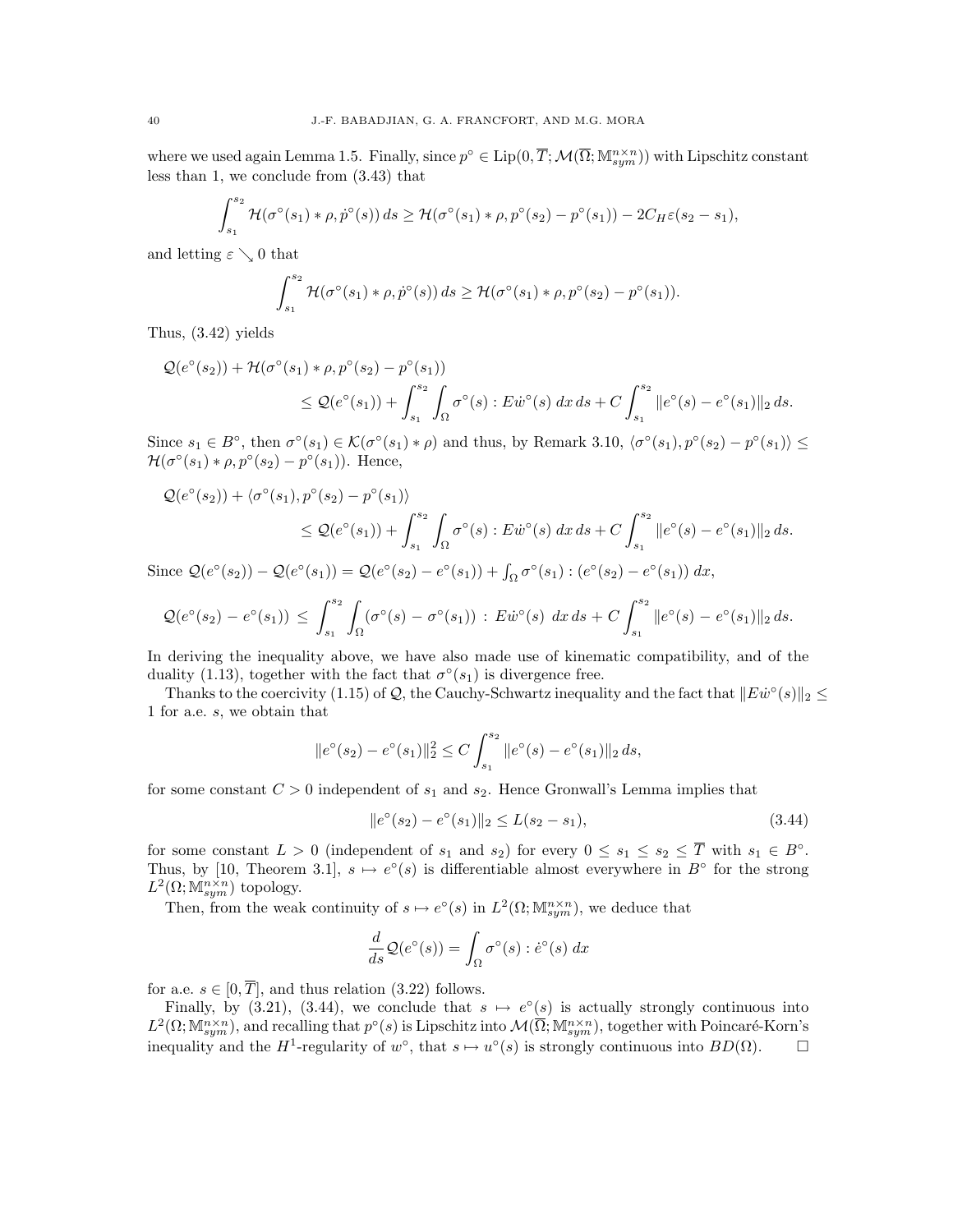### **ACKNOWLEDGEMENTS**

The authors are very pleased to express their gratitude to Gianni Dal Maso, Jean-Jacques Marigo and Francesco Solombrino for their expert advice on the multiple facets of this topic and for many fruitful suggestions. The research of JFB has been supported by the Agence Nationale de la Recherche under Grant No. ANR 10-JCJC 0106. He also thanks the Functional Analysis Sector of SISSA for the hospitality and support during the preparation of this paper. MGM wishes to aknowledge the hospitality of LPMTM at the Université Paris-Nord and of the Courant Institute in New York, where part of this work was carried out.

### **REFERENCES**

- [1] L. Ambrosio, N. Fusco & D. Pallara: Functions of bounded variation and free discontinuity problems, Oxford Mathematical Monographs. The Clarendon Press, Oxford University Press, New York (2000).
- [2] A. Bensoussan & J. Frehse: Asymptotic behaviour of the time dependent Norton-Hoff law in plasticity theory and  $H^1$  regularity, *Comment. Math. Univ. Carolin.* **37** (1996) 285-304.
- [3] H. BRÉZIS: Operateurs maximaux monotones et semi groupes de contractions dans les espaces de Hilbert, North-Holland, Amsterdam-London; American Elsevier, New York (1973).
- [4] G. Dal Maso, A. Demyanov & A. De Simone: Quasistatic evolution problems for pressure sensitive plastic materials, Milan J. Maths. 75 (2007) 114–134.
- [5] G. Dal Maso & A. De Simone: Quasistatic evolution problems for Cam-Clay plasticity: examples of spatially homogeneous solutions, Math. Models Methods Appl. Sci. 19 (2009) 1–69.
- [6] G. Dal Maso, A. De Simone & M. G. Mora: Quasistatic evolution problems for linearly elastic–perfectly plastic materials, Arch. Rational Mech. Anal. 180 (2006) 237–291.
- [7] G. Dal Maso, A. De Simone, M. G. Mora & M. Morini: A vanishing viscosity vpproach to quasistatic evolution in plasticity with softening, Arch. Rational Mech. Anal. 189 (2008) 469–544.
- [8] G. DAL MASO, A. DE SIMONE, M. G. MORA & M. MORINI: Globally stable quasistatic evolution in plasticity with softening, Netw. Heterog. Media 3 (2008) 567–614.
- [9] G. Dal Maso, A. De Simone & F. Solombrino: Quasistatic evolution for Cam-Clay plasticity: a weak formulation via viscoplastic regularization and time rescaling, Calc. Var. PDEs, 40 (2011) 125–181.
- [10] G. DAL MASO, A. DE SIMONE & F. SOLOMBRINO: Quasistatic evolution for Cam-Clay plasticity: properties of the viscosity solutions, preprint CVGMT (2010).
- [11] G. DAL MASO & F. SOLOMBRINO: Quasistatic evolution for Cam-Clay plasticity: the spatially homogeneous case, Netw. Heterog. Media 5 (2010) 97–132.
- [12] R. DE BORST & A.E. GROEN: Computational strategies for standard soil plasticity models, in Models in Geomechanics, M. Zaman, J. Booker & G. Gioda, eds., John Wiley, New York, 2000, 23–49.
- [13] A. Demyanov: Regularity of stresses in Prandtl-Reuss perfect plasticity, Calc. Var. PDEs 34 (2009) 23–72.
- [14] M. EFENDIEV & A. MIELKE: On the rate-independent limit of systems with dry friction and small viscosity, J. Convex Anal. 13 (2006) 151–167.
- [15] I. FONSECA & G. LEONI: Modern methods in the calculus of variations:  $L^p$  spaces, Springer Monographs in Mathematics. Springer, New York, 2007.
- [16] G.A. FRANCFORT & A. GIACOMINI: Small strain heterogeneous elasto-plasticity revisited, to appear.
- [17] R.V. Kohn & R. Temam: Dual spaces of stresses and strains, with applications to Hencky plasticity, Appl. Math. Optim. 10 (1983) 1–35.
- [18] P. Laborde: A nonmonotone differential inclusion, Nonlin. Anal. Theory, Math. & Appl. 11 (1986) 757–767.
- [19] P. LABORDE: Analysis of the strain-stress relation in plasticity with non-associative laws, Int. J. Engry Sci. 25 (1987) 655–666.
- [20] V. Lubarda, S. Mastilovic & J. Knap: Brittle-ductile transition in porous rocks by cap model , J. Engrg Mech. 122 (1996) 633–642.
- [21] J. Lubliner: Plasticity Theory, Macmillan Publishing Company, New York, 1990.
- [22] A. Mielke, R. Rossi & G. Savare´: Modeling solutions with jumps for rate-independent systems on metric spaces, Discrete Contin. Dyn. Syst. 25 (2009) 585–615.
- [23] A. MIELKE, R. ROSSI & G. SAVARÉ: BV solutions and viscosity approximations of rate-independent systems, Preprint CVGMT 2009.
- [24] L. Resende & J.B. Martin: Formulation of Drucker-Prager Cap Model, J. Engrg. Mech. 111 (1985) 855–881.
- [25] L. RESENDE & J.B. MARTIN: Closure of "Formulation of Drucker-Prager Cap Model", J. Engrg. Mech. 113 (1987) 1257–1259.
- [26] R.T. Rockafellar: Convex Analysis, Princeton University Press, Princeton, 1970.